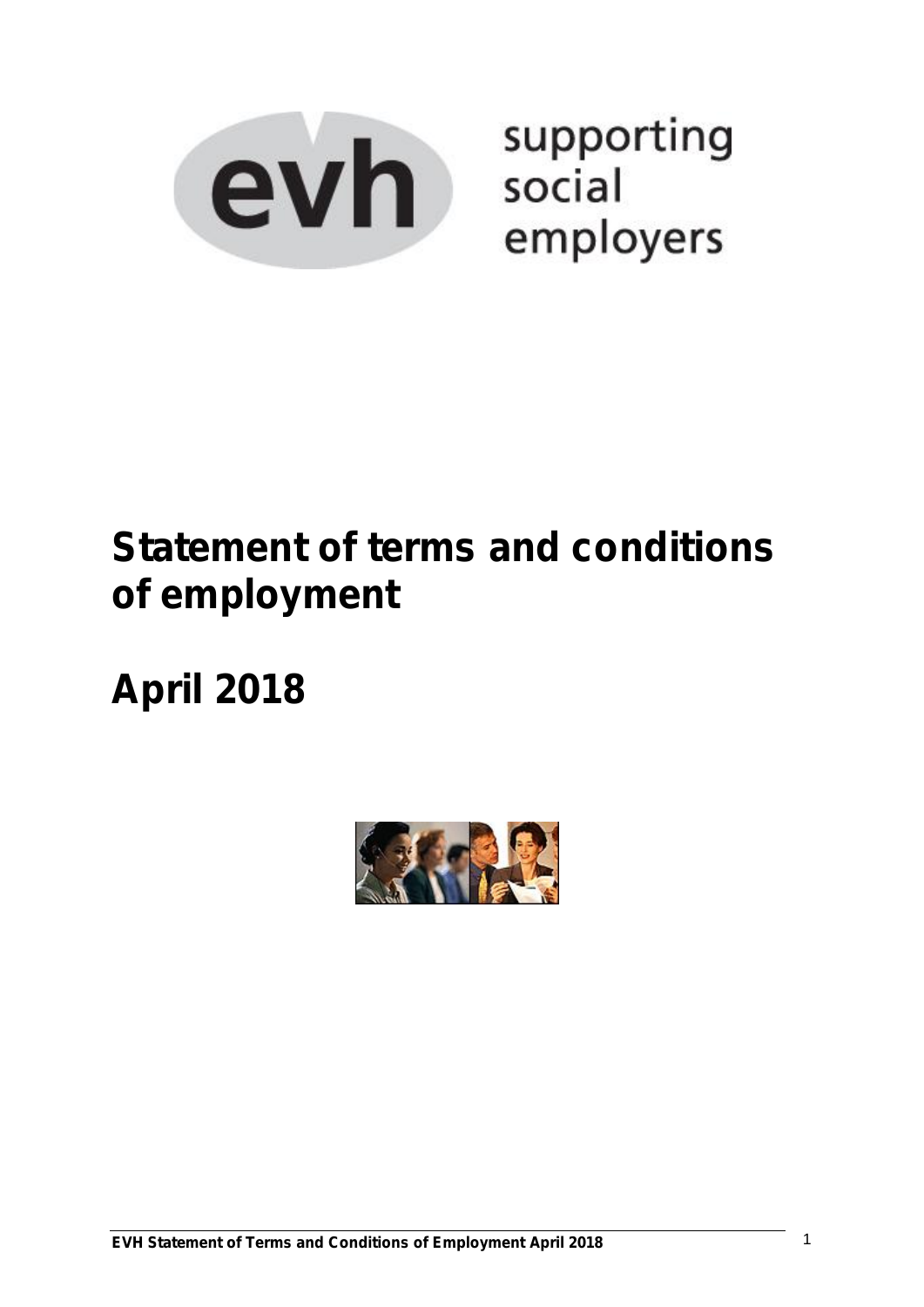# **Index**

# **Reference Subject Page number**

|                | Index                       | $\overline{2}$ |
|----------------|-----------------------------|----------------|
|                | Introduction                | 3              |
| A <sub>1</sub> | Hours of work               | 4              |
| A2             | Pay arrangements            | 5              |
| A3             | Annual leave                | 6              |
| A4             | Absence                     | 8              |
| A <sub>5</sub> | Sickness benefit scheme     | 10             |
| A <sub>6</sub> | Maternity                   | 13             |
| A7             | Paternity                   | 18             |
| A <sub>8</sub> | Adoption                    | 19             |
| A <sub>9</sub> | Shared parental leave       | 23             |
| A10            | Special leave               | 24             |
| A11            | <b>Parental leave</b>       | 26             |
| A12            | Flexible working            | 27             |
| A13            | Disciplinary procedure      | 28             |
| A14            | Grievance procedure         | 32             |
| A15            | Pensions                    | 35             |
| A16            | Periods of notice           | 36             |
| A17            | Redundancy                  | 37             |
| <b>B1</b>      | Health and safety           | 41             |
| <b>B2</b>      | Equal opportunities         | 43             |
| B <sub>3</sub> | Dignity at work             | 44             |
| B4             | Training & development      | 45             |
| B <sub>5</sub> | Travel & subsistence        | 47             |
| B <sub>6</sub> | Trade union membership      | 49             |
| C <sub>1</sub> | Code of conduct             | 50             |
| C <sub>2</sub> | <b>Personal Information</b> | 52             |
| C <sub>3</sub> | <b>Personal Property</b>    | 53             |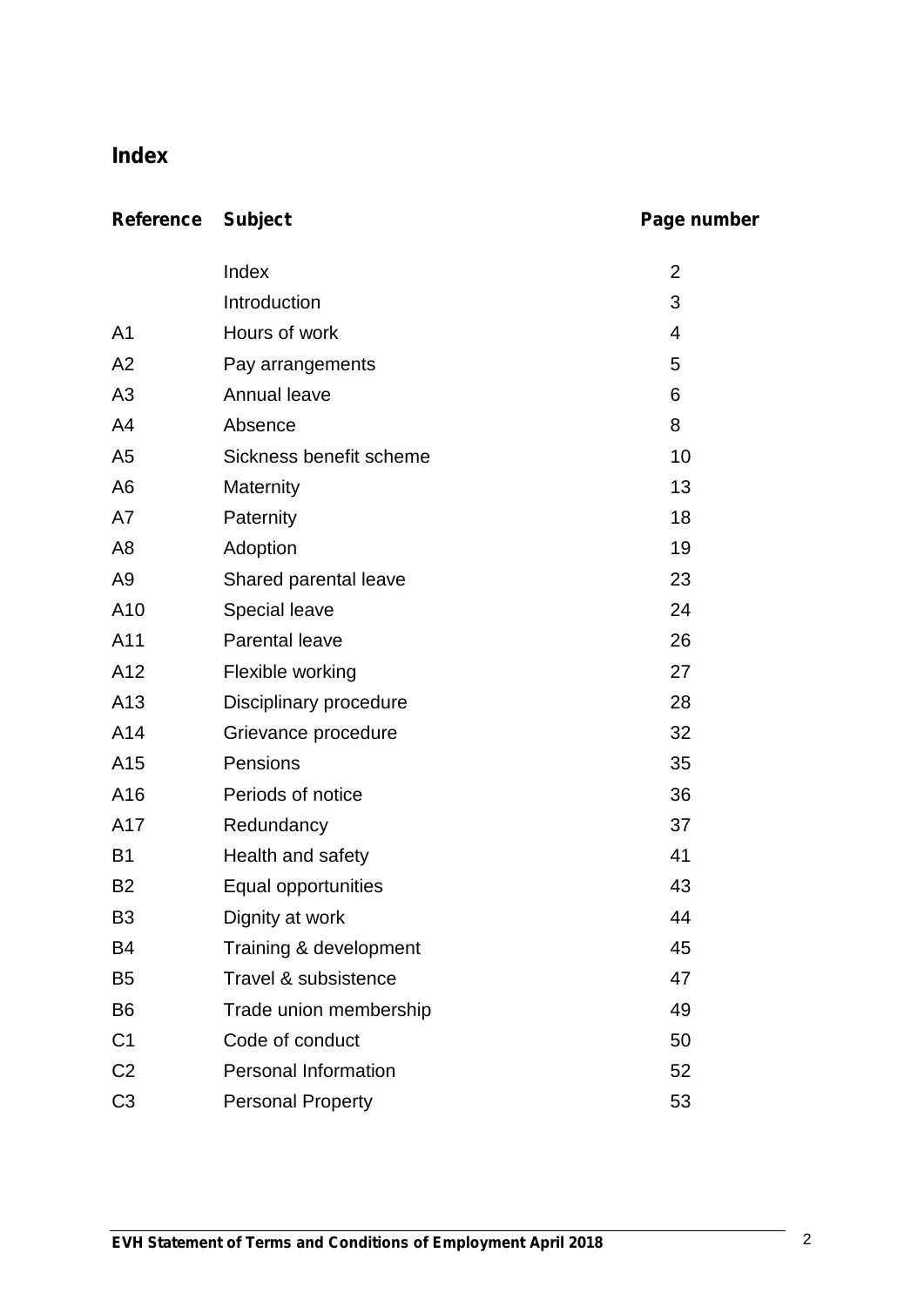# **Introduction**

# **EVH – supporting social employers**

We offer a warm welcome to you as a new employee of (................), which is a member of the federation of employers known as **EVH – supporting social employers (EVH).** Your terms and conditions have been agreed in negotiations with the Unite Union (the union) who we recognise for collective bargaining purposes.

#### **Continuity of service**

If you transfer your employment from one full member of EVH to another fully affiliated member, this will represent continuity of employment. This applies if:

- $\triangleright$  your contract is permanent;
- $\triangleright$  you are working on a fixed-term contract with a member who offers you a permanent post; or
- $\triangleright$  your fixed-term contract lasts for at least two years.

So, in terms of all contractual (but not statutory) terms and conditions of employment, we will carry forward your reckonable service to the new workplace. Your salary and incremental entitlement is also protected unless the transfer is to a job of a lower grade. This benefit applies even if you have a break of service between moves, as long as the break is no more than one year. This is an important benefit of working for a full member of EVH.

If we negotiate any changes to your terms and conditions with the union, we will tell you about them in writing within a month of them taking effect.

Please study this document carefully and make sure you ask your line manager if there is anything you do not understand. As well as your contract of employment letter (which formally offered you employment), these terms and conditions will form the basis of your contract with ( ………… ).

We sincerely hope that you will enjoy your employment with us and that the experience will be both a rewarding and successful one.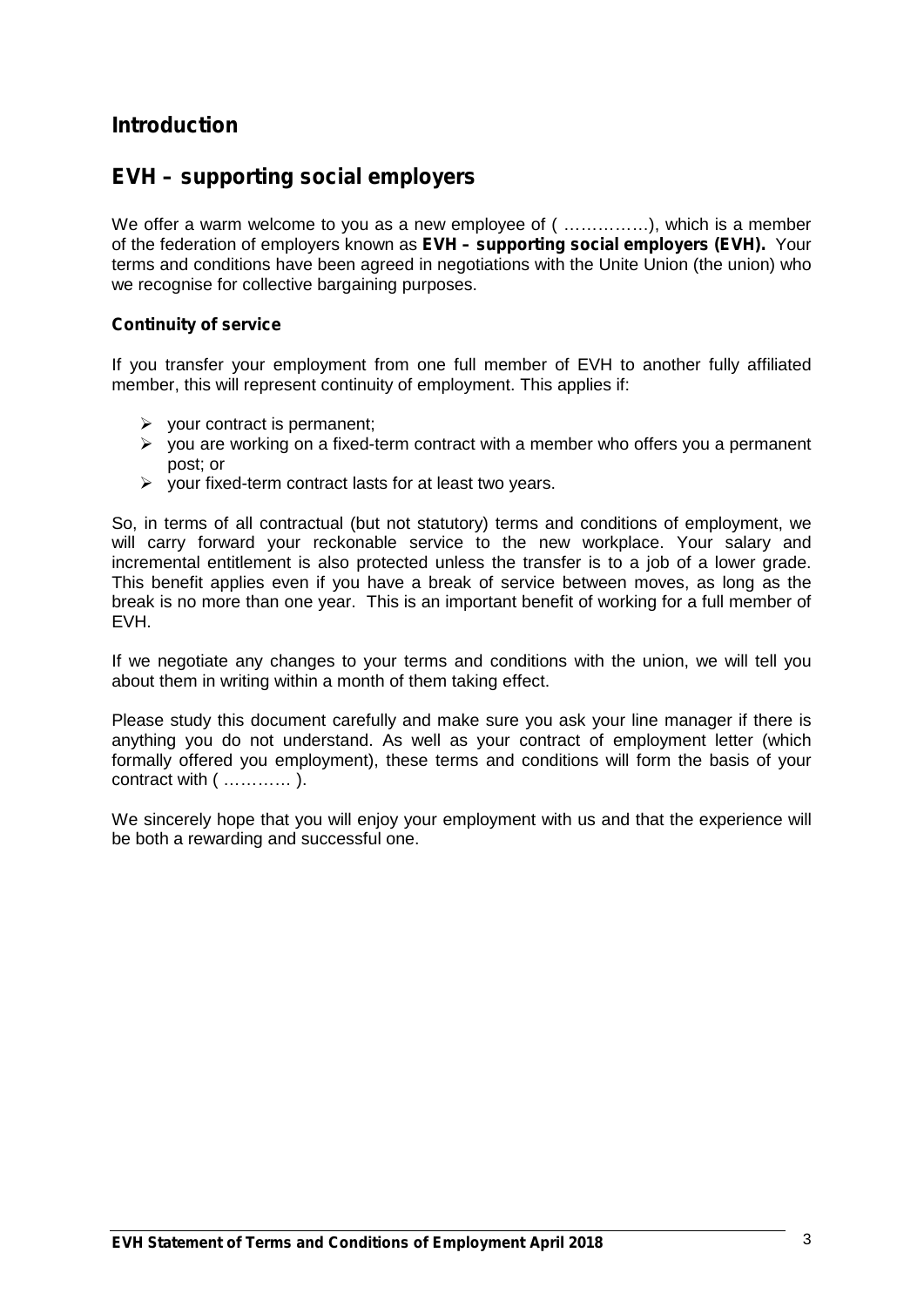# **Hours of work**

Your normal full-time hours of work will be 35 a week but your exact working pattern including breaks is as specified in your contract of employment.

You may have to work different shift patterns to meet business needs. You may also be allowed to work flexible hours within set parameters. If this applies to you, this will be clearly shown in your contract of employment letter or another formal document.

If you work part–time, your normal working hours will be shown in your contract of employment letter.

We expect all employees to be on time and come to work. Persistent lateness or unacceptable levels of absence will lead to disciplinary action, which could lead to dismissal.

At times, we may need you to work a different shift or some extra hours, we will give you reasonable notice of this whenever possible. If you do work more than your normal hours, we will give you time off in lieu (paid time off for the extra hours worked) or pay you overtime at your normal hourly rate, as shown in the guidelines below. We may offer one of those options or both.

In an emergency, or for particular jobs agreed with you beforehand, we may pay you overtime. In these cases, we will pay you your normal hourly rate for up to 35 contractual hours each week (equivalent of the full-time contract) and then time and a half, for up to 20 hours in any one-month period.

# **A1**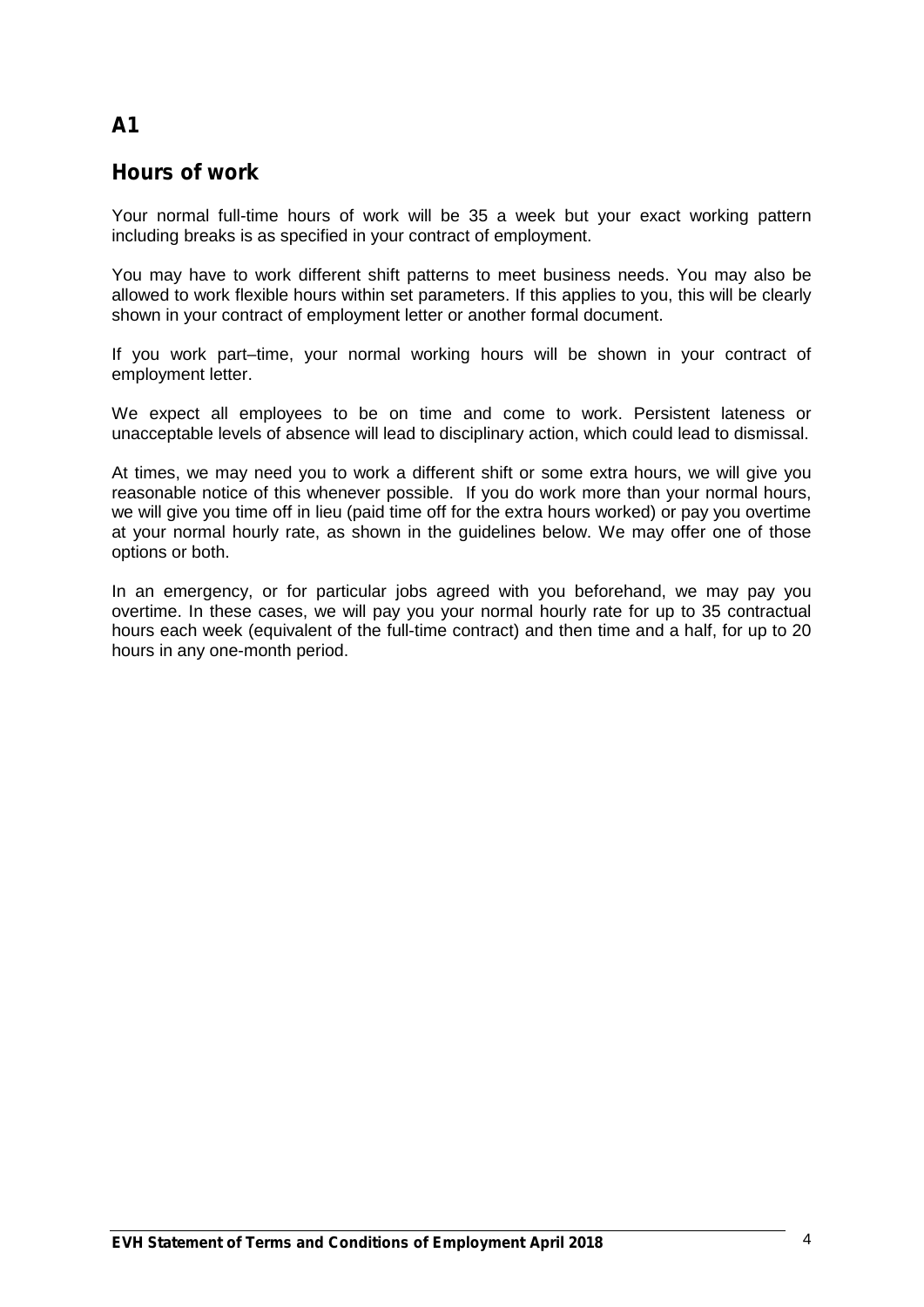# **Pay arrangements**

### **1. Method**

We will pay you by direct credit transfer to your bank account. This will normally be on a *monthly/four–weekly* basis and we will let you know about any change to this. We give an itemised pay statement to every employee showing all payments and deductions leading to your final net pay.

### **2. Salary scales**

EVH operate a common job-grading system and salary structure. For each job grade, there are a series of spinal points giving specific salary amounts. Your contract of employment letter will state the specific job grade which applies to you, with the appropriate spinal point and salary.

On 1 April each year, any employee who has served at least six months in their current grade will automatically receive a salary increment, by moving up one spinal point until reaching the top within that job grade.

We publish salary scales each year and they are available on the staff notice board.

#### **3. Responsibility allowances**

If you temporarily have to cover a post of a higher grade for a continuous period of at least four weeks, the following rules will apply.

- $\triangleright$  We will pay a responsibility allowance to you, which will increase your salary, usually to the lowest spinal point of the grade that would apply to you if you were promoted.
- $\triangleright$  We will not use this kind of temporary cover as a way of leaving a necessary post unfilled.

#### **4. Death in service**

If you die while still employed with us, we will pay your executor (or the person entitled to be appointed as an executor), all outstanding salary due to you up to the time of your death. (This will include sick pay, pay in lieu of holidays, overtime, allowances and so on.)

Your employer will immediately inform the pension scheme administrators (as appropriate). The pension scheme administrator will then contact your executor.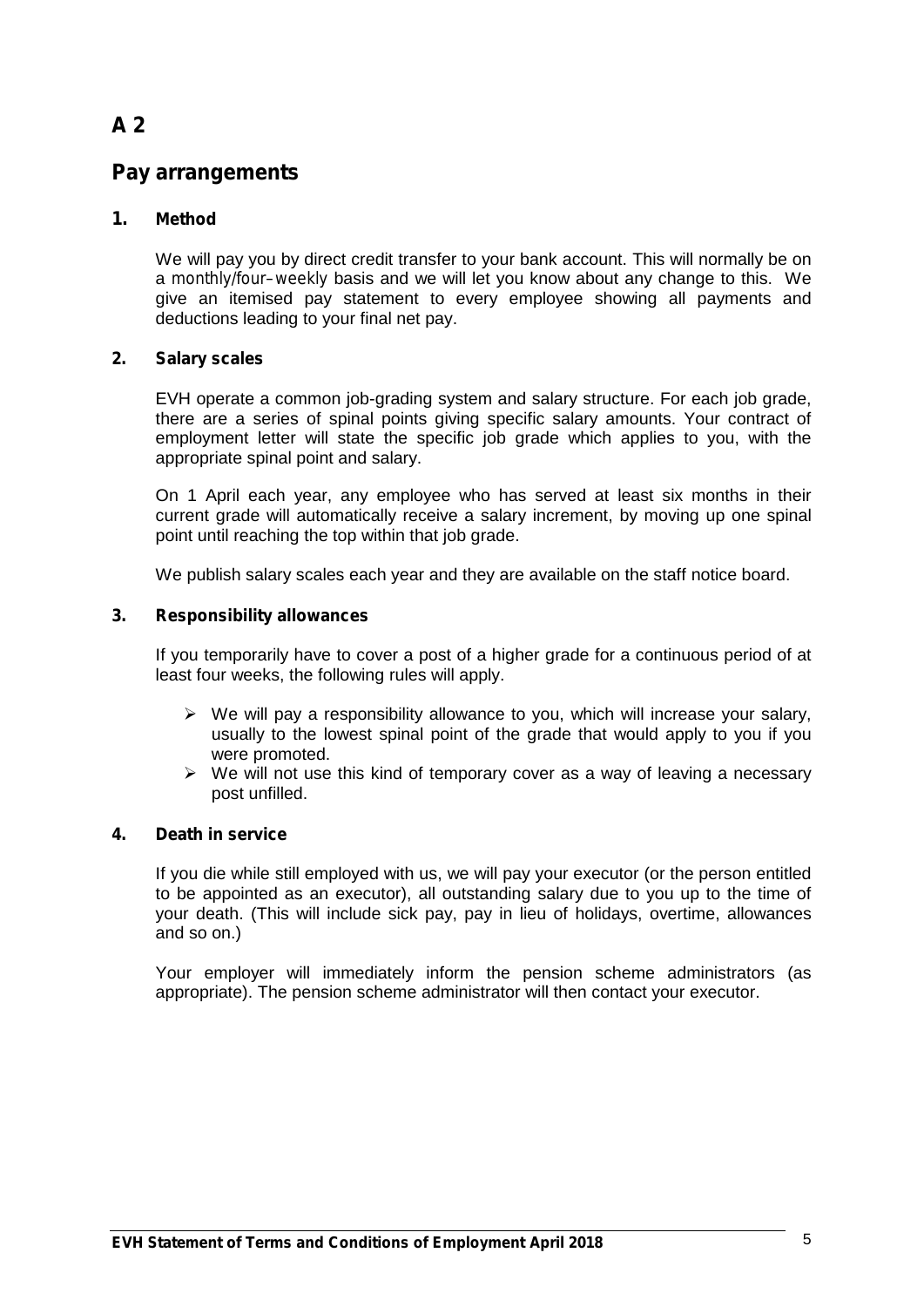# **Annual leave and public holidays**

All employees should enjoy a break from work each year. The standard paid annual leave entitlement is 8 weeks of annual leave for full-time employees, including public holidays.

The annual leave year runs from **day/month to day/month.**

To book leave, you must get approval from your manager as they will need to make sure that the business demands are met. **(The procedure for booking leave is/can be found)** You will be allowed at least three weeks' leave between the months of May and September if you want time off in this period.

Part time staff are entitled to a proportion of annual leave corresponding with the ratio of their contracted hours compared with the full time hours.

You accrue annual leave days during the current annual leave year. Because of this the following applies.

- a) We give you your whole entitlement on the **day/month** on the assumption that your employment will continue for the whole annual leave year.
- b) If you join after **day/month**, we will calculate your entitlement on the assumption that your employment will continue for the rest of the annual leave year.
- c) If you stop working for us during the year, we will calculate your annual leave entitlement based on the period of the annual leave year which you have actually worked.

You can use the same formula as above to work out the amount of annual leave entitlement earned during a period of employment for both new employees and leavers.

- a) If you have taken more leave than you are entitled to, we will deduct the balance from your final pay.
- b) If you have accrued more leave than you have taken, we will pay you the balance in your final pay, if you are not able to take it before you stop working for us.

You and your manager will try and schedule in dates for the full year's entitlement by the start of the annual leave year. This way, we can make sure we have enough staff cover and you will get the maximum benefit of the planned breaks from work. If long-term sickness prevents you from taking the minimum statutory 5.6 weeks (196 hours per full time contract) of combined annual leave and public holidays, we will carry the balance forward to the next annual leave year. In certain circumstances, you may be able to carry forward up to 1 week annual leave you were not able to take by **day/month** due to pressure of work, if the senior officer agrees. However, you must take at least 5.6 weeks of combined annual leave/public holiday in any annual leave year.

If you are off on long-term sick leave of more than 6 months, we may reduce your annual leave pay to the statutory minimum entitlement of 5.6 weeks in line with the (….) policy. We would only do this after taking account of all the facts.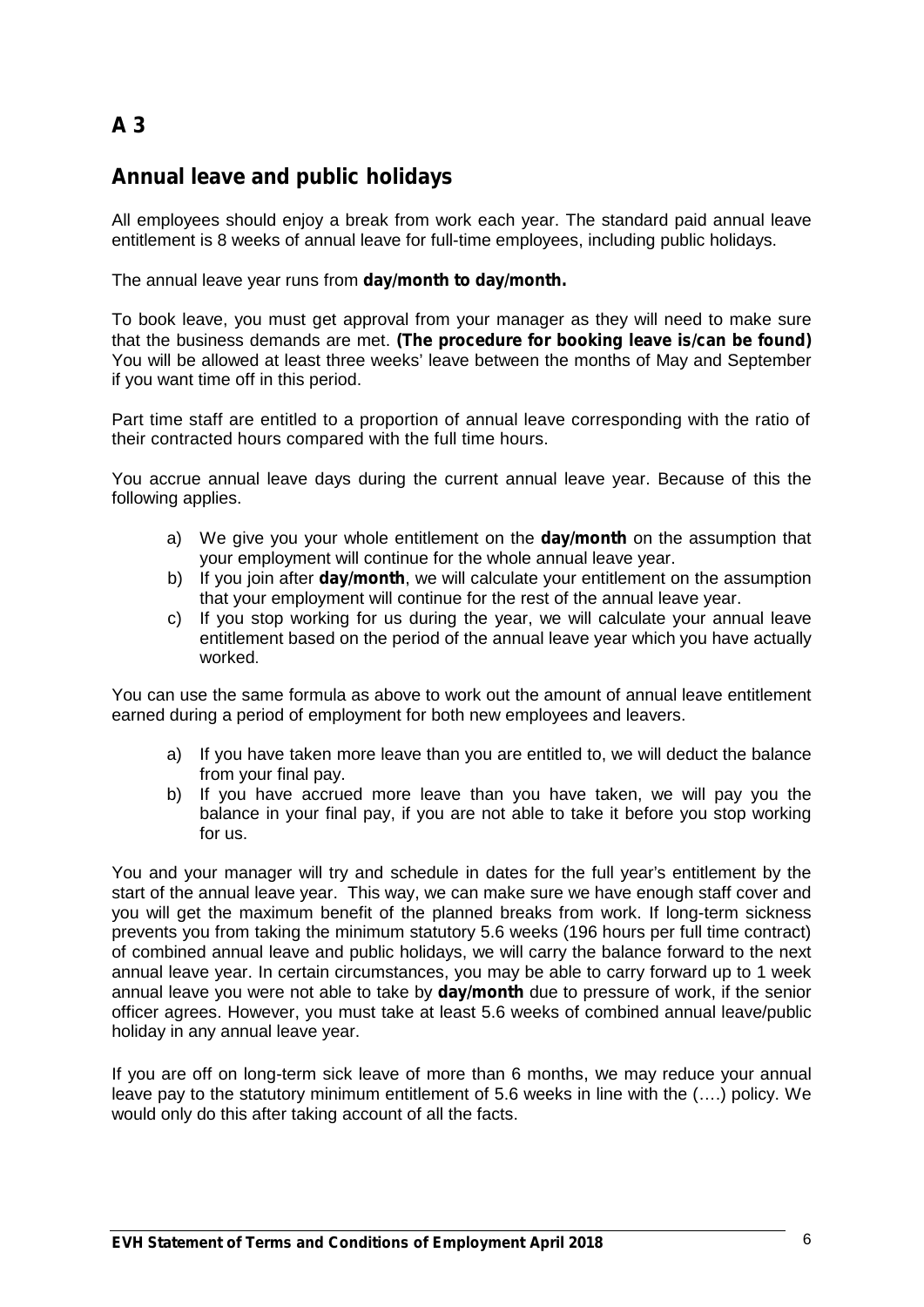Included in the total entitlement of 8 weeks, there are set 15 general and public holidays that apply to all staff.

- $\geq$  25, 26 and 27 December  $\}$
- $\triangleright$  1, 2 and 3 January }
- Good Friday and Easter Monday
- $\triangleright$  First Monday in May
- $\triangleright$  Monday on or after 24 May and the Friday before
- $\triangleright$  Local Summer 'Fair' Friday and Monday
- $\triangleright$  Last Monday in September and the Friday before this (or local alternative)

The relevant dates will be decided each year by your management committee and displayed on staff notice boards.

Any taken public holidays will be deducted from the overall leave entitlement for all staff, whether full or part time, permanent or temporary.

We realise that the list of public and general holidays above includes some Christian festivals, but not those of other religions. If you ask for paid time off to honour other religious festivals, we will normally allow this and take the days from your normal annual leave entitlement.

If a general or public holiday falls within a period of annual leave entitlement, we will not take this from your annual leave entitlement for that day.

If you have to work for any length of time on a general or public holiday, you will receive time-off-in-lieu which equals:

one full contractual day + the number of hours you actually worked on the general or public holiday

or on alternative days (either where days fall on a weekend or where agreed differently)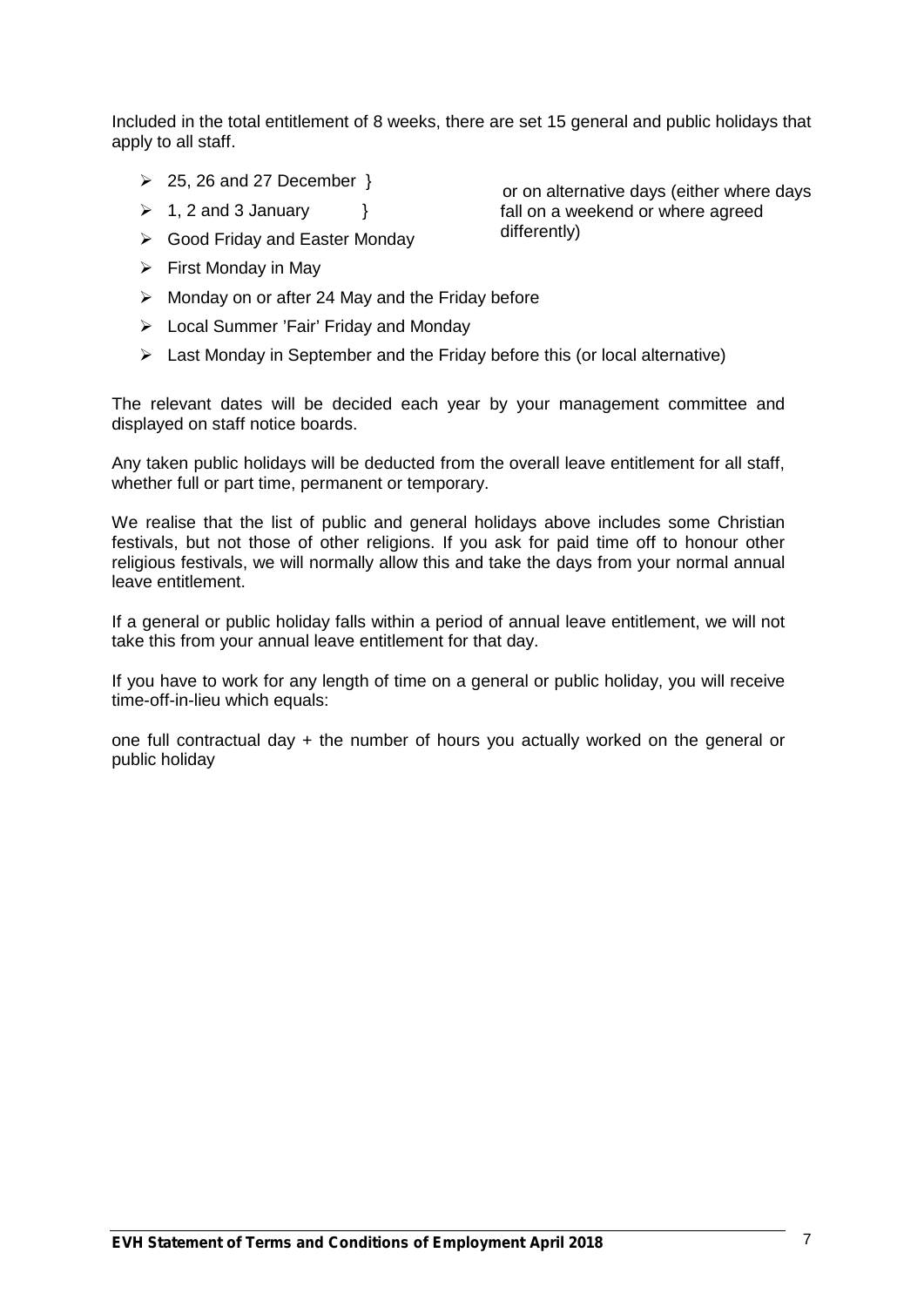# **Absence**

If you cannot come to work, either due to illness or for any other reason, you must tell your line manager (or if not available, another manager) at your place of work as soon as is reasonably possible. You should do this before you were due to start your shift and if not possible, preferably within one hour of your starting time. You must fill in a self-certification form, whether or not you are entitled to sickness allowances and whatever the length or reason for the absence. Pre–arranged authorised absences including annual leave are not covered by this procedure.

### **1. Keeping in touch**

You are responsible for letting your manager know the reasons for any absence and how long it will last. If it is impossible for you to get to a phone on day one of your absence, you should make sure that someone else calls on your behalf. After this, you should contact your line manager as soon as you can and maintain regular contact by calling at least once a week.

If you fail to keep in touch, we reserve the right to withdraw company sick pay and also try to contact you if we feel this is appropriate or necessary. If we feel a meeting is necessary to discuss your health and return to work, we will give you notice in writing.

### **2. Fit notes**

If you are off due to illness or injury for more than seven calendar days in a row, you must provide a fit note as soon as possible.

If the doctor ticks the 'may be fit for work' box, you will meet with your line manager to discuss any adjustments suggested. Although the employer does not have to follow the doctor's advice, we will do our best to help you return to work. However, if we cannot agree about the adjustments, you will have to stay off sick.

If we agree a phased return to work, the days you are still off sick within the agreed period will count as one period of absence.

### **3. Long term absence**

If you are off sick for more than four weeks, and you are not sure when you can return, we will ask your permission to contact your GP for a written report. If you are off for less than four weeks or you are not currently off sick but we feel there is a pattern to your absence, or there is a concern of an underlying medical condition, we may ask for this report (or refer you to an occupational health provider for an independent medical assessment). We will make you fully aware of your rights relating to giving us permission. In these cases, we will tell your doctor what our fitness requirements are for the job and ask for their medical opinion in relation to your job with us.

In certain circumstances, we may ask that you are examined by a registered medical practitioner we have chosen. We will pay any costs involved in this. This examination will be concerned with whether you are fit to resume your duties. You will receive a copy of any resulting medical report**.** We will treat all medical records in the strictest confidence.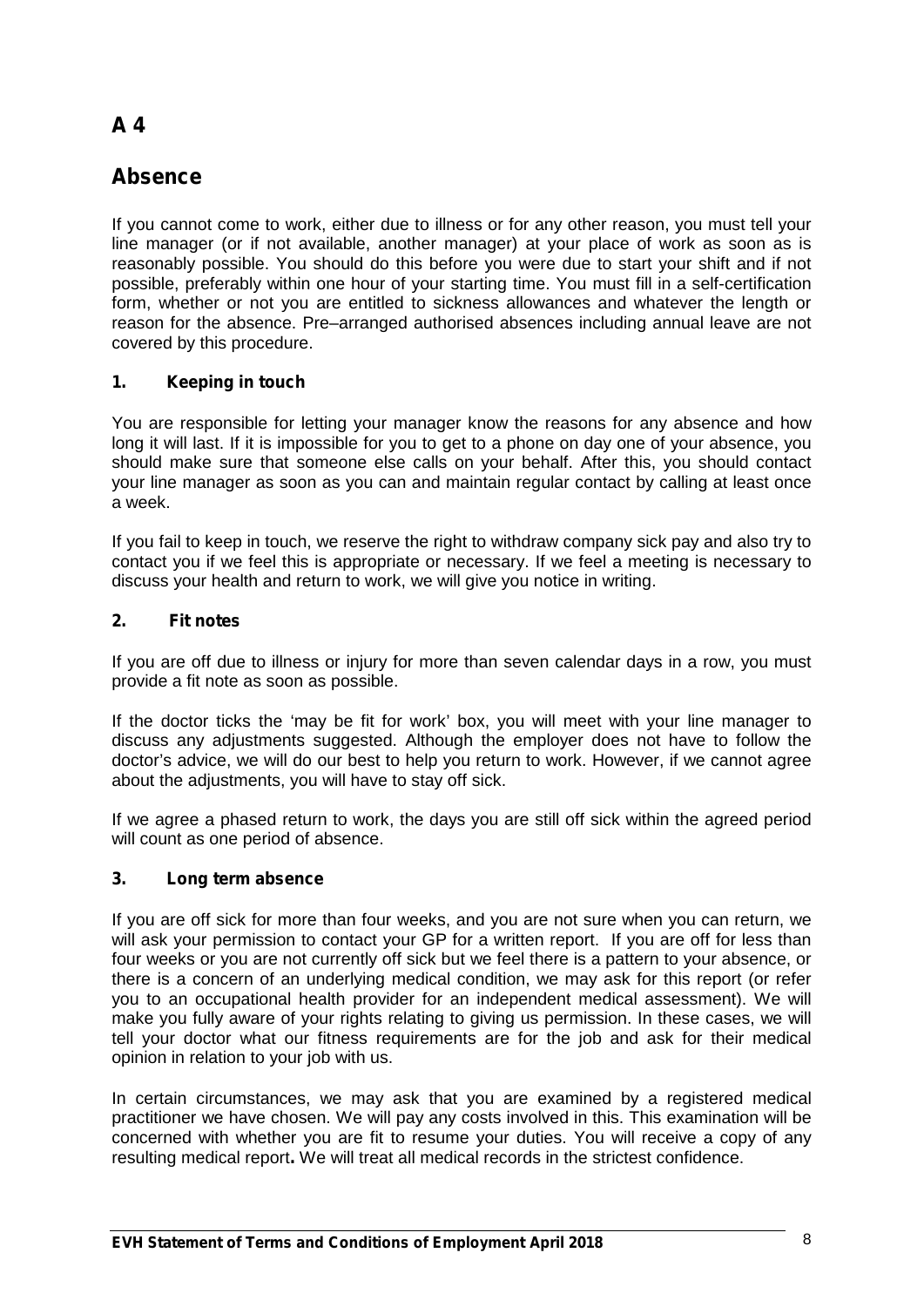### **4. Managing absence and attendance**

We treat these two processes differently.

- $\triangleright$  Managing absence relates to managing a person back to work by making reasonable adjustments and dealing with the ability to carry out your work duties, taking into consideration any medical advice, an employee's comments and our business needs.
- Managing attendance refers to dealing with unacceptable levels of attendance, with no reference to any particular absence or medical condition. We will follow this route in line with our disciplinary procedure.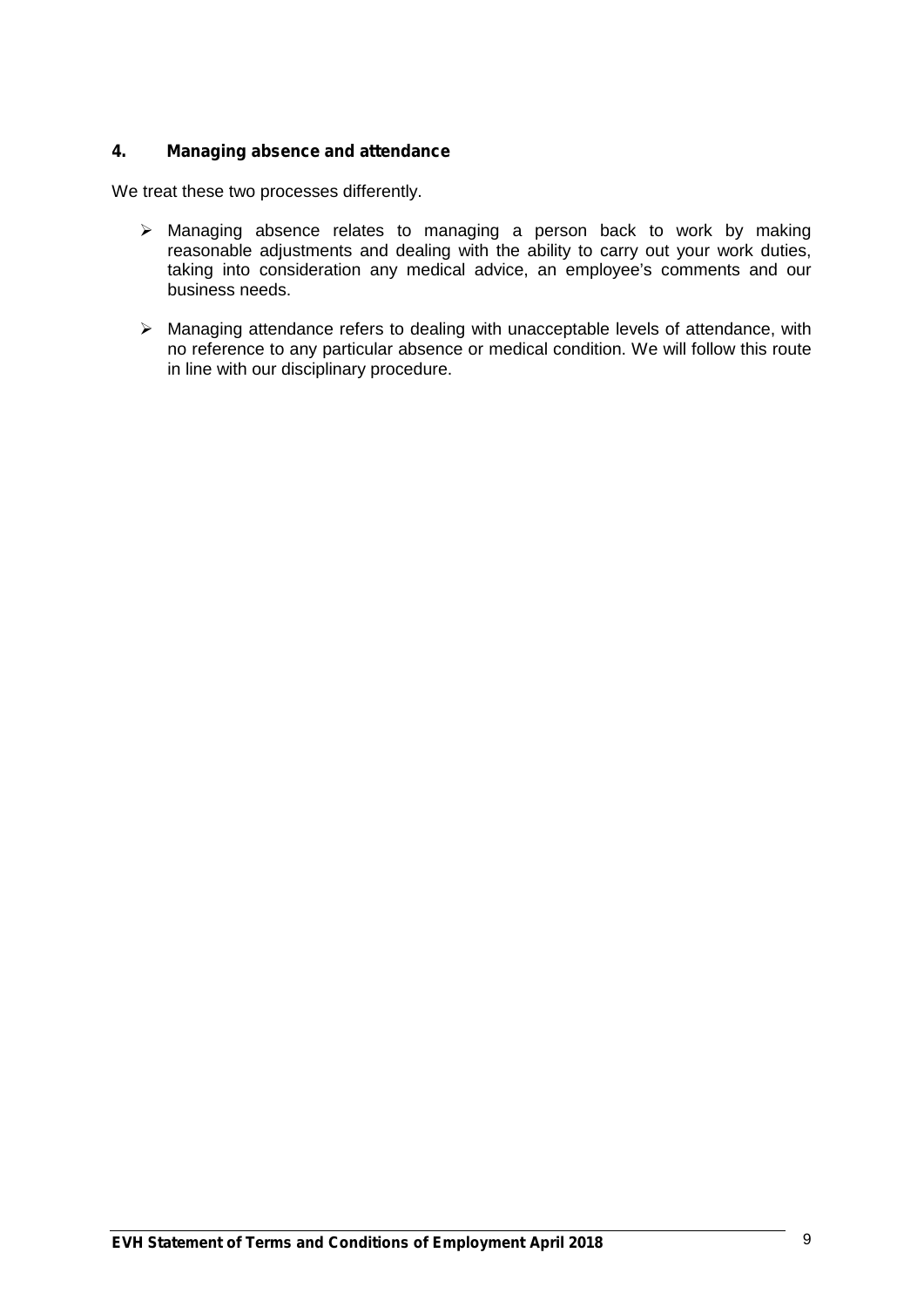# **Sickness benefit scheme**

All employees can benefit from this scheme as long as their absence from work is due to their own sickness or injury and they keep to the requirements of section A4. However, the scheme will not apply if:

- $\triangleright$  they go off sick while taking part in a stoppage of work due to a trade dispute at their place of work;
- $\triangleright$  they go sick while on maternity leave;
- $\triangleright$  on the first day of sickness they have already used up their sickness allowance entitlement in the previous 12 months; or

You must also not take any other paid work while receiving sickness allowance. You may ask for unpaid leave and we will consider if we are able to accommodate this. However, if you do not tell us about these instances, we may take disciplinary action, which may lead to your dismissal.

#### **1. Scale of allowances**

In any one rolling period of 52 weeks, we will pay a sickness allowance in line with the following scale.

| <b>Continuous service at the</b><br>date sickness starts | Full allowance paid for: | Half allowance paid for: |
|----------------------------------------------------------|--------------------------|--------------------------|
| Up to 1 year                                             | 5 weeks                  | 5 weeks                  |
| Over 1 and under 2 years                                 | 9 weeks                  | 9 weeks                  |
| Over 2 and under 3 years                                 | 18 weeks                 | 18 weeks                 |
| Over 3 and under 5 years                                 | 22 weeks                 | 22 weeks                 |
| Over 5 years                                             | 26 weeks                 | 26 weeks                 |

Statutory Sick Pay (SSP) is not a benefit of employment. It is quite different to the sickness allowances mentioned here, and we pay it on behalf of the Government.

The scale of entitlement to SSP is published by the Government and normally changes at the beginning of each tax year.

If you are not entitled to SSP, we will tell you by sending you the appropriate government form. It is then your responsibility to claim any other State Benefit which you may be entitled to.

#### **2. Working out sickness allowances**

Your allowance is worked out based on your current rate of basic pay. (See below.) We refer to this as your 'normal pay'.

- The fullallowance**,** referred to above, equals your normal pay, and includes any Statutory Sick Pay (SSP) which you may be entitled to.
- $\triangleright$  The half allowance referred to above, equals half your normal pay plus SSP (if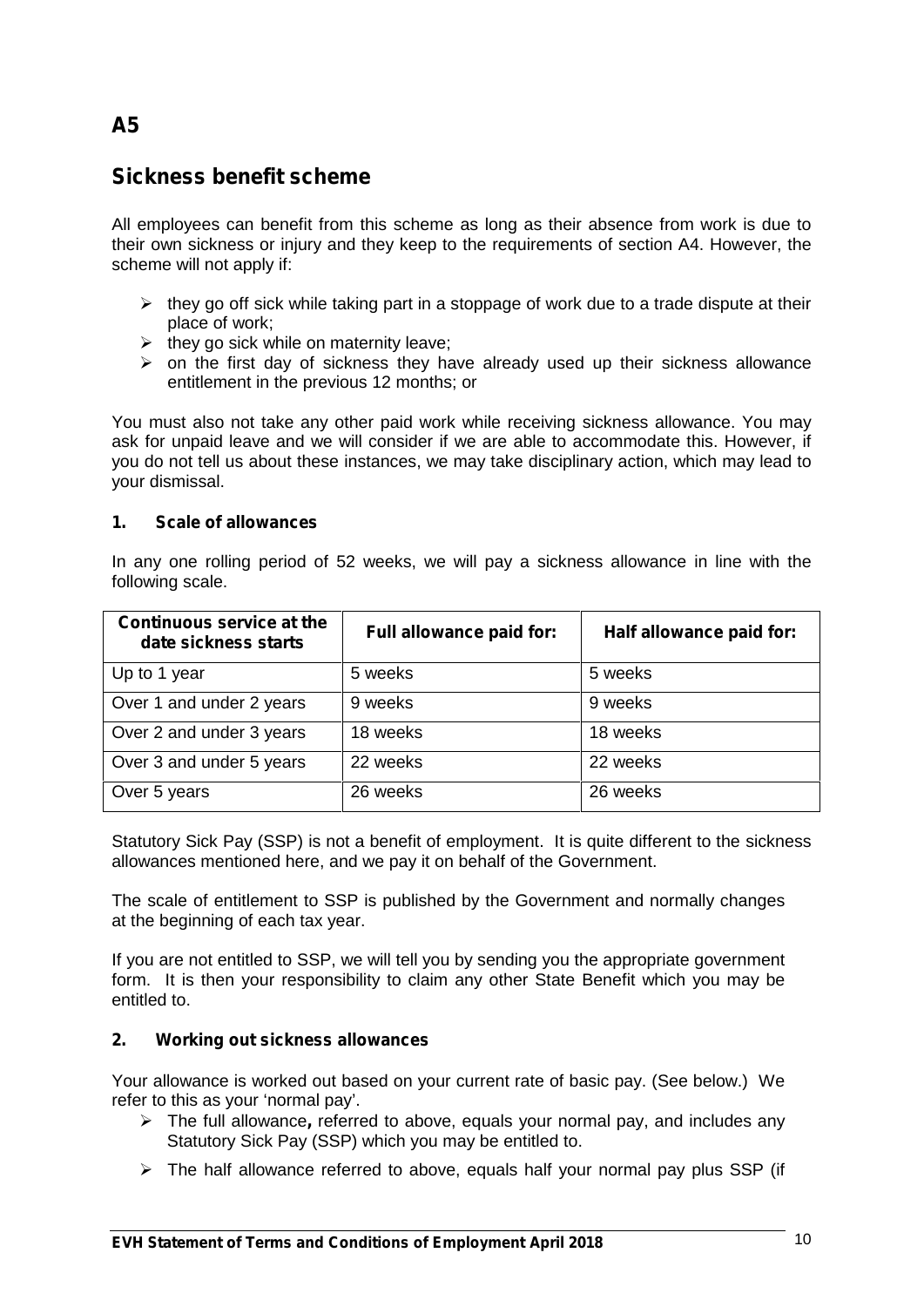you have any left). However, you cannot receive more than your normal full pay.

- $\triangleright$  In working out the level and period of allowance still due, we will review the previous 12 months before the start of your current sick leave. We will add up all periods of sick leave. We will then take this from the full allowance entitlement first and then any balance from the half allowance entitlement. Anything left will be what you are still entitled to.
- $\triangleright$  We will pay you the sickness allowance according to your basic contractual hours (not including overtime).
- $\triangleright$  For the purposes of working out SSP, qualifying days are treated as Sunday to Saturday. Before paying SSP you must be unable to work for at least the first four days in a row of a spell of sickness.
- $\triangleright$  If you cannot come into work as a result of coming into contact with a notifiable infectious disease (that is reportable to RIDDOR in line with the Health and Safety at Work Act), you should tell us. You will then receive your full pay sickness allowance. We will not take the period of absence from your normal entitlement.
- $\triangleright$  If you return to work on a phased basis, we will only pay your salary for the hours and days actually worked. The days and hours that you are still off sick will entitle you to SSP and the occupational sick pay you are eligible to and this will be taken off your entitlement. Or, you can ask to take it from your annual leave, time off in lieu or unpaid leave instead.

We work out your occupational sick pay using your basic pay. We will only consider overtime if this is stated in your employment contract.

#### **3. Criminal or civil compensation**

If you are injured as the result of being the innocent victim of a criminal act, we will not take any sick leave from your normal entitlement.

If the Criminal Injuries Compensation Board grant you compensation, you will not need to refund any sickness allowance we have paid out.

If you are paid damages from a third party for loss of earnings due to a sickness or injury, we will ask you to repay any sickness allowance paid out but not more than the actual allowance paid or the amount of damages received for loss of earnings.

#### **4. Professional / Non Professional Sport**

If the sickness or injury arises out of or in the course of following another occupation or sport on a professional or non professional basis and you are paid damages from a third party for loss of earnings resulting from this, we will ask you to repay any sickness allowance paid by the organisation subject to offset of any loss of earnings incurred as a direct result of the injury and / or absence.

#### **5. Work-related sickness or injury**

We will not take a period of absence due to sickness or injury caused by an accident in the course of your employment from your entitlement to sickness allowance.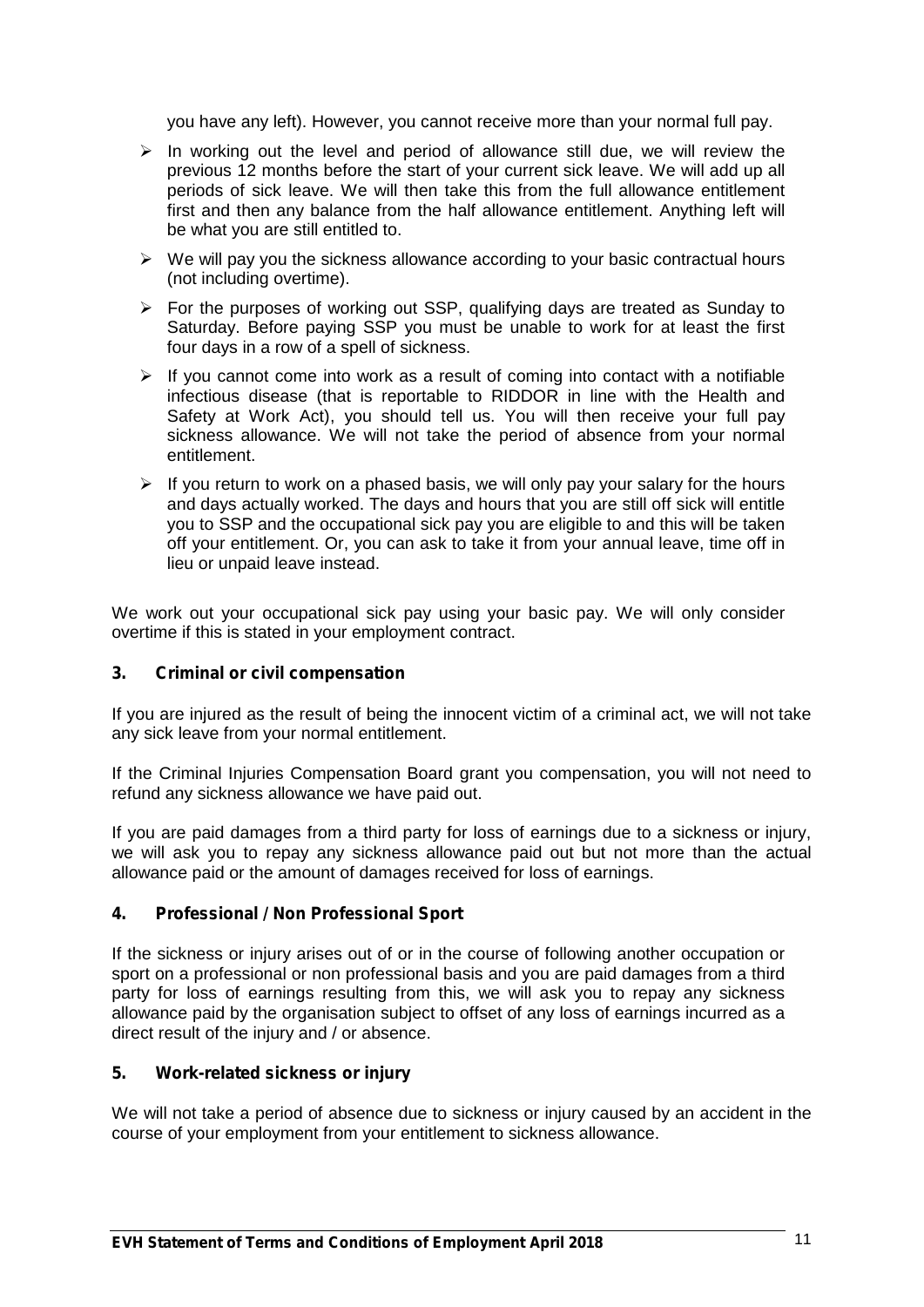If you are still unfit for work at the end of the appropriate full allowance period, the Management Committee will review the case to decide on any appropriate levels of allowance which should be made.

If your absence is the result of an accident at work directly resulting from your deliberate misconduct, we will withhold sickness allowance and we will also investigate it under the disciplinary procedure (see A13). If you disagree, the grievance procedure is available for use (see A14).

### **5. Unpaid sickness**

We will tell you in writing when your period of sickness allowance is going to end. After this, you will not receive any pay from us for any period of sickness. (SSP may still be due to certain employees)

### **6. Absence due to an underlying medical condition**

We will manage all periods of sickness sympathetically and make sure that at all times we are aware of your current condition and likelihood of your return to work. We may also ask for a medical opinion. However, we would tell you about this and you will be given a copy of the report.

If a doctor confirms that you are permanently unable to return to your current job, we will try to find you other suitable employment. If this is not possible, you can apply to retire for reasons of ill health retirement (if available under a pension scheme) or to end your contract on the grounds of medical incapability.

If you may be able to return to work, but not in the short term, we will do our best to keep your post open for as long as is reasonably possible. When we need to review the situation, we will:

- $\triangleright$  make all necessary enquiries from you and your doctor (as explained in A4) or the independent medical examiner (or both);
- $\triangleright$  consult you before we make a decision; and
- $\triangleright$  consider the nature of your job, the nature, effect and length of illness, the size of the company, and our ability to offer other suitable work, where necessary.

However, if we can no longer continue with temporary arrangements and cannot offer you other suitable employment, we may dismiss you on capability grounds.

#### **7. Sickness during annual leave or a public holiday**

If during an authorised period of annual leave you fall ill, and you produce an appropriate fit note, we may count the period as sick leave and not as annual leave. You must hand the fit note to your manager on the first day of your return to work or earlier if possible.

If there is a public or general holiday during your period of sickness, and you provide appropriate certification this will be counted as sick leave and you will receive the holiday at another time.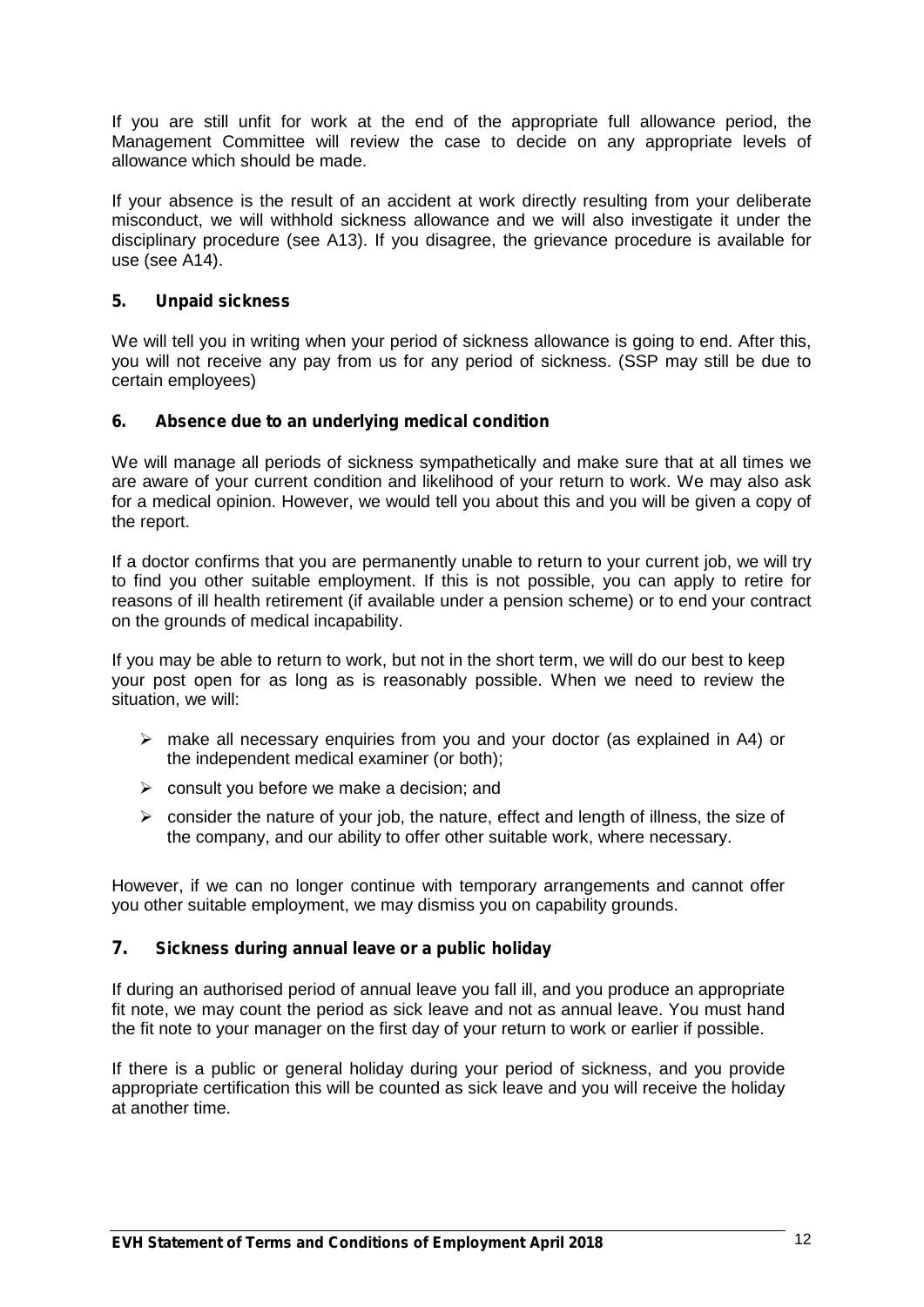# **Maternity**

### **1. General**

If you are pregnant, you are entitled to 52 weeks of continuous maternity leave (26 weeks' continuous Ordinary Maternity Leave and 26 weeks' continuous Additional Maternity Leave).

If you have completed one year of service by the beginning of the  $28<sup>th</sup>$  week of pregnancy, you will be given the extra benefits associated with the occupational maternity pay (depending on the conditions explained below).

You are also entitled to paid time off during working hours to receive antenatal care as long as you can produce an appointment card for all antenatal visits (after the first one).

The benefits of leave and pay as outlined in this section will not apply if a pregnancy ends before the 24th week of pregnancy unless you give birth and the baby survives. However, if there is a stillbirth after the  $24<sup>th</sup>$  week of pregnancy, we will provide the benefits of pay and leave the same as for a live birth.

#### **2. Notice**

You should tell your line manager as soon as possible if you plan to take maternity leave. You must do so in writing no later than by the end of the 15<sup>th</sup> week before the expected week of confinement (EWC) (or as soon as is reasonably possible). This should state:

- a) the fact you are pregnant;
- b) your EWC (or actual date of birth if it has already happened); and
- c) the date you want your leave to begin.

You should also enclose a copy of your maternity certificate (MAT B1) as soon as your midwife/doctor gives you it.

You can change your mind about the start of your maternity leave (as long as this is no sooner than 28<sup>th</sup> week of pregnancy and not later than the expected date of confinement (EWC). If you do, let your line manager know in writing, at least 28 days before the new date.

#### **Our notice**

Your line manager will give you notice in writing about the date your maternity leave will end. This will be the first day after the 52 weeks from the start of your maternity leave. We will do this within 28 days from receiving your notice about the date you plan to start your leave (or, if you change that date, 28 days before the new date or as soon as reasonably possible).

#### **3. Maternity leave**

a) Maternity leave can begin at any time you want from the  $28<sup>th</sup>$  week of pregnancy. It will however automatically begin when you give birth and you

# **A6**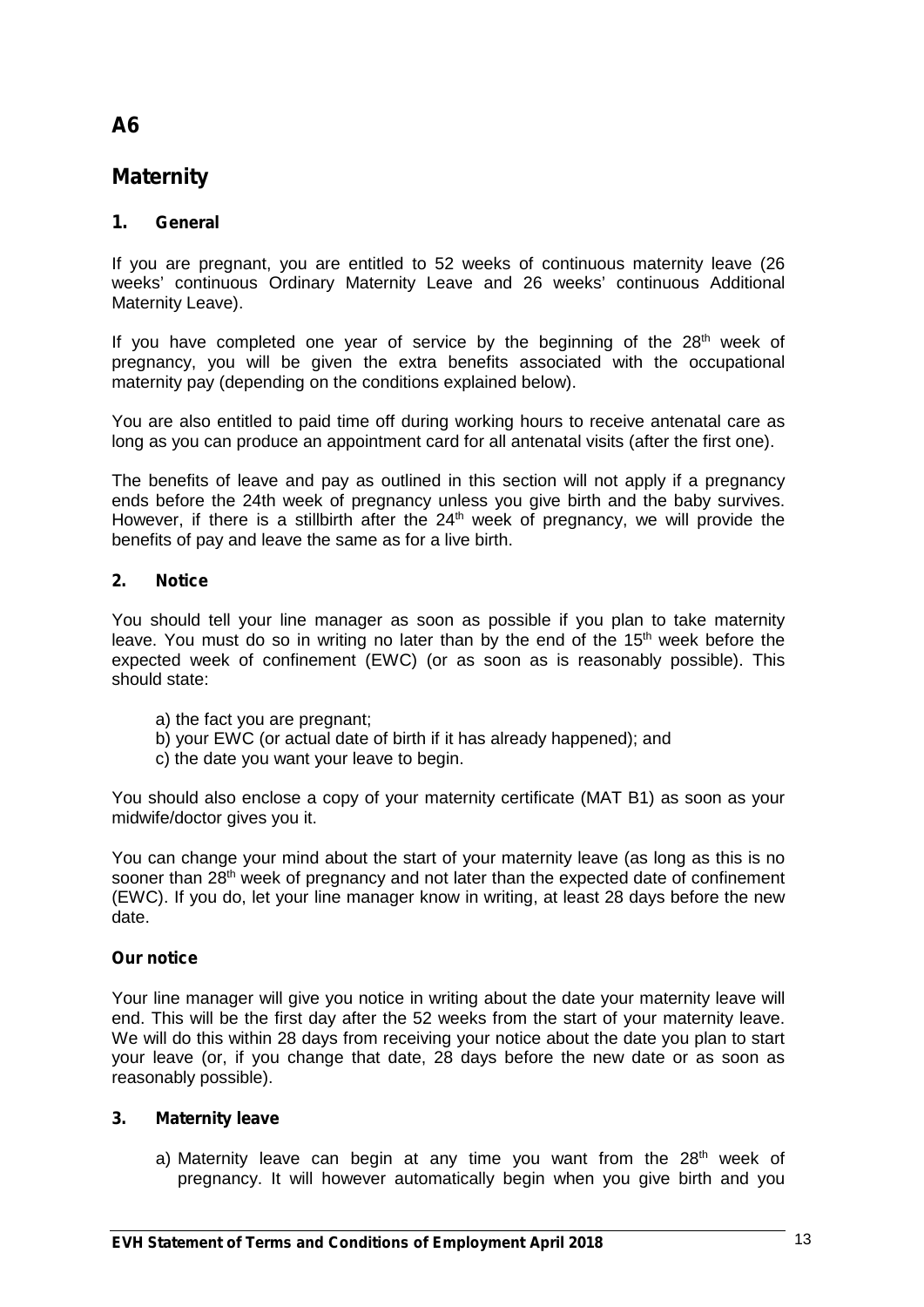need to let us know as soon as you can about this. If you are off work for any reason totally or partly related to your pregnancy or childbirth within four weeks of the EWC, this will automatically trigger the start of your Ordinary Maternity Leave.

- b) The Ordinary Maternity Leave continues for 26 weeks. You are not allowed to work during the first two weeks starting from the date you give birth.
- c) Your statutory right to Additional Maternity Leave will begin immediately after the Ordinary Maternity Leave and can continue for a further 26 weeks.

#### **4. Returning to work**

You will return to work at the end of your maternity leave. We will have given you this date in writing as mentioned above. If you want to return sooner, you must give at least eight weeks' written notice. If you don't, it will delay your return date and you will not be paid during the period you do not work. You cannot return to work later than the end of the 52-week leave period. If you do not automatically return at the end of the 52-week leave period, we will treat this as an unauthorised absence.

If you return at the end of your ordinary leave, you will return to the same job. If you decide to take additional leave, you will return to the same kind of job you had before your maternity leave, at the same place and in the same capacity. If this is no longer available, we will offer you a suitable alternative job. Your terms and conditions will be no less favourable than would have applied had you not been away, including the quality of working environment, and the job must also be suitable and appropriate for you.

If you are on Additional Maternity Leave, you can apply to make a phased return to work on reduced hours and pro-rata pay. You should apply to your line manager at least eight weeks before the proposed date of return. The phased return can last for up to four weeks and you must work at least 50% of your contracted working hours each week.

If you were full time and you ask to work on a permanent part-time basis, or in a job share arrangement, we will consider this sympathetically and in good faith. You should make your request by following the flexible working request procedure.

#### **5. Contact during maternity leave**

During your maternity leave we may contact you (as long as this is reasonable) and you can contact us. Before your maternity leave begins, we will agree with you the frequency and form of contact and also what subjects should be discussed. In all cases, we will keep in touch with you about any promotion opportunities and important changes to the workplace that may affect you when you return.

#### **6. Keeping-in-touch days (KIT)**

If we agree, you may work up to 10 days under your contract of employment during your maternity leave, without losing your right to the maternity leave or pay. The 10-days limit stands no matter how long your maternity leave is. The 10 days can be worked at any time during your maternity leave apart from the first two weeks after you give birth.

You do not have to work these days and we do not have to agree to you working them. Before you start your maternity leave, we will discuss with you the type of work that may be done during the KIT days.

We will pay you your normal daily rate for working the KITs.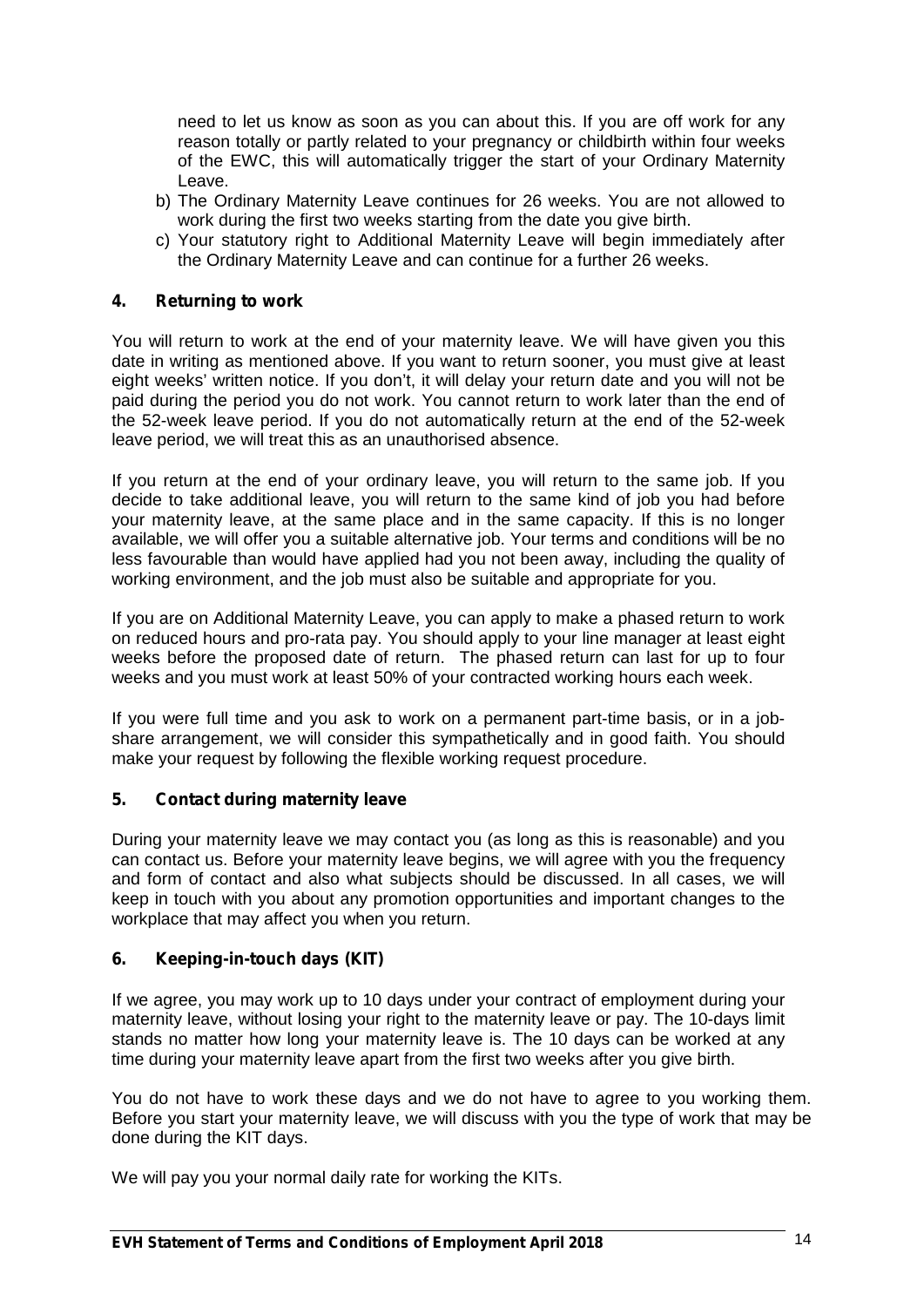### **7. Maternity pay**

### **7.1 Statutory Maternity Pay (SMP)**

#### **7.1.1 General**

Statutory Maternity Pay (SMP) is paid for up to 39 weeks. The first six weeks equals 90% of your average earnings over a set period, and the restis paid at the lower rate, or 90% of your average earnings, whichever is lower. The government sets this lower rate each year.

SMP is paid via payroll in the normal way – even if you have resigned and will not be returning after the baby's birth. However, you will not be entitled to SMP if you resign before the 24<sup>th</sup> week of pregnancy.

The maternity pay period cannot start earlier than the  $28<sup>th</sup>$  week of pregnancy. It can only start when you are on maternity leave. Your entitlement will end when you return to work even if this is before the end of the 39-week period.

We will start to pay you the SMP on the first day of your maternity leave.

### **7.1.2 Eligibility**

To qualify for SMP, you must:

- a) have been continuously employed for at least 26 weeks continuing into the qualifying week (QW) (the  $24<sup>th</sup>$  week of pregnancy);
- b) have average weekly earnings which are above the minimum for paying National Insurance contributions;
- c) still be pregnant at the  $24<sup>th</sup>$  week of pregnancy or have given birth by then; and
- d) have given us notice as explained in section 2 above.

If you do not meet the eligibility criteria, we will tell you in writing (form SMP1) and refer you to the local benefits agency office where you can claim any State Maternity Allowance you may be entitled to.

#### **7.2 Occupational maternity pay**

If you have worked for us for one year at the  $28<sup>th</sup>$  week of your pregnancy, you will also be eligible to receive our occupational maternity pay. This is equal to:

- a) seven weeks at full pay (including any SMP paid at the higher rate forsix weeks and lower rate for one week);
- b) 16 weeks at half pay (not including SMP at the lower rate, or 90% of your normal pay - whichever is lower); and
- c) 16 weeks at SMP lower rate (or 90% of your normal pay, whichever is lower).

A week's pay refers to the basic pay given in your current contract of employment.

You can choose to receive occupational maternity pay, either with your SMP on normal pay dates, or as a lump sum when you return to work. We will claim this amount back from you if: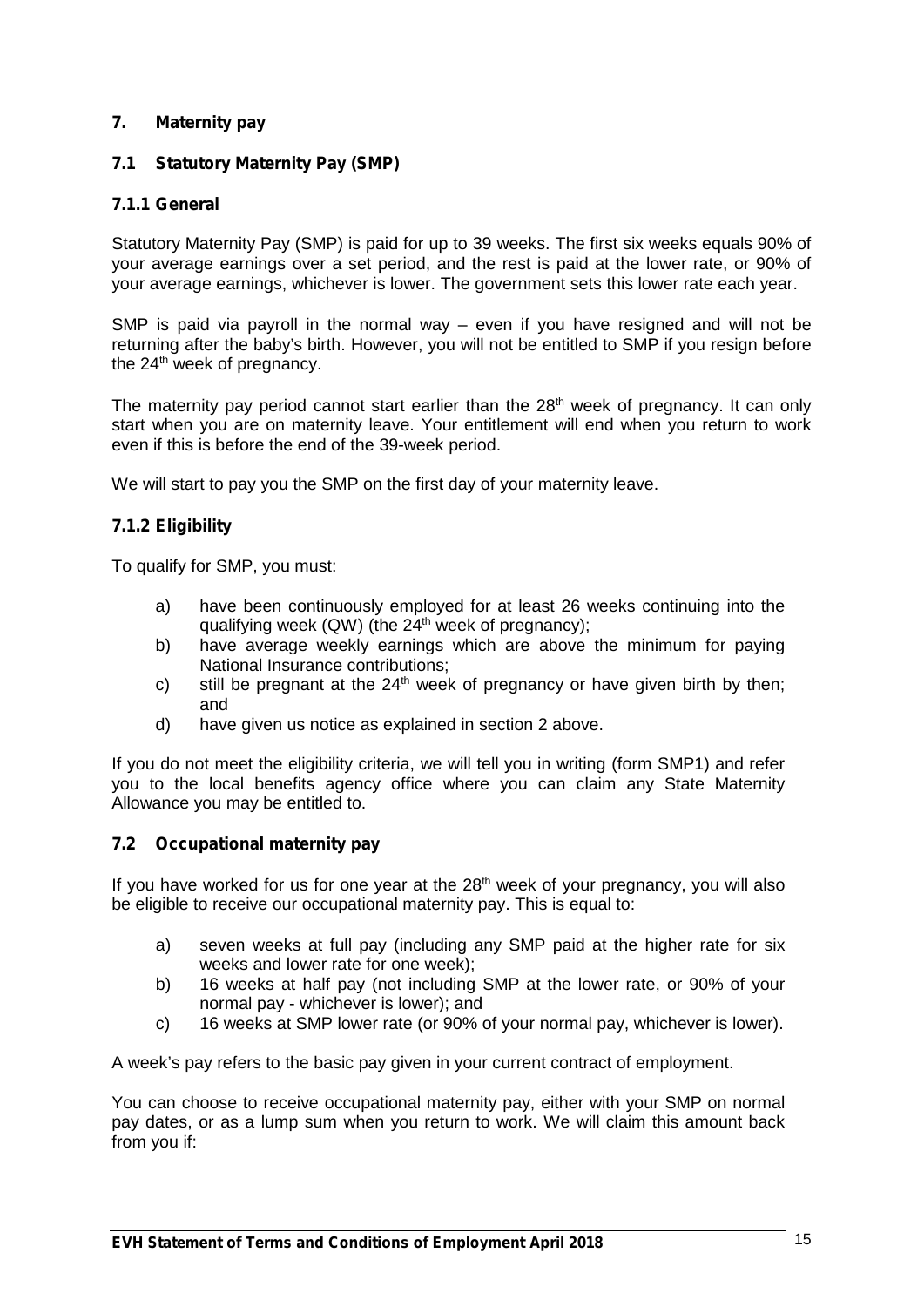- $\triangleright$  you fail to return to work; or
- $\triangleright$  you return but leave within three months.

If you fail to return, you will also have to repay us for any annual leave we prepaid at the start of your maternity leave.

#### **8. General conditions**

#### **8.1 Contractual benefits**

All terms and conditions shown in your contract (apart from pay) continue to apply during your maternity leave, whether ordinary or additional. We will continue to pay all contractual allowances as long as you receive any maternity pay. We may withdraw non–contractual benefits but only in line with the procedures which apply to all periods of prolonged absence.

#### **8.2 Holidays**

You are entitled to 40 days (pro rata) of combined annual and public holiday leave during both your Ordinary and Additional Maternity Leave. Before you start your maternity leave, you should agree with us the dates of your annual leave. If it is not possible to take the leave within the annual leave year, we will transfer the rest to the next year's entitlement. You cannot be paid instead of taking the leave accrued during maternity leave.

If you plan to take annual leave before you return from maternity leave, you must notify us in writing:

- $\triangleright$  the date you want your maternity leave to end;
- $\triangleright$  the period you then want to take as annual leave; and
- $\triangleright$  the date you will come back to work.

You must do this eight weeks before the end of your maternity leave.

#### **8.3 Pension membership and contributions**

The following rights apply to an employee on maternity leave.

- $\triangleright$  The period of Ordinary Maternity Leave and paid maternity leave (when you are receiving either occupational maternity pay or SMP), will count towards pensionable service. The benefits you build up during this time are based on your pay when you were working normally, before taking maternity leave.
	- $\triangleright$  Your contributions during this time are based on the amount of maternity pay you actually receive. Our contributions will continue on the basis agreed by the administrators of the pension scheme.
	- $\triangleright$  We will tell you in writing (after consulting the administrators of the relevant pension scheme) of the options available to you during any unpaid period of maternity leave.

Note**:** These rights apply whether or not you plan to return to work.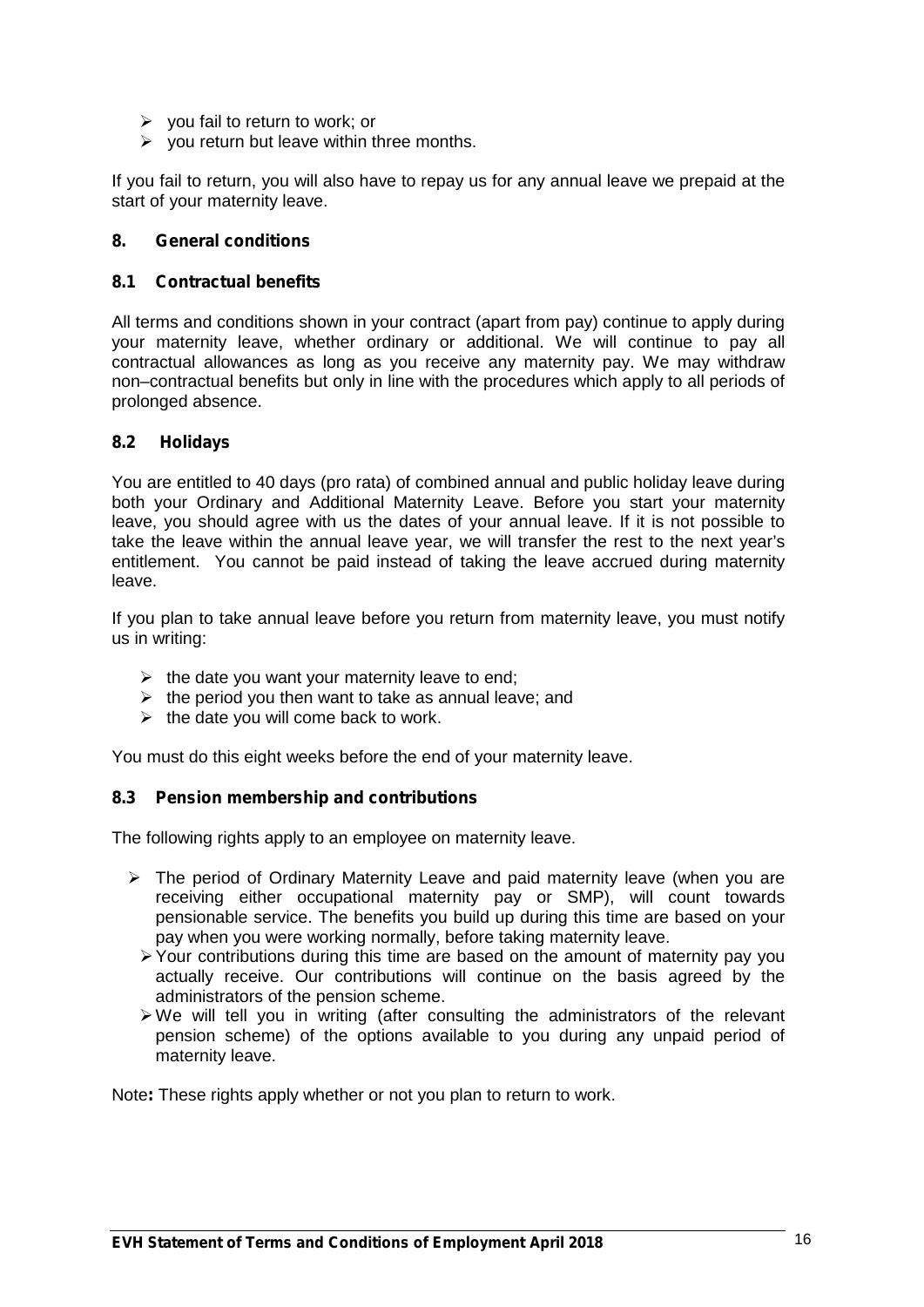#### **8.4 Information and training**

If you are on maternity leave, you will still receive relevant items of information sent to all staff. We will also invite you to staff training days, as part of the keeping-in-touch (KIT) days.

#### **8.5 Union payments**

We will take your union payments, as appropriate, throughout the period of maternity leave at the reduced rate. We will send the Union Finance Officer written confirmation of your EWC and the date your leave actually begins.

### **8.6 Dismissal and resignation during the maternity leave**

If we end your contract during the maternity period, you will be entitled to whatever period of notice is shown in your contract.

If you resign, you must also give us notice as shown in your contract. The termination date may be the end of your 52-week maternity leave or any date before then.

If you resign or are dismissed before the date you have given us for starting your maternity leave, you will lose your right to maternity leave but will still be eligible for SMP as long as you are employed after the 24<sup>th</sup> week of pregnancy.

### **8.7 Health and safety**

We must protect the health and safety at work of all employees, including new and expectant mothers and mothers who are breastfeeding.

Once you tell us about your pregnancy, recent childbirth or breastfeeding, we will carry out a specific risk assessment to identify any risks to your health and safety. If we identify any risks, we will do our best to avoid them. If this is not possible, we will take a series of steps to make sure you are not exposed to those risks.

If you ask for time off for breastfeeding or expressing milk, we will discuss with you how we can accommodate your request.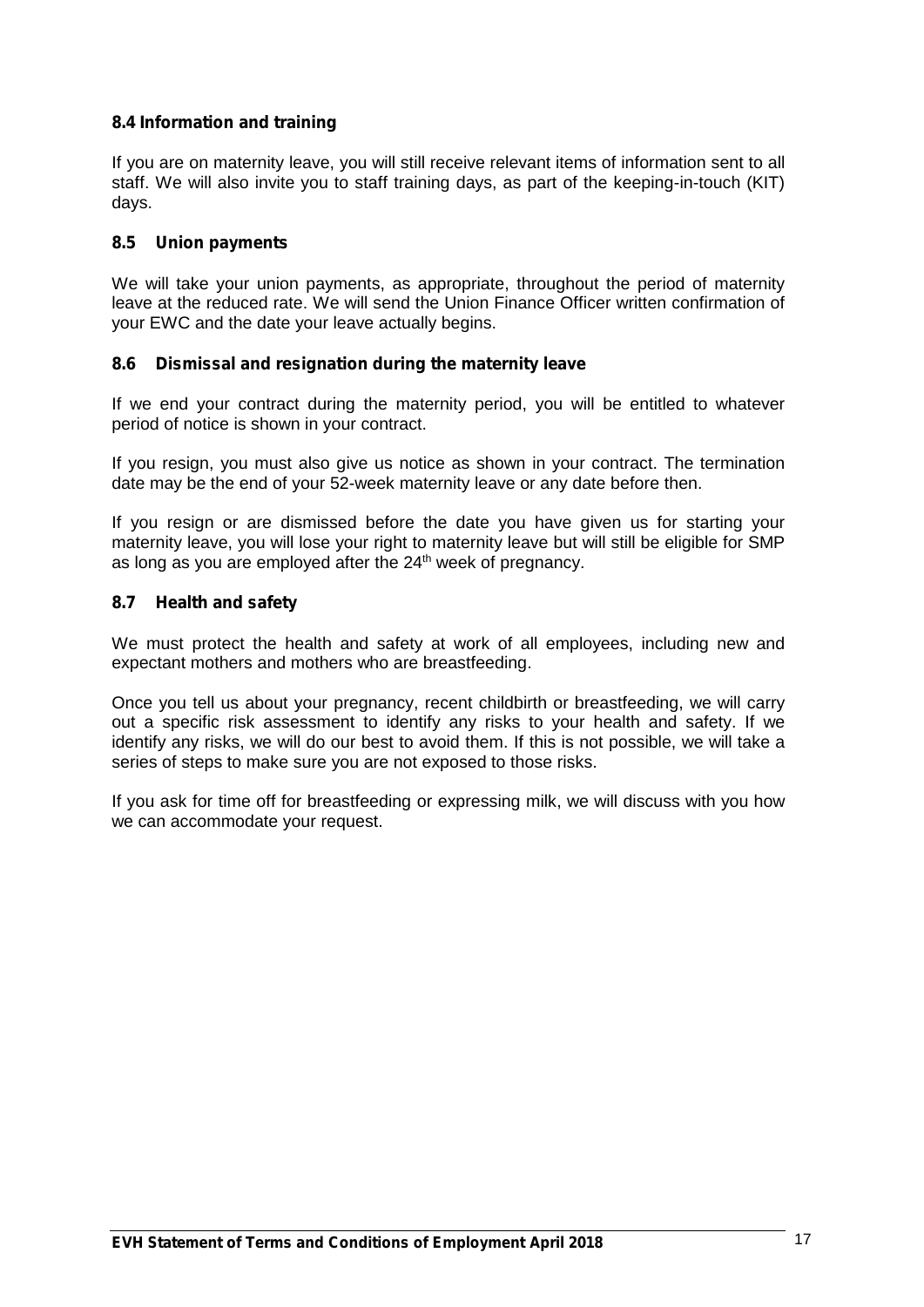# **Paternity**

### **Eligibility for paternity leave**

If your partner or surrogate mother is due to give birth, or you receive notice that you and your partner have been matched with a child to adopt or you are a surrogate parent, and you have at least 26 weeks' continuous service when your partner is 28 weeks pregnant, or if you are at the point of being matched with a child by an adoption agency, you are entitled to paternity leave.

To apply, you should write to your line manager at least four weeks before you want the leave to start, enclosing the maternity certificate (MAT B1) or notice from the adoption agency.

We will grant paternity leave for any live birth or a stillbirth which happens from the 24th week of pregnancy onwards. You can take it within eight weeks of the actual birth of the baby or the date the child was adopted.

You also have a right to attend up to two unpaid antenatal appointments with your partner/surrogate mother or meetings with a child to be adopted.

#### **Entitlement to paternity pay**

You are entitled to two week's leave with full pay including Statutory Paternity Pay (SPP) and a second week (which must be taken immediately after the first week), for which you will receive SPP only.

# **A7**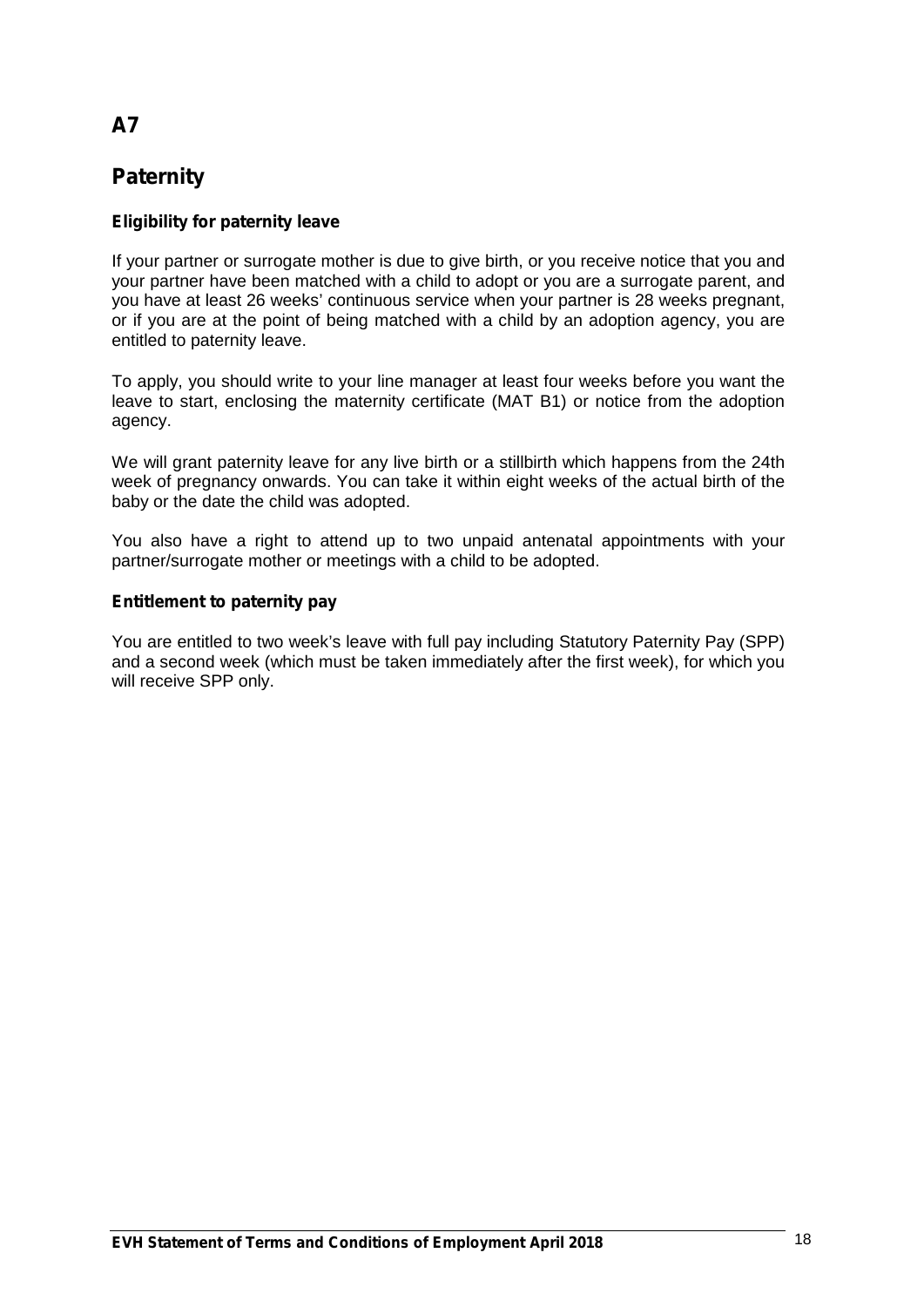# **Adoption**

### **1. General**

If you adopt a child, you have a right to Statutory Adoption Leave in line with the conditions set out below. This right applies to one of surrogate parents too.

If you have completed one year's service at the date of adopting a child, you will be given extra benefits under our occupational adoption pay as long as you meet the conditions set out below.

The benefits of leave and pay are outlined in this section.

If a couple are jointly adopting a child, one person may be eligible to adoption leave and pay and the other to paternity leave and pay (as outlined in the paternity leave section). The same rule applies to surrogate parents.

You will also get up to five periods of paid time off before the adoption to deal with the necessary formalities. You will need to agree this with your line manager on the basis of the requirements in your case. If you are a surrogate parent, you are entitled to take unpaid time off to attend two antenatal appointments with the woman carrying the child.

### **2. Notice**

Your leave can start no sooner than 2 weeks before the child is placed with you and no later than the actual placement date. You will need to give notice in writing to your line manager as soon as possible but at least 28 days before the date you want your leave to begin (if at all possible). The notice must say:

- $\triangleright$  when the child is expected to be placed with you;
- $\triangleright$  when you want to begin your adoption leave; and
- $\triangleright$  the period of leave you want to take (see 3 below).

You will also need to provide a statement from the appropriate adoption body confirming that you have been accepted for the proposed adoption.

You can change your mind about the start of your adoption leave (as long as this is no later than the actual date of the child's placement and no sooner than 14 days before that date). In that case, you should give notice to your line manager in writing, at least 28 days before the new date.

#### **Our notice**

We will notify you in writing about the date your adoption leave should end. This will be the first day after the 52 weeks from the start of it. We will do this within 28 days from receiving your letter and, if you change that date, 28 days before the new date (or as soon as reasonably possible).

# **A8**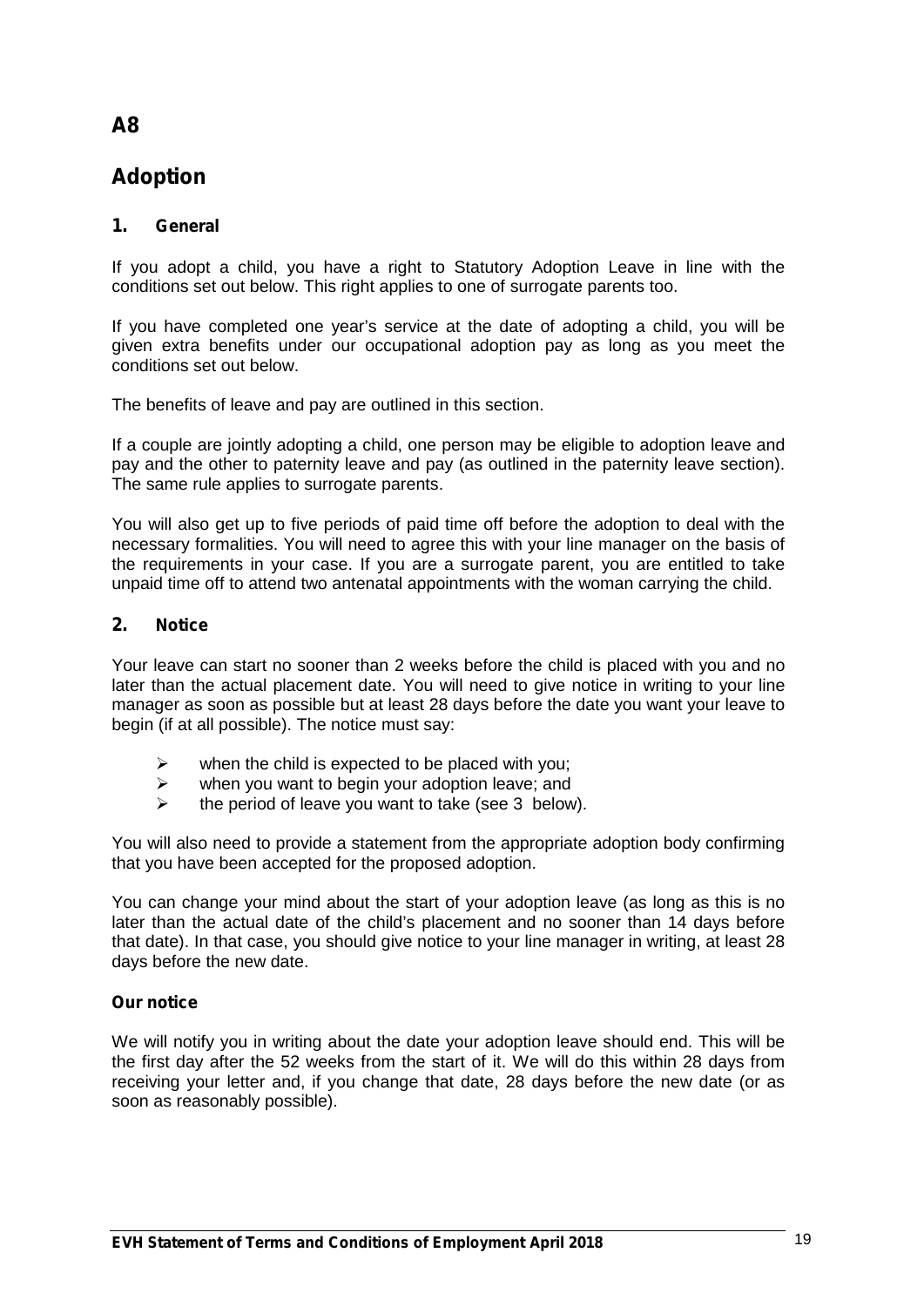### **3 Adoption leave and pay**

#### **3.1 The adoption leave**

Your leave can start no sooner than 2 weeks before the child is placed with you and no later than the actual placement date

The Ordinary Adoption Leave (OAL) continues for 26 weeks and is paid at the Statutory Adoption Pay (SAP) rate.

The Additional Adoption Leave continues for a further 26 weeks immediately at the end of the OAL. 13 weeks out of 26 are paid at the Statutory Adoption Pay (SAP) rate and the other 13 weeks are unpaid.

If the adoption is unsuccessful and the child no longer lives with you, your leave and pay will continue for a further eight weeks and then both will end.

### **3.2 Eligibility**

To qualify for SAP, you must:

- a) have been continuously employed for at least 26 weeks leading into the week in which you are told that you have been matched with a child;
- b) be newly matched with a child for adoption by an approved adoption agency;
- c) have told the agency that you agree that the child should be placed with you and agree the date of the placement; and
- d) have told us when you want your adoption leave to start no more than seven days after you are told that you have been matched with a child.

#### **3.3 Occupational adoption pay**

If you have one year's service by the week you are told that you have been matched with a child, you are eligible to receive our enhanced adoption pay (OAP). The occupational pay is as follows:

- a) seven weeks at full pay (including SAP)
- b) 16 weeks at half pay (not including SAP or 90% of the normal pay, whichever is lower)
- c) 16 weeks at SAP rate or 90% of the normal pay, whichever is lower.

You will need to sign a declaration confirming that you plan to return to work and stay for at least three months. If you fail to meet these conditions, you will have to repay the OAP we have paid you**.**

#### **4. Returning to work**

You will return to work at the end of your adoption leave. Your line manager will have given you notice of this date as explained above. If you want to return sooner, you must give at least eight weeks' written notice. If you don't, your return date will be delayed and you will not be paid during the period you do not work. You cannot postpone your return beyond the end of the 52 week leave period.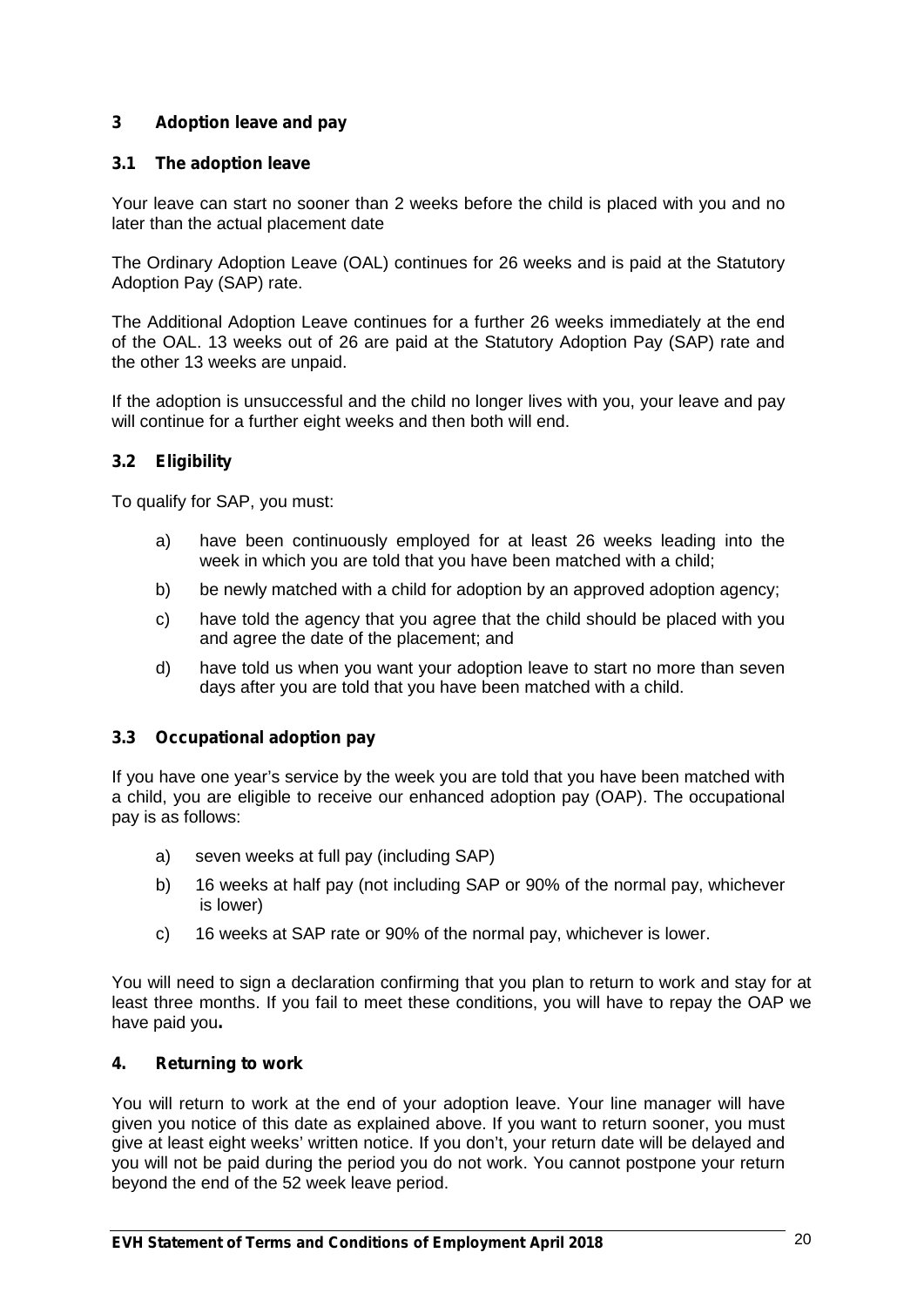With Ordinary Adoption Leave, you will return to the same job.

If you take additional leave, you are guaranteed the same kind of job as you had before your adoption leave, at the same place and in the same capacity. If this is no longer available, we will offer you a suitable alternative job. Your terms and conditions will be no less favourable than would have applied had you not been absent, including the quality of working environment, and the job must also be suitable and appropriate for you.

#### **4.1 Discretionary leave**

We realise that some adopted children of any age may suffer emotional or medical problems. We may grant you further leave at the discretion of your senior officer or nominated deputy.

### **5. Contact during adoption leave**

During the adoption leave period, we may make reasonable contact with you and you may do the same. Before the adoption leave begins, we will agree with you how often this contact will be, how it will take place and what subjects should be discussed. In all cases, we will keep in touch with you about any promotion opportunities and important changes to the workplace that may affect you when you return.

### **6**. **Keeping-in-touch days (KIT)**

If we agree, you may work up to 10 days under your contract of employment during your adoption leave, without losing your right to the adoption leave or pay. The 10-day limit applies no matter how long the adoption leave is. You can work the 10 days at any time during the adoption leave.

You do not have to work these days and we do not have to agree to you working them if you ask.

Before you start your adoption leave, we will discuss with you the type of work that may be done during the KIT days.

We will pay you your normal daily rate for working the KITs.

### **7. General conditions**

#### **7.1 Contractual benefits**

All terms and conditions in your contract, apart from salary, continue to apply during the entire ordinary adoption leave, whether ordinary or additional. All your contractual allowances will continue to be paid as long as you receive either form of adoption pay. We may withdraw non–contractual benefits but only in line with the procedures which apply to all periods of prolonged absence.

#### **7.2 Holidays**

You are entitled to 40 days (pro rata) of combined annual and public holiday leave during both your Ordinary and Additional Adoption Leave. Before you start your adoption leave, you should agree with us the dates of your annual leave. If it is not possible to take the leave within the annual leave year, we will transfer the remaining balance to the next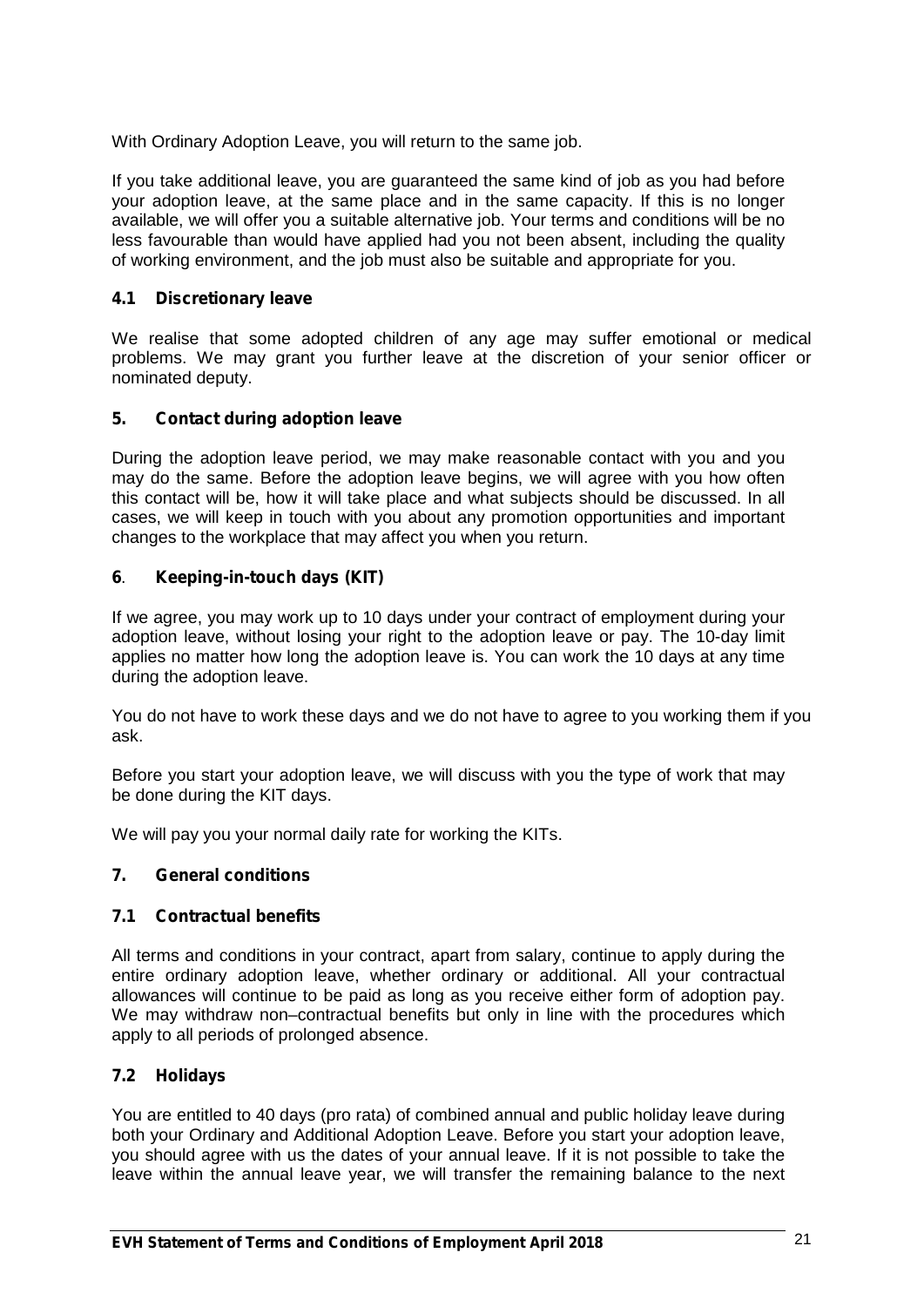year's entitlement. You cannot be paid instead of taking any of the leave you have built up during adoption leave.

If you plan to take annual leave before you return from adoption leave, you must confirm in writing:

- $\triangleright$  the date you want your adoption leave to end;
- $\triangleright$  the period to be taken as annual leave; and
- $\triangleright$  the date you will actually return to work.

You must do this eight weeks before the end of the adoption leave period.

#### **7.3 Pension membership and contributions**

The following rights apply when you are on adoption leave.

- $\triangleright$  The period of paid adoption leave will count towards pensionable service. The benefits built up during this time are based on the remuneration paid when you were working normally, before taking adoption leave.
- $\triangleright$  Your contributions during this time are based on the amount of adoption pay you have actually received. Our contributions will continue on the basis as agreed by the administrators of the pension scheme.
- $\triangleright$  We will tell you in writing (after consulting the administrators of the relevant pension scheme) the options available during any unpaid period of adoption leave.

Note: These rights apply whether or not you plan to return to work.

#### **7.4 Information and training**

If you are on Adoption Leave, you will still receive items of information sent to all staff. We will also invite you to attend staff training days as part of the keeping-in-touch days.

#### **7.5 Union payments**

We will take your union payments, as appropriate, throughout the period of adoption leave at the reduced rate. We will send the Union Finance Officer written confirmation of when your adoption leave begins.

#### **8. Dismissal and resignation during adoption leave**

If we end your contract during the adoption period, you are entitled to whatever period of notice your contract provides for in the circumstances.

If you resign, you must also give us notice as provided for in your contract. The termination date may be the end of her 52-week adoption leave or any date before then.

If you resign or are dismissed before the date you have given us for your intended adoption leave to start, you lose your right to adoption leave but will still be eligible for SAP as long as you have been continuously employed for 26 weeks at the time you are matched with a child.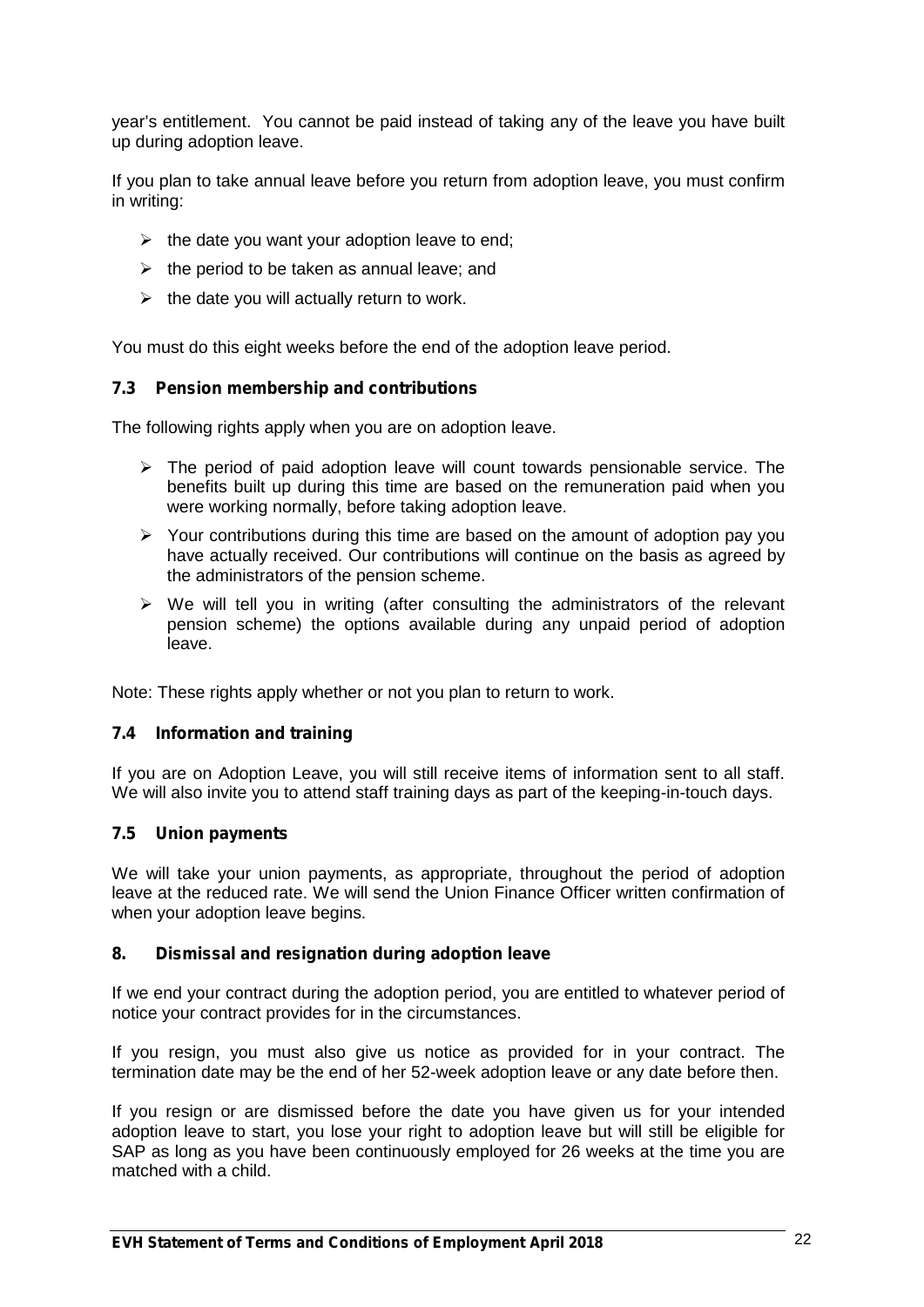# **Shared parental leave**

Shared parental leave (SPL) allows eligible employees to take up to 50 weeks leave during the first year after their child's birth/adoption. This includes surrogate parents. It can be taken by both parents separately or at the same time. You may be able to apply if you are one of the following: a mother, adopter, surrogate parent, or father/spouse/civil partner/partner of the mother/adopter/surrogate mother.

The **mother/adopter** has to meet the following criteria:

- $\triangleright$  have a partner,
- $\triangleright$  be entitled to statutory maternity/adoption leave and/or statutory maternity/adoption pay/allowance
- $\triangleright$  still be working for us at the start of the SPL
- $\geq$  have worked for us for at least 26 weeks at the 24<sup>th</sup> week of pregnancy or when the adoption is confirmed

The **father or spouse/civil partner/partner** of the mother/adopter has to meet the following criteria:

- $\triangleright$  share the primary care of the child at the time of birth/adoption
- $\triangleright$  have notified us of his/her entitlement providing any necessary evidence
- $\triangleright$  have worked for us for at least 26 weeks in the 66 weeks leading up to the date the baby is born/expected to be born/matched and have earned at last £30 per week in any 13 weeks during that period.

#### **Entitlement to shared parental pay**

You may be entitled to receive up to 37 weeks of shared parental pay (ShPP) and the amount depends on how many weeks of maternity/adoption pay has been taken.

#### **How to apply**

Details on how to apply for the leave and pay can be found in our Shared Parental Leave Policy, which also details criteria for eligibility, options for leave, how to apply and everything else you need to know.

# **A9**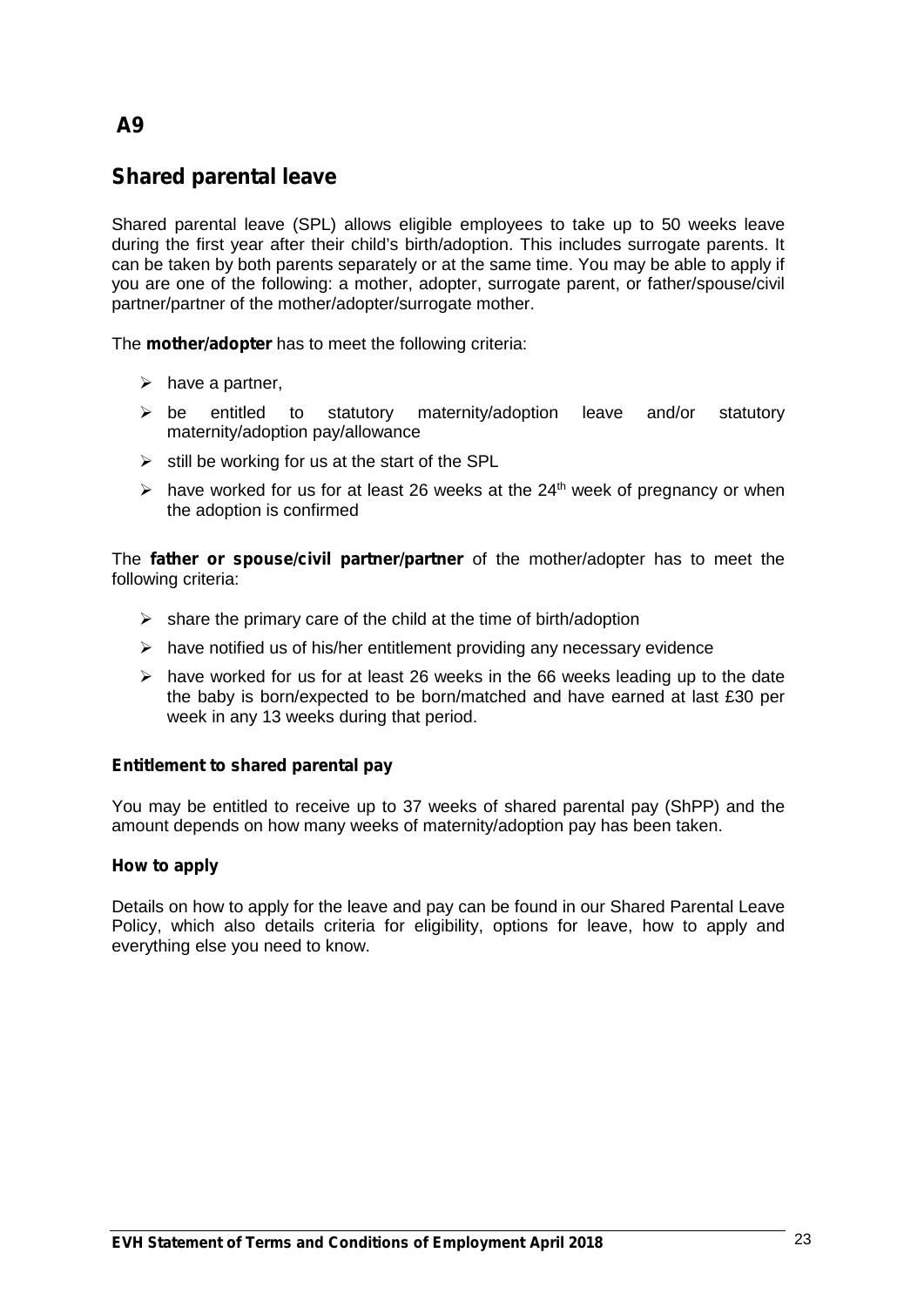# **Special leave**

We may grant requests for time off work in various situations and depending on our demands.

### **1. Special leave**

We may agree, in special circumstances, to grant leave. This will depend on our current work demands and the nature of the individual case.

The following is a guide as to the types of leave and approximate periods of time off which we may consider.

- **1.1 Social purposes** For example, duties of an honorary, charitable or philanthropic nature. Normally, this leave will not last for more than one day.
- **1.2 Bereavements** We will normally grant the following leave with pay for a bereavement:
	- $\triangleright$  If you are responsible for making funeral arrangements five days' leave.
	- $\triangleright$  if you are an immediate close relative (for example, parent, child, partner) at least three days' leave.
	- $\triangleright$  In the case of other relatives up to one day's leave.
	- $\triangleright$  In other cases, the necessary time off to go to the funeral service.

We may also consider allowing leave without pay to extend these periods if necessary.

We will use our discretion and act sensitively when considering requests for bereavement leave.

- **1.3 Domestic stress** If you need to make special domestic arrangements as a result of an unexpected situation, we will normally grant leave with pay for one day. We may extend this on a paid or unpaid basis according to the circumstances, and by agreement with the senior officer.
- **1.4 Medical treatment** You should make every effort to arrange medical and related appointments outwith normal working hours. If your manager is satisfied that this is not possible, we may grant time off with pay. Where possible medical cards / evidence of appointments should be provided.
- **1.5 Moving home** We will grant one day's leave with pay if you are moving home, this will be awarded not more frequently than once in a 12 month period.

#### **2. Jury and witness service**

**2.1 Jury duty** – If you receive a summons to serve on a jury, you should report this to your line manager. We will grant leave, unless an exemption is secured. This leave will be with pay, after taking off allowances for loss of earnings you are entitled to. You should make sure that you claim these allowances from the court.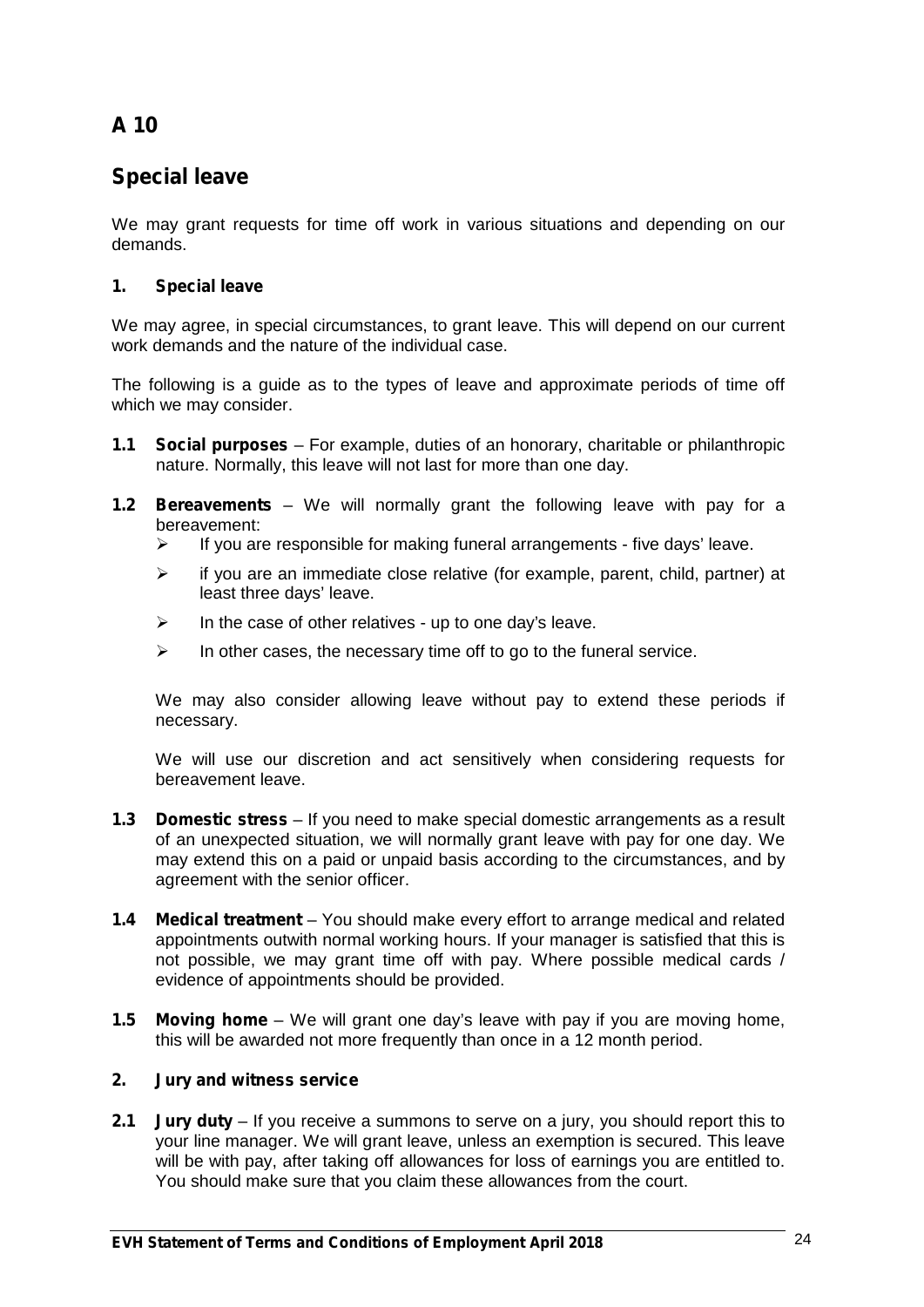### **2.2 Witness citations**

- **2.2.1** If you are a professional witness for the organisation, we will grant you time off with pay. This is on the understanding that you will repay us any witness fees received (not including travel and subsistence expenses).
- **2.2.2** In other cases, we will grant leave without pay. You will be responsible for reclaiming the amount from the person asking you to be a witness for loss of pay.

#### **3. Leave for public duties**

- **3.1 Council duties** If you are a local authority councillor, we will grant you unpaid leave as and when needed to carry out approved duties with the authority concerned.
- **3.2 Advisory roles** If you are in an unpaid advisory role previously agreed with your employer we will grant you paid leave to carry out these duties.
- **3.3. Positions of public responsibility** You may be appointed to a position of responsibility where no fees or allowances are paid for loss of earnings (for example, a justice of the peace or member of a children's panel). We will grant you paid leave to carry out associated duties. This will be limited in the first instance to 12 half days a year before we reconsider this. We will then decide if we can grant you further paid or unpaid leave.

#### **4. Other family or domestic emergencies**

When asking for time to deal with other emergencies involving your dependants not otherwise covered above, we will normally give you reasonable unpaid time to make arrangements to deal with the emergencies. We will expect you to tell your line manager the reason for the leave and how long it is likely to last.

Examples of these situations are as follows.

- $\triangleright$  To provide help if your dependant falls ill, gives birth or is injured or assaulted.
- $\geq$  To make arrangements for the provision of care for a dependant who is ill or injured (physically or mentally).
- $\triangleright$  If a dependant dies.
- $\triangleright$  If there is an unexpected disruption to the arrangements for caring for a dependant.
- $\triangleright$  To deal with an incident which involves your child and which happens unexpectedly when the child is at school or in care.

We will not extend leave beyond the period which is necessary to deal with the emergency.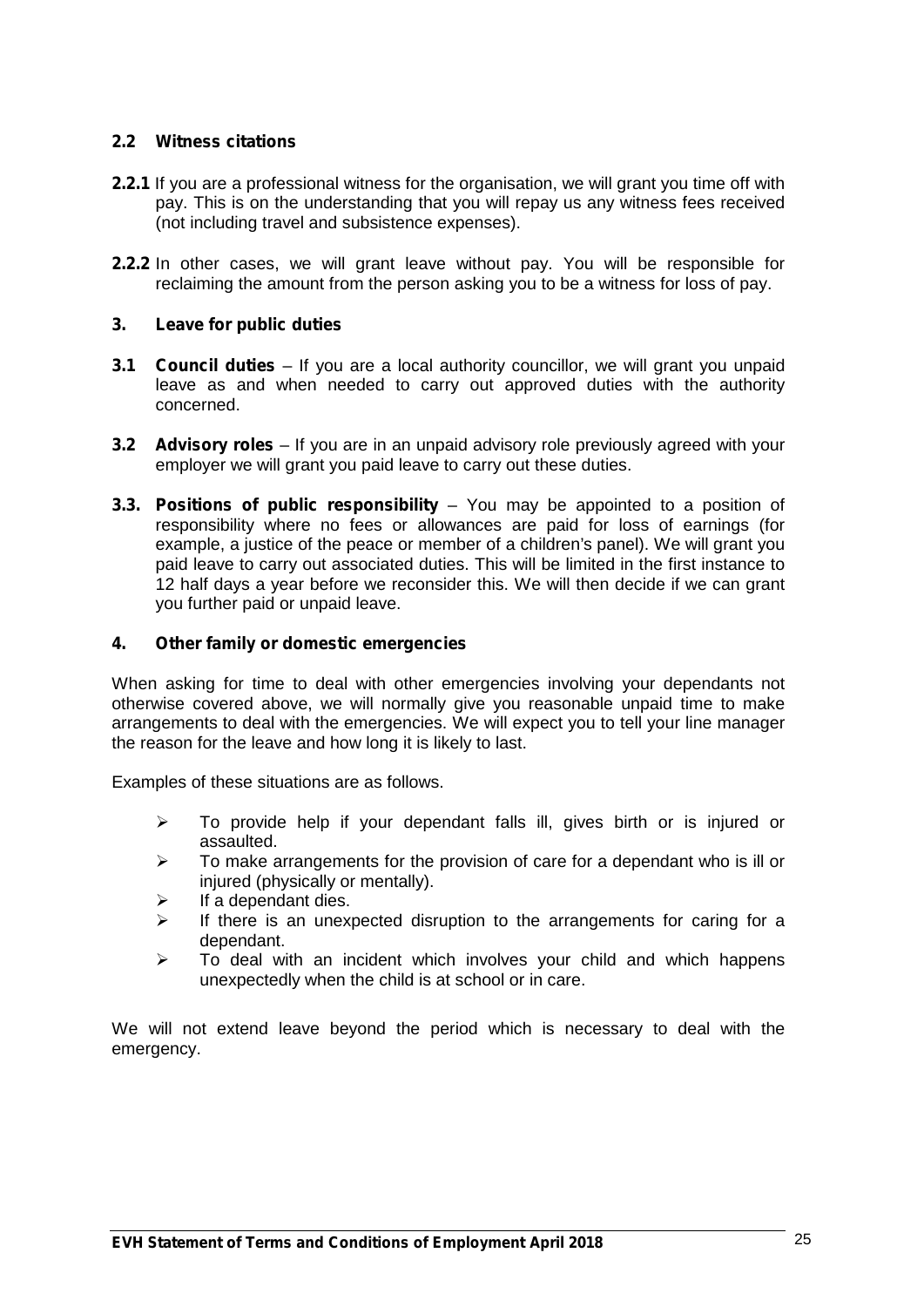# **Parental leave**

### **1. General**

You have the right to take up to 18 weeks' unpaid parental leave (for each child) if you have one year's continuous service and you:

- $\triangleright$  are the parent (and named on the birth certificate) of a child who is under 18 years old;
- $\triangleright$  are a surrogate parent of a child who is under 18 years old;
- $\triangleright$  have adopted a child under 18 years; or
- $\triangleright$  have formal parental responsibility for a child under 18 as a result of the Children Act or Children (Scotland) Act

You can start taking this leave when a child is born, adopted or placed, or whenever you have completed one year's service – whichever is sooner.

### **2. Giving notice**

- 2.1 We will expect you to give at least 21 days' notice of taking this leave. In exceptional cases, we may not enforce this requirement.
- **2.2** We may postpone your leave for up to six months if our business would be seriously disrupted by you taking the leave. However, we won't do this if you give us notice to take leave immediately after maternity, adoption or paternity leave.

### **3. Taking leave**

- **3.1** The right to take leave will last until the child's 18<sup>th</sup> birthday.
- **3.2** You must take leave in blocks or multiples of at least one week. This does not apply if your child is disabled.
- **3.3** We will allow up to four weeks' parental leave in any given leave year.

### **4. Records**

- **4.1** We may ask you to demonstrate proof of your entitlement to parental leave. We will also ask new staff about any parental leave they have taken in their previous iohs
- **4.2** When you move to a new job, we will pass on details of parental leave you have taken if we are asked by your new employer.

#### **5. Returning to work**

If you take parental leave, you will return to the same job, except in cases where the parental leave begins immediately after the end of a period of additional maternity or adoption leave.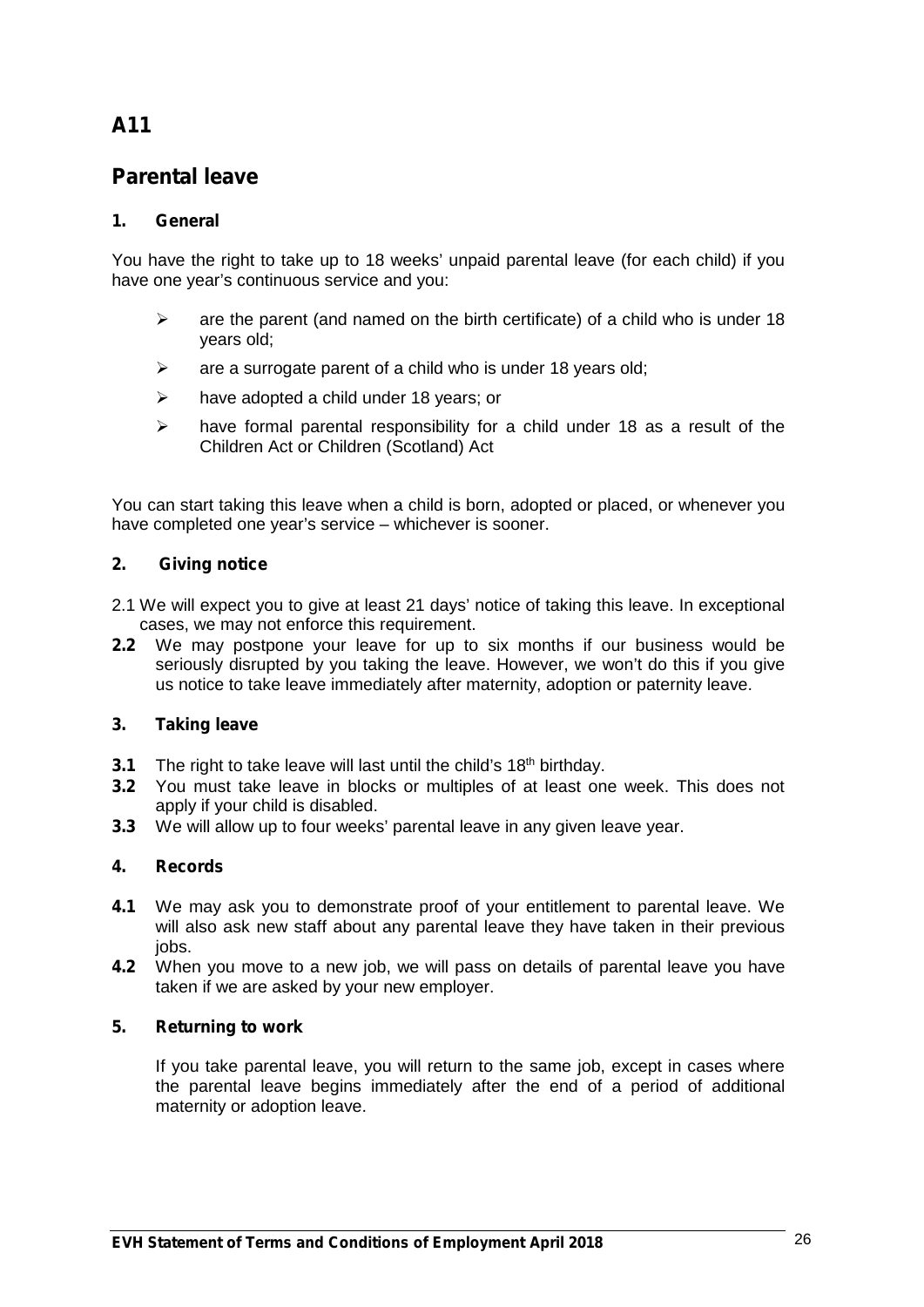# **Flexible working**

# **Eligibility**

If you have 26 weeks continuous service you have the right to request a change to your contractual terms and conditions of employment.

### **Making a request**

You must apply in writing to your line manager. You can only make one statutory request within a 12 month period. Once your manager has received your written request you will be invited to a meeting to discuss your proposal. After the meeting your manager will give you a written decision on your application.

### **Appeal**

If your request for flexible working has been rejected you can appeal the decision. You should do this in writing stating the reasons for your appeal. A meeting will be arranged to discuss your appeal and any options or alternative solutions available to you. After the meeting the final decision will be confirmed in writing.

Please refer to the flexible working policy.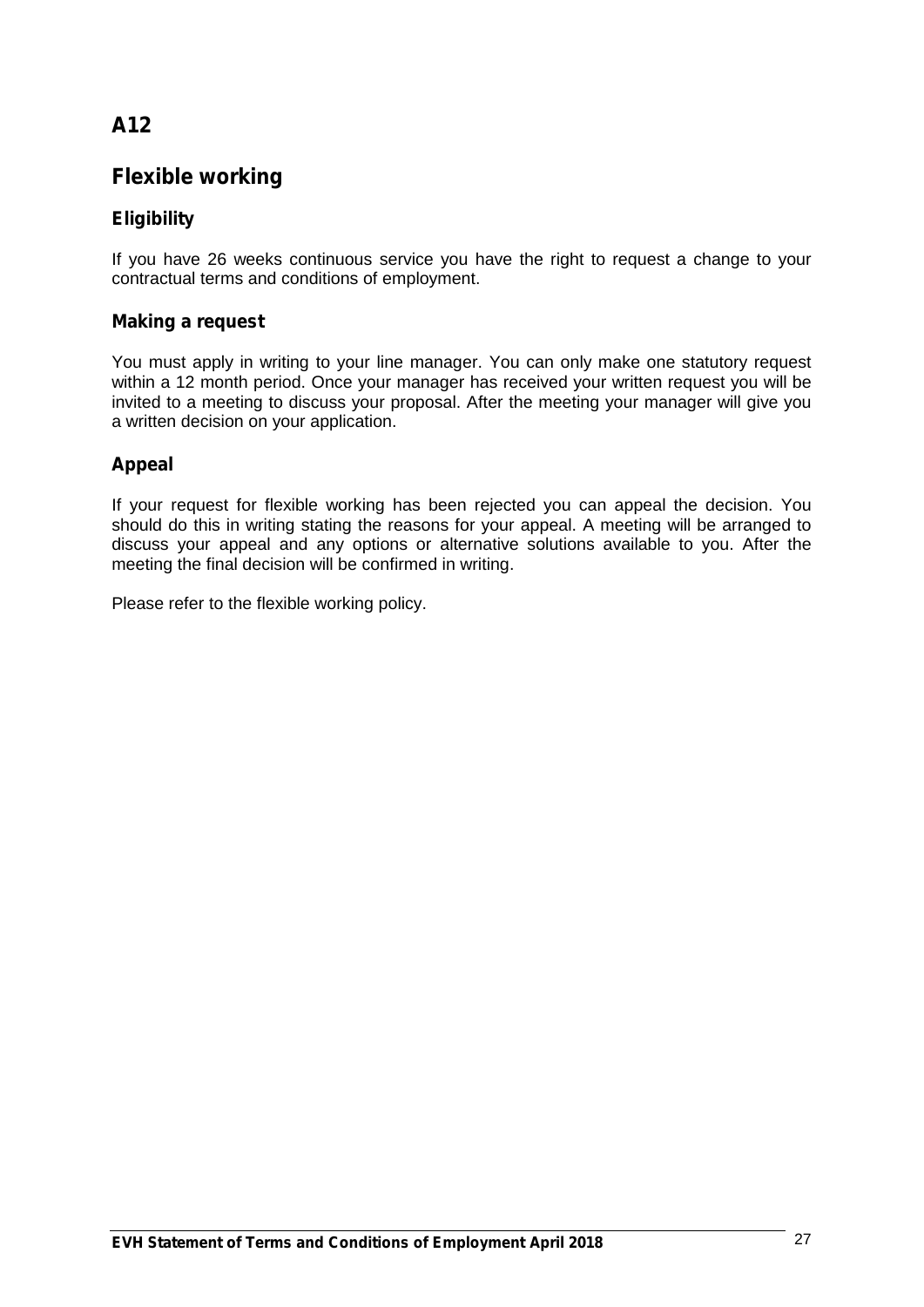# **Disciplinary procedure**

### **Purpose**

We have designed this procedure to help and encourage employees to achieve and maintain standards of conduct, attendance and job performance. This procedure applies to all employees.

#### **Informal action**

In the first instance and for minor issues with conduct, performance or attendance, your line manager will approach you informally. To make sure that you are clear about what is required, the meeting will be followed up with an informal action note. This will give details of the points discussed, actions required, timescales for achievements (normally not more than 6 months), support required and training which will be provided.

If personal issues affect your work performance, we would like you to feel free to speak to your line manager about it. However, we realise that you may not want to do this. In this instance, we encourage you to get independent confidential counselling out of work, if this applies.

You can get this through an Employee Counselling Service, which is one of benefits that we provide to our employees.

If informal action fails or the matter is more serious, we will use the following formal procedure.

#### **The formal procedure**

- 1 At any stage in the procedure we will let you know the nature of the allegations against you and will give you the opportunity to state your case before any decision is made. We will also confirm the outcome to you in writing.
- 2 There are three areas that we can deal with in line with the disciplinary procedure conduct, capability (performance) and attendance and we will tell you which of these applies at the beginning of the process.
- 3 We will not take any disciplinary action against you until we have fully investigated the case. If dismissal is one of the possible outcomes of the disciplinary procedure, we will suspend you until we have carried out our investigations. We will write to you about the suspension which should not normally last longer than five working days without a review. We will explain the progress of our investigation. During the suspension you will receive your normal pay.
- 4 We will not dismiss you if this is the first issue with your conduct, performance or attendance unless you have committed gross misconduct, when the penalty will normally be summary dismissal without notice or pay in lieu of notice.
- 5 At all stages of the formal procedure you will have the right to be accompanied by either your trade union representative or a fellow employee of your choice.
- 6 We will make all information and documents passed to the disciplinary officer/panel available to you before the hearing.
- 7 You will have the right to appeal against any formal disciplinary penalty imposed.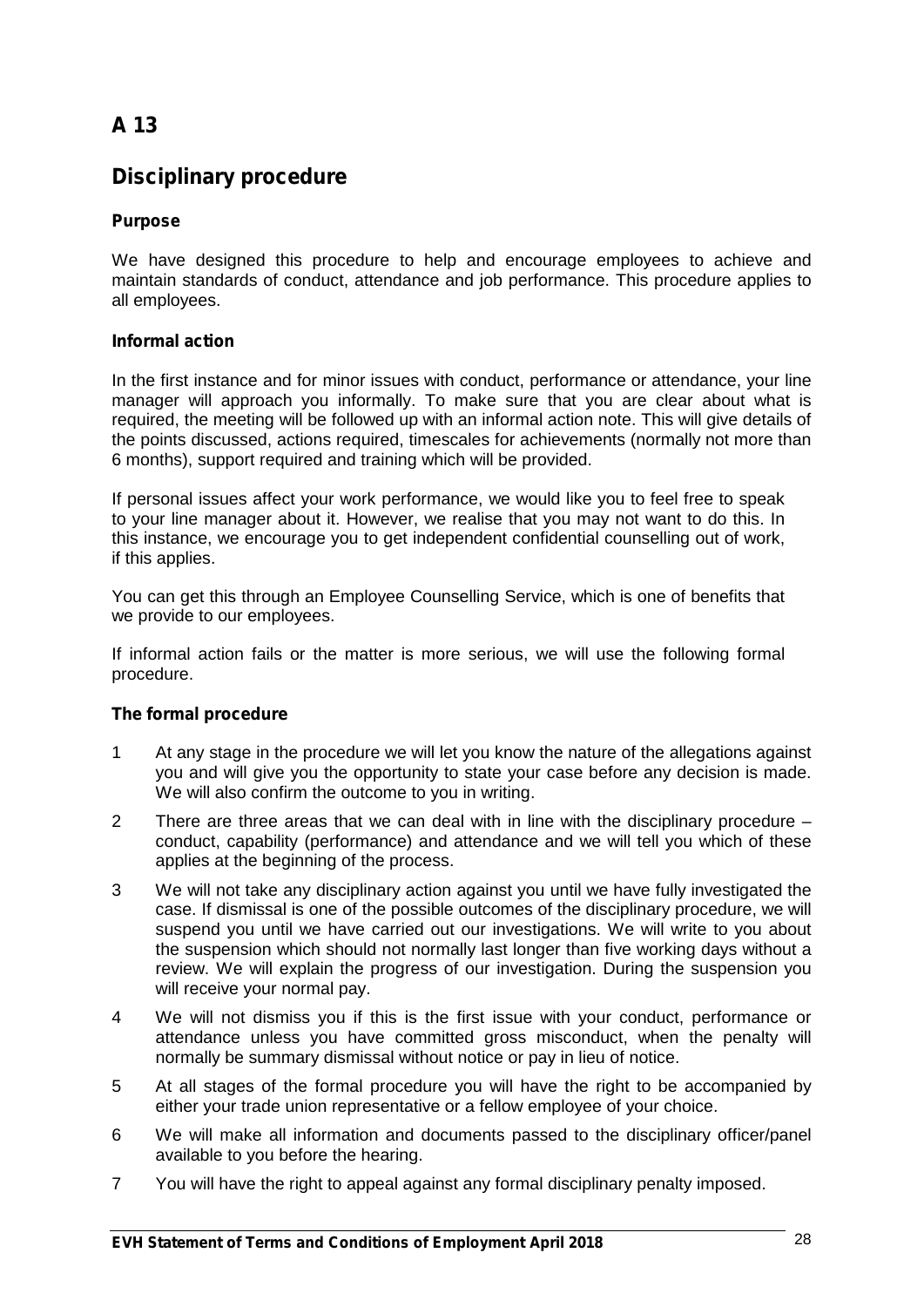- 8 If we have told you to improve your performance (for example, poor performance or poor attendance) we will tell you in writing what is required, in what time scales, whether and how often reviews will take place and what action may be taken if there is no improvement.
- 9 We can begin the procedure at any of stages 1 to 3, depending on the seriousness of the allegations against you.
- 10 For the purpose of the procedure to be followed, we will add together warnings given for different reasons.
- 11 We will not take disciplinary action or suspend you if you are a trade union representative until we have had discussions with a full-time official of the union. If the full-time official is not available, we will contact a district officer instead.
- 12 We will not normally allow recording devices to be used during any investigatory, disciplinary or appeal meetings.
- 13 If there is police involvement or investigation, we will carry out our own investigation and make decisions based on evidence and information available to us at the time. The matter will not be put on hold until the police investigation or court proceedings are concluded.

#### **Formal procedure**

#### **Stage 1 – First written warning / improvement note**

If there is no improvement in the standard of conduct, performance or attendance after informal action, or the act of misconduct or underperformance is of a more serious nature, your line manager will interview you and you can explain your actions.

If the explanation is not satisfactory, you will receive a first written warning or an improvement note.

You will be told in writing about your right to appeal.

#### **Stage 2 – Final written warning**

If there is still no improvement in the standard of conduct, performance or attendance or the act of misconduct or underperformance is of a more serious nature, your line manager will interview you and give you an opportunity to explain your actions.

If the explanation is not satisfactory, you will receive a final written warning.

We will give you written information about your right of appeal.

#### **Stage 3** *–* **Dismissal**

If you cannot provide an acceptable explanation, we will dismiss you, with or without notice (as appropriate) if:

- $\triangleright$  there is still no improvement in the standard of conduct, performance or attendance while you still have a final written warning on your file; or
- $\triangleright$  there is an allegation of gross misconduct.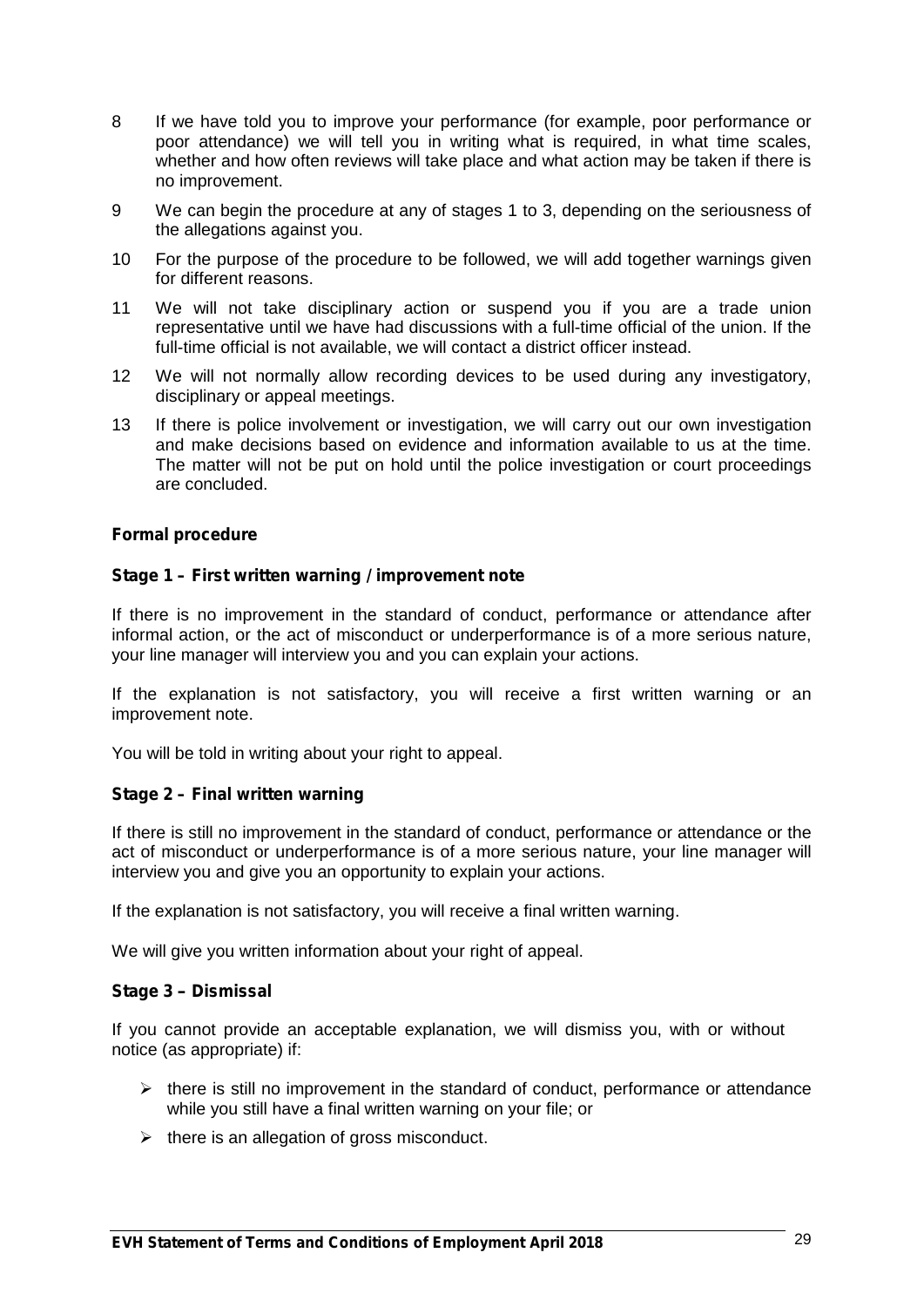The formal hearing will be carried out by representatives of the committee.

In cases of gross misconduct, we will dismiss you without notice or payment in lieu of notice.

We will give you written reasons for your dismissal within two working days and tell you the date on which your employment ends and give you details about your right of appeal.

#### **Types of offences**

The following are examples of the various categories of misconduct or poor performance (the list is not exhaustive). However, we will investigate individual cases and take action at the appropriate stage depending on the circumstances.

#### **Misconduct** *–* **action taken at stage 1 of the procedure**

- $\triangleright$  Poor timekeeping (repeated lateness or leaving early).
- $\triangleright$  Failure to let us know within a reasonable time the reasons for your absence in line with procedures.

#### **Serious misconduct** *–* **action taken at stage 2 of the procedure**

- Deliberate damage or misuse of our property.
- Deliberate unauthorised absence.
- Unsafe working practices.
- Deliberate and persistent refusal to follow reasonable instructions.

#### **Gross misconduct** *–* **action taken at stage 3 of the procedure**

- > Theft from us, our employees or clients.
- $\triangleright$  Fighting or threatening anyone in connection with your employment with us.
- $\triangleright$  Being under the influence of drink or drugs while at work.
- Fraudulent wage claims or falsifying records.
- $\triangleright$  Serious deliberate damage or misuse of our property.
- Sexual and racial harassment.
- Deliberately accessing internet sites containing pornographic, offensive or obscene material.
- $\triangleright$  Refusing to follow management instructions, which then has serious consequences.
- $\triangleright$  Bringing the organisation into serious disrepute.

#### **Authority to take disciplinary action**

| First written warning | $\overline{\phantom{0}}$ | line manager or supervisor       |
|-----------------------|--------------------------|----------------------------------|
| Final written warning | $\blacksquare$           | line manager or supervisor       |
| Dismissal             | $\overline{\phantom{0}}$ | representatives of the committee |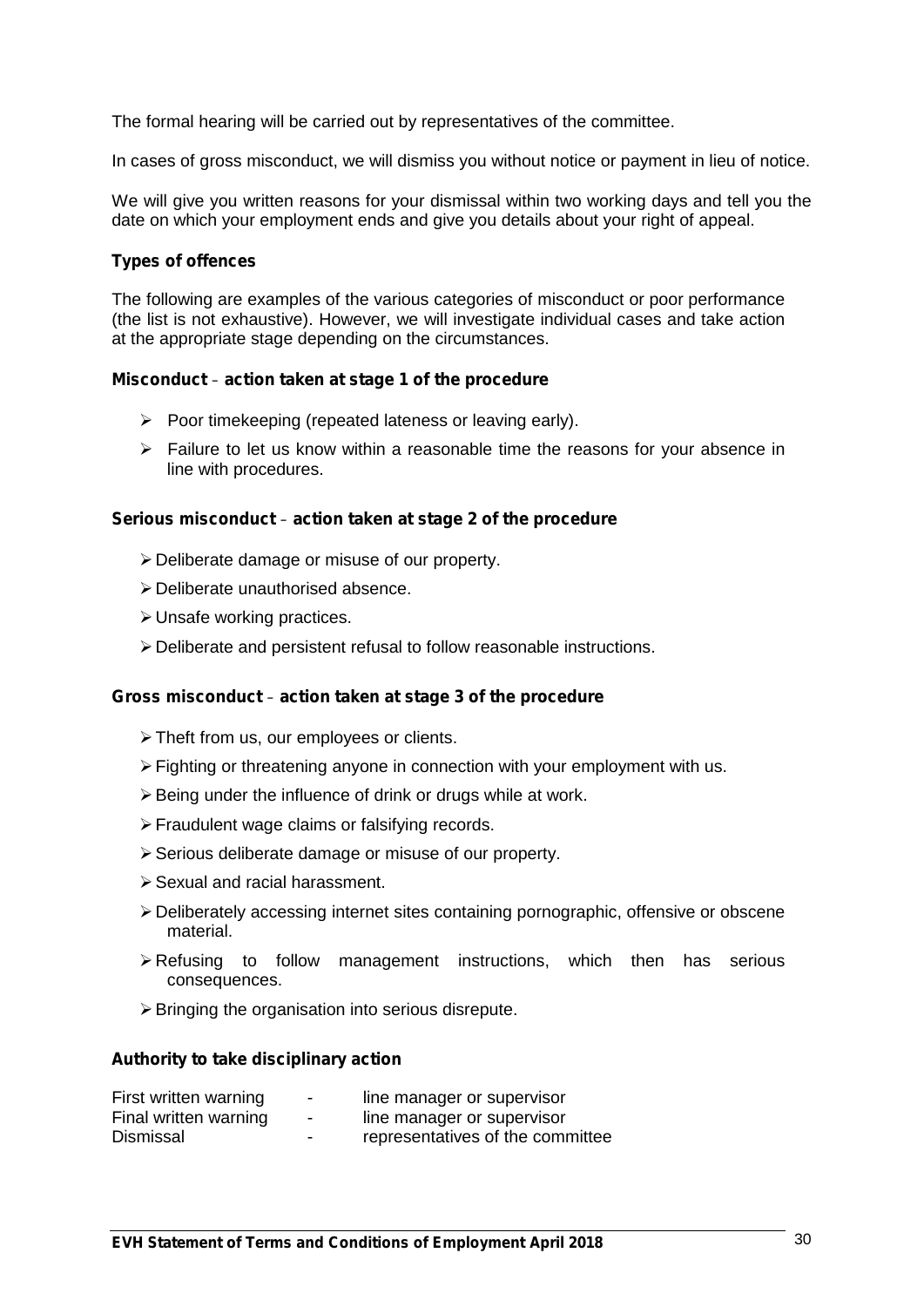#### **How long the warnings stay on file**

Stage 1 – First written warning. This will stay on your personal record for six months. Stage 2 *–* Final written warning. This will stay on your personal record for 12 months.

#### **Records**

We will keep records on your personal file of any disciplinary action, which will only be seen by you, your line manager and the senior officer if appropriate. It is the responsibility of your manager to make sure that disciplinary warnings are removed from your file when relevant.

#### **Appeals**

You have the right of appeal against any formal disciplinary action. We will tell you in writing when and how you can use this right when the warning is issued.

No person involved in the original disciplinary decision should take part in the appeals hearing unless it is not possible to avoid this.

#### **Appeals procedure**

Appeals against any formal warnings will be made to one level above that at which the disciplinary action was taken, if possible.

You have a right to one internal appeal against the first written warning or performance note.

There is one appeal against the final written warning and after this it will be made to the JNC Appeal Chair.

If you are appealing against dismissal, you must do so to the JNC Appeal Chair.

The JNC Appeal Chairs are independent people appointed by the Joint Negotiating Committee .

You should make your appeal within five working days of our notice of the decision.

All internal appeal hearings will be held within 10 working days of the appeal being lodged. Appeal hearings to the JNC Appeal Chair should be held within 20 working days (where possible).

At all levels, appeal hearings will be entitled to:

- $\triangleright$  confirm previous action;
- $\triangleright$  dismiss previous action; or
- substitute a lesser penalty.

#### **JNC appeals**

The JNC Appeal Chair is the final stage of the internal disciplinary and grievance procedure available. The Secretary to the JNC Appeal will send you a copy of the guidance notes if you make a valid request for an appeal. The Chair's decision is followed by a written report and sent to you and us.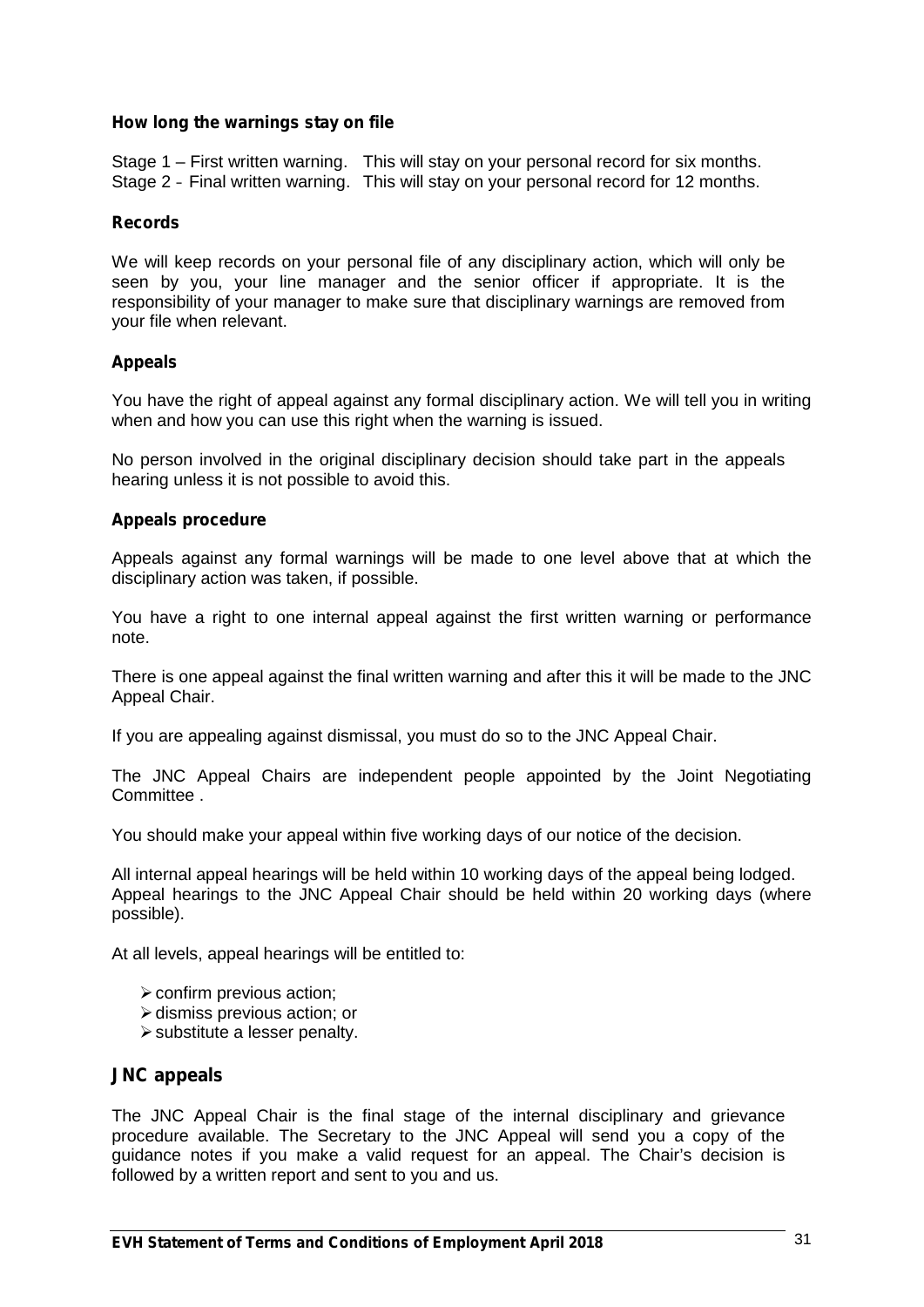# **Grievance procedure**

### **Introduction**

We want to make sure that our employees have the opportunity to raise grievances and disputes so we can sort them out.

We hope to settle most doubts and problems quickly through constructive informal discussions. However, we know we need a formal procedure designed to meet those circumstances which cannot quickly be resolved through informal discussion.

#### **1 Representation**

At all formal stages of the grievance procedure you will have the right to be accompanied by either your trade-union representative or a fellow employee.

#### **2 Right of appeal**

You have the right to appeal against any formal decision taken on a grievance issue. Notice of your right of appeal will include details of the time limit within which you must make the appeal.

#### **3 Until the matter is resolved**

If you want to use the grievance procedure, you and we will agree that no changes or action will be made or taken until the grievance is resolved.

#### **Informal stage**

If you have a concern related to your employment, you should discuss this first with your immediate line manager or another manager.

If the matter cannot be satisfactorily resolved at this stage, the following formal procedure will apply.

#### **Formal procedure**

#### **Stage 1**

You should first raise your grievance with your line manager, who will try to resolve the matter within two working days.

We will keep a written record of your grievance and any proposed solution in your personal file.

If the matter is not resolved to your satisfaction, you can raise up to two appeals, including the JNC appeal.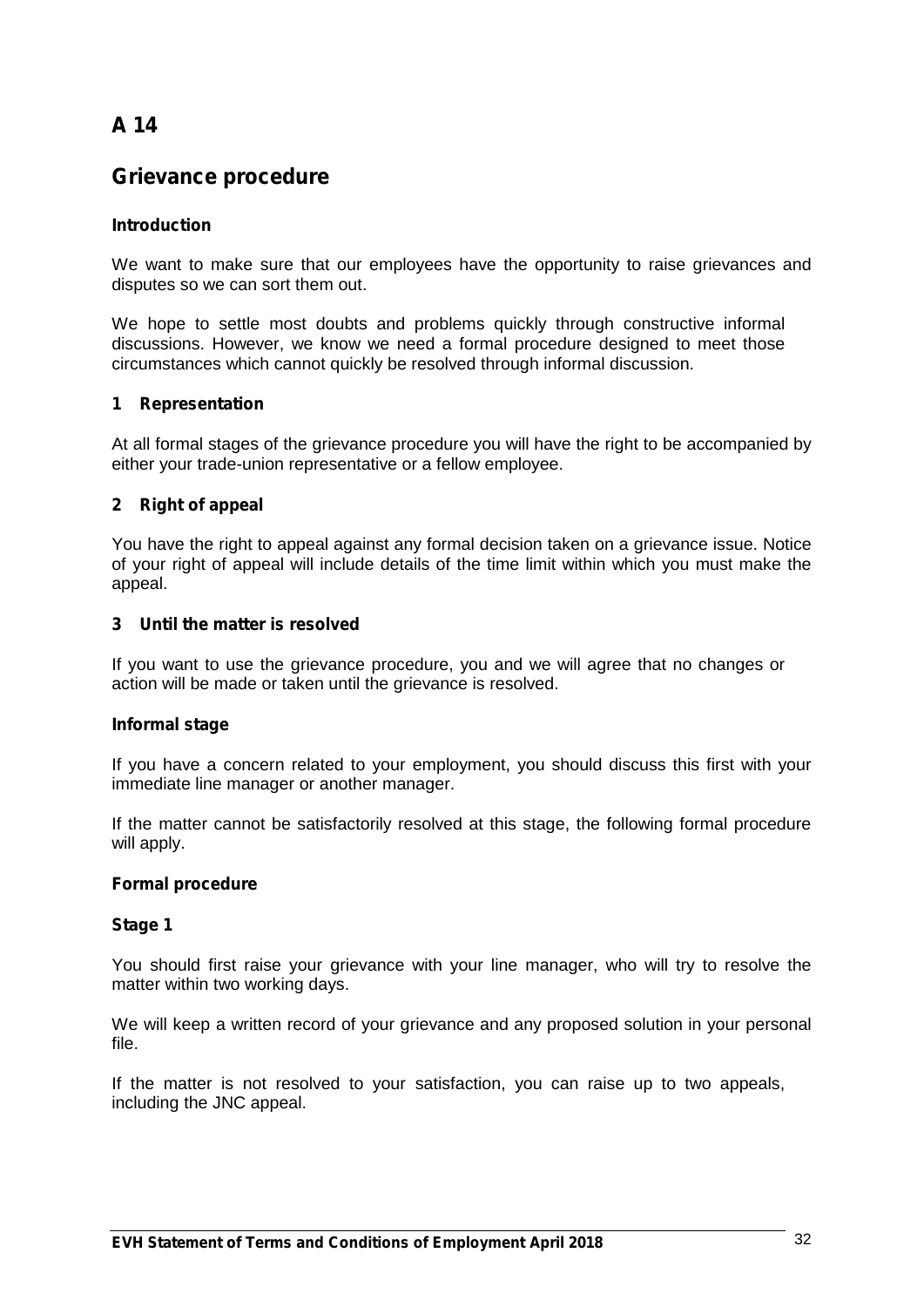### **Stage 2**

In the first instance, you should ask for a meeting with a more senior manager.

They will hold a meeting within three working days of your request and carry out an investigation to give you a decision within five working days of the meeting.

A written record of your grievance and any proposed solution will be recorded in your personal file.

#### **Stage 3**

If you are still not satisfied, you should present the grievance in writing to the chair of the staffing sub-committee or equivalent. The chair will then arrange a meeting of the representatives of the committee within 10 working days. The chair should tell you the date and time of the hearing. After hearing the grievance, the staffing sub-committee or equivalent will give their decision in writing to you within three working days of date of meeting.

#### **Stage 4**

Appeals from the decision of the representatives of the committee will be to the JNC Appeal Chair.

You should appeal in writing within seven days of receiving notice of the decision, stating the reasons for your appeal.

The hearing will be arranged within 20 working days, where possible. After hearing the grievance, The JNC Appeal Chair will give their decision in writing to both you and your trade union within five working days of the date of the hearing.

This is the final stage of internal appeal process.

#### **Grievances raised after your employment has ended**

If you raise a grievance after your employment has ended, we will consider it and respond to you in writing (without holding a meeting).

#### **Collective grievances**

Collective grievances are complaints raised on behalf of two or more employees by a representative of a recognised trade union or other appropriate workplace representative. These grievances should be handled in accordance with the procedures set out below.

You should first raise these at stage 2.

If the issue is not sorted out after going through the internal procedure, either you or we may refer the matter to ACAS conciliation.

Timescales may be amended at each stage of the procedure if you and we agree – and for the JNC hearings, each side may apply for an extension to the panel which may be granted by the Chair.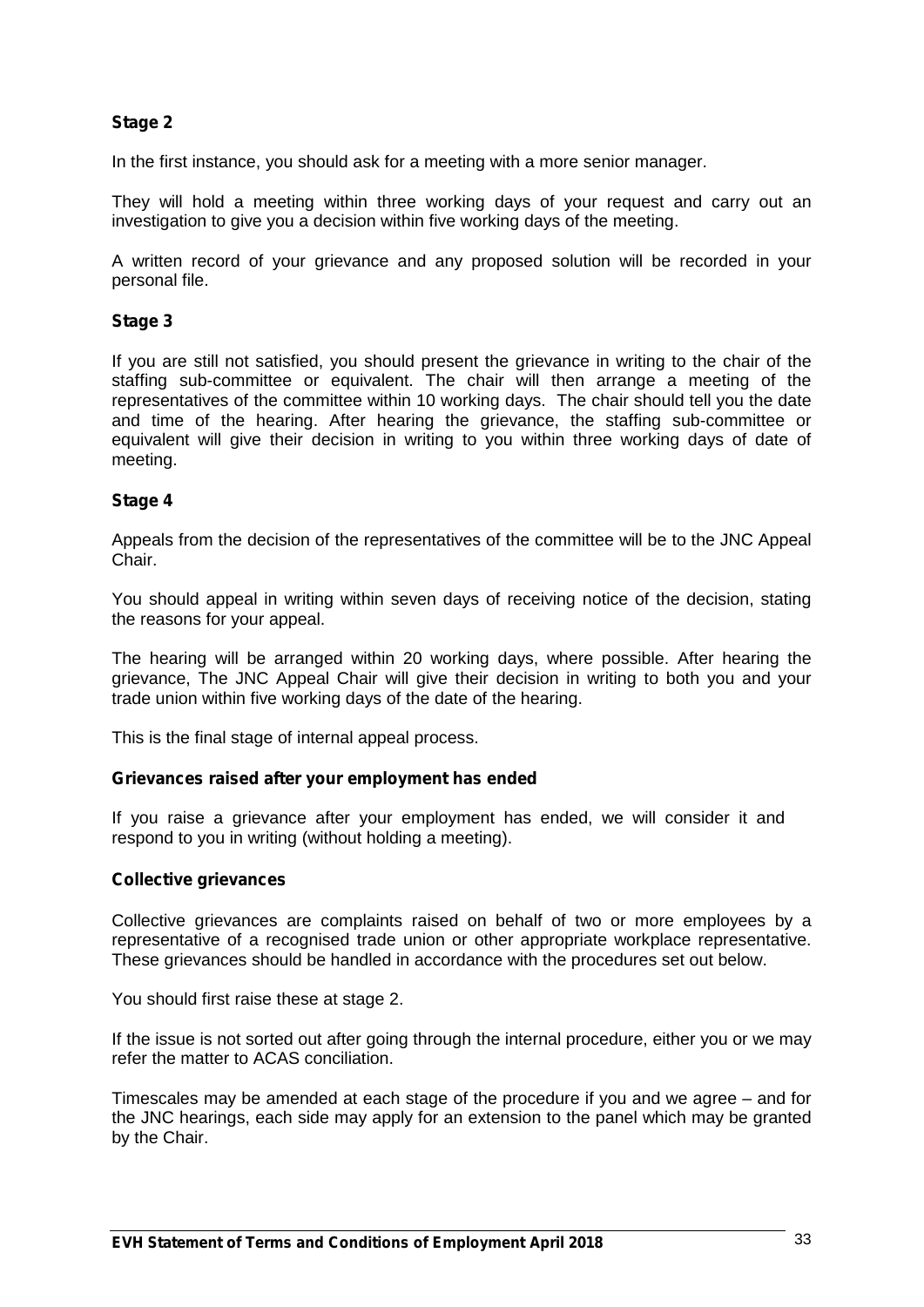## **JNC appeal**

The JNC Appeal Chair is the final stage of the internal disciplinary and grievance procedure available. The Secretary to the JNC Appeal will send you a copy of the guidance notes if you make a valid request for an appeal. The Chair's decision is followed by a written report.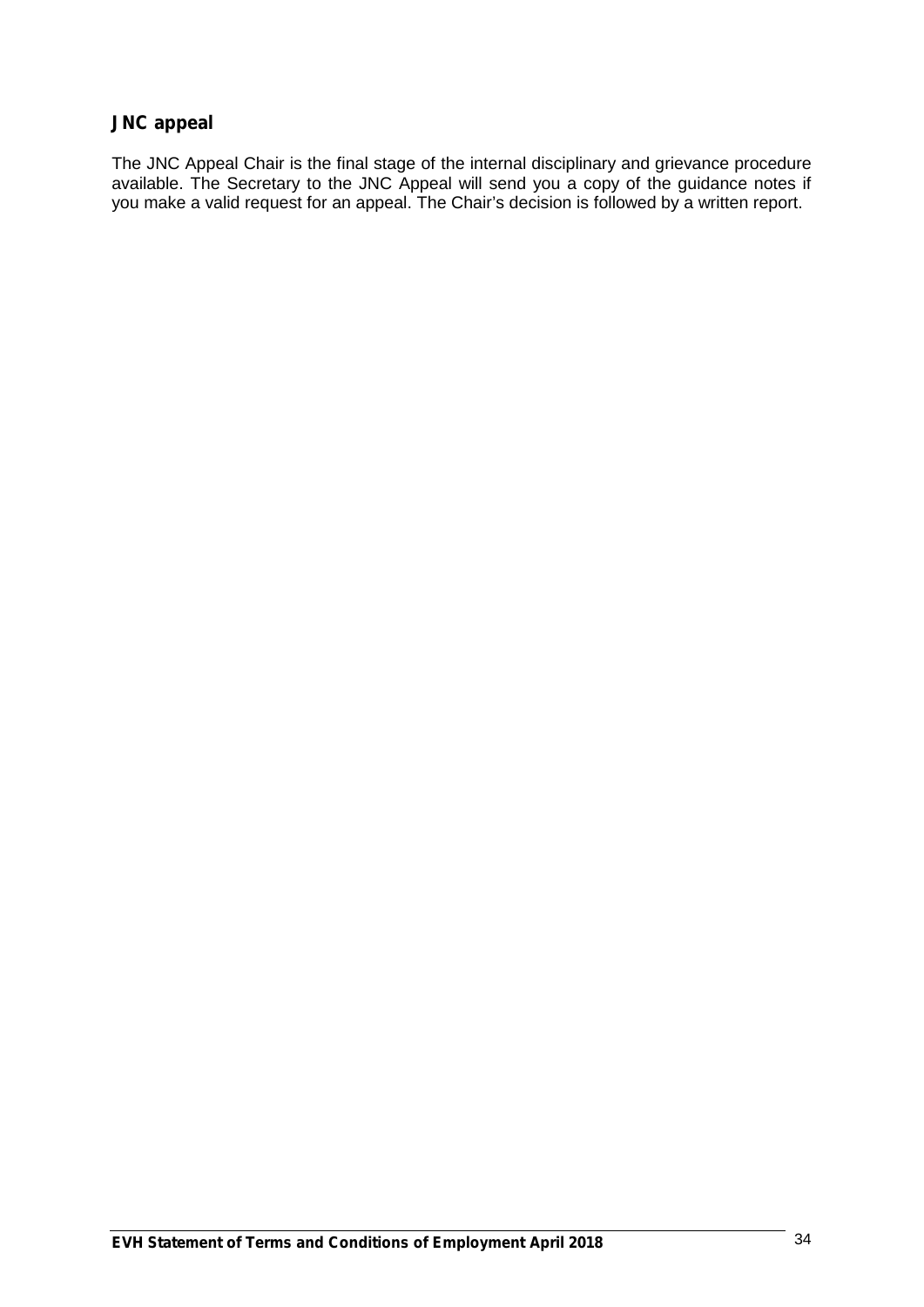# **Pensions**

We provide an occupational pension scheme for all staff. The only restriction on this will be if your salary falls under the limit or you fall outside the lower and upper age limits for entry set by the Government.

*You will be given details of the particular scheme which applies to you in your contract of employment offer letter. Admission to the scheme takes place within a year from starting to work for us.*

*or*

*You will be automatically enrolled in the pension scheme we provide. You may opt out if you wish but if you do, we will enrol you again within three years time.* You can get more details from your line manager.

Please ensure that your information processes are compliant with the General Data Protection Regulations.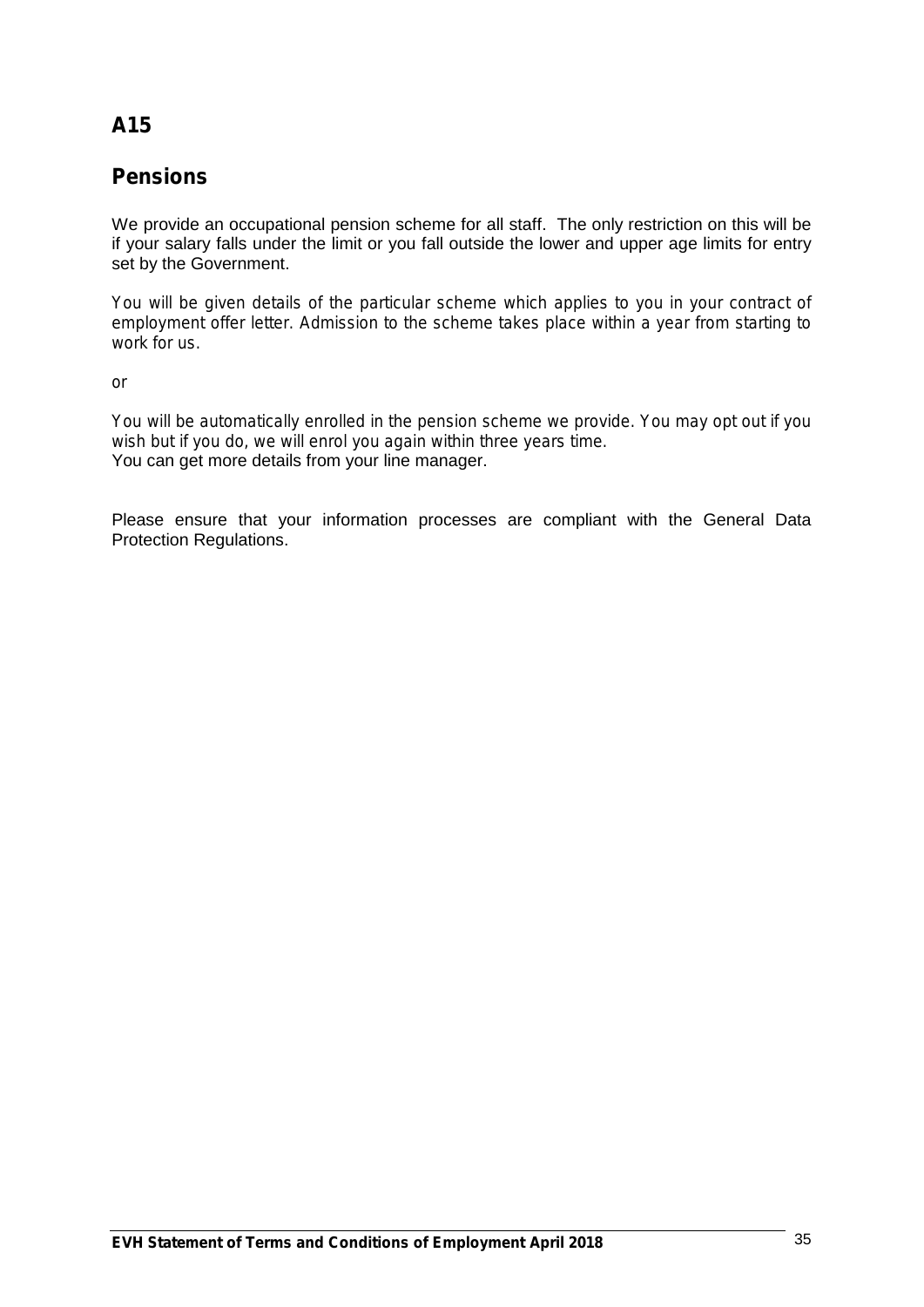# **Periods of notice**

The following are the minimum periods of notice to end your contract of employment.

**1** You **4** weeks

- **2** Us
	- $\triangleright$  If you have continuous service under 4 years 4 weeks
	- $\triangleright$  If you have continuous service 4 years and over 4 weeks for first 4 years of service + 1 week for each additional complete year of service up to 12

### **Other conditions:**

- **1.** We may give you a payment in lieu of notice.
- **2.** If we dismiss you for gross misconduct, we will end your employment immediately without payment in lieu of notice.
- **3.** If we make you redundant, the redundancy terms will apply. (See A16)
- **4**. If you want to retire, you should write to the senior officer at least three months before your intended retirement date.
- **5.** If you fail to give or serve the set period of notice, we may take an amount off any amounts due to you (including accrued holiday entitlement) to cover the period you have not served.
- **6.** If the total annual leave you have already taken is more than you are entitled to when you leave, we will take off an amount from any final payment to you.
- **7.** We may, at our discretion, require you not to attend work and/or not to undertake all or any of your duties during any period of notice (whether notice is given by you or by us). We shall continue to pay your salary [and benefits] while you remain our employee.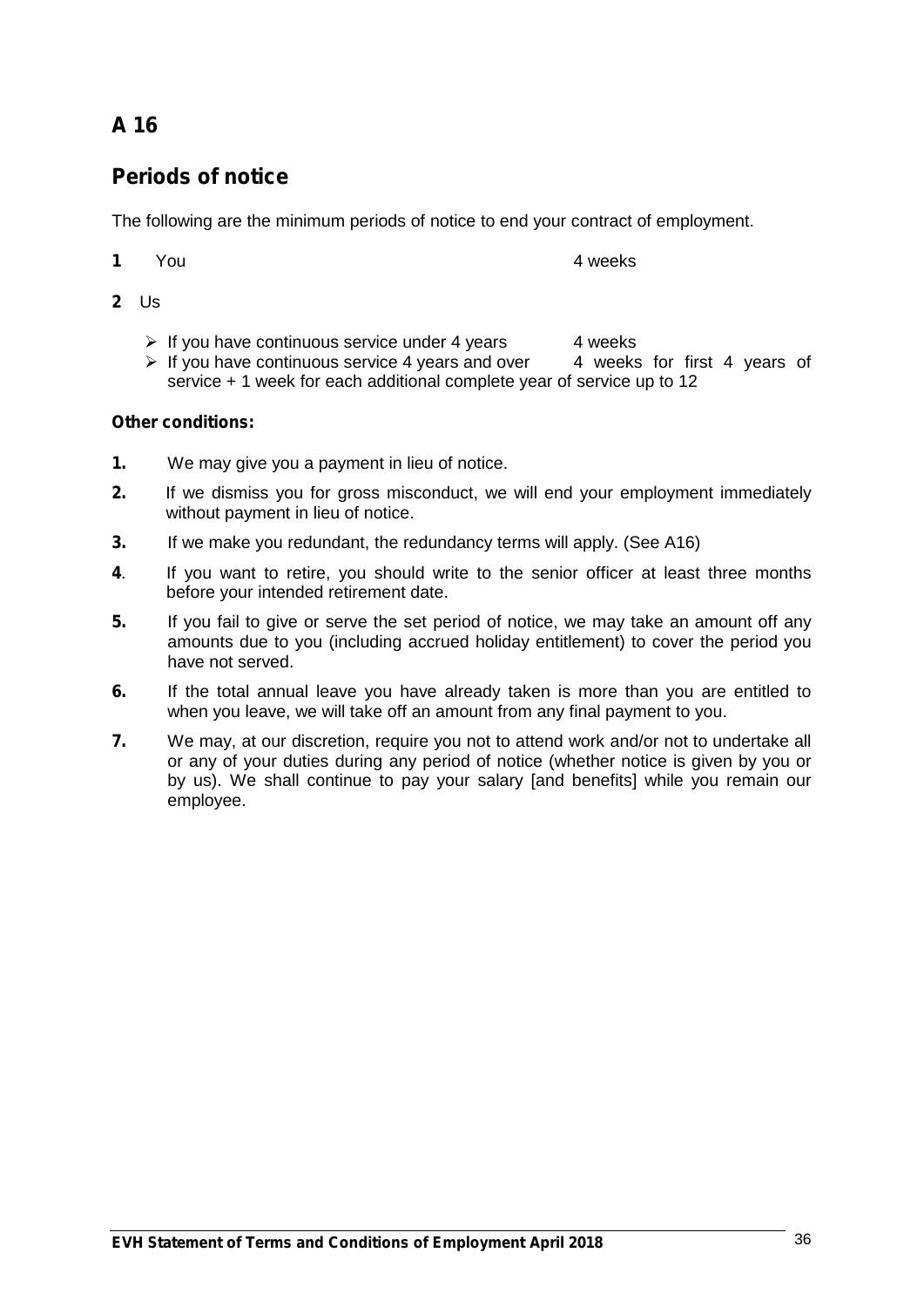# **Redundancy**

### **1. General**

We try to reduce the need for redundancies as much as possible by forward planning and good management of staffing budgets. To avoid redundancies, we will:

- $\triangleright$  not fill vacancies:
- $\triangleright$  make best use of temporary transfers or secondments to other organisations:
- $\triangleright$  reduce the use of overtime working;
- $\triangleright$  reduce similar work carried out by outside consultants or agencies;
- $\triangleright$  retrain staff:
- $\triangleright$  introduce work sharing: and
- $\triangleright$  offer voluntary redundancy.

Whether we can do this will depend on the resources we have available. Redundancy implies a reduction in the requirement for employees to carry out work of a particular kind in the place they were employed.

If redundancy is unavoidable, we will contact Unite the Union as soon as possible so that consultation may begin. At the same time, we will tell EVH so we can get advice and guidance.

#### **2. Consultation**

The consultation process should start before any public announcement of redundancy or issuing notices of termination. We will ask for and listen to the staff and union's views before making any decisions. The minimum time periods needed for consultation are set by law if more than 20 employees are to be made redundant. (30 days for 20 or more employees and 45 days for 100 or more employees.)

However, we will observe the 30-day consultation period no matter how many employees we propose to make redundant. In other words, consultation will begin at least 30 days before the first dismissal takes effect. For the purposes of consultation, we will give the union written notice of:

- $\triangleright$  the reasons why any posts have become redundant;
- $\triangleright$  the numbers, descriptions and locations of the affected posts;
- $\triangleright$  the total number of employees affected;
- $\triangleright$  the proposed method of choosing the employees who may be dismissed;
- $\triangleright$  the proposed method of carrying out the dismissals, including the period over which they are to take effect; and
- $\triangleright$  the proposed method of calculating severance pay (if different to the contractual arrangement).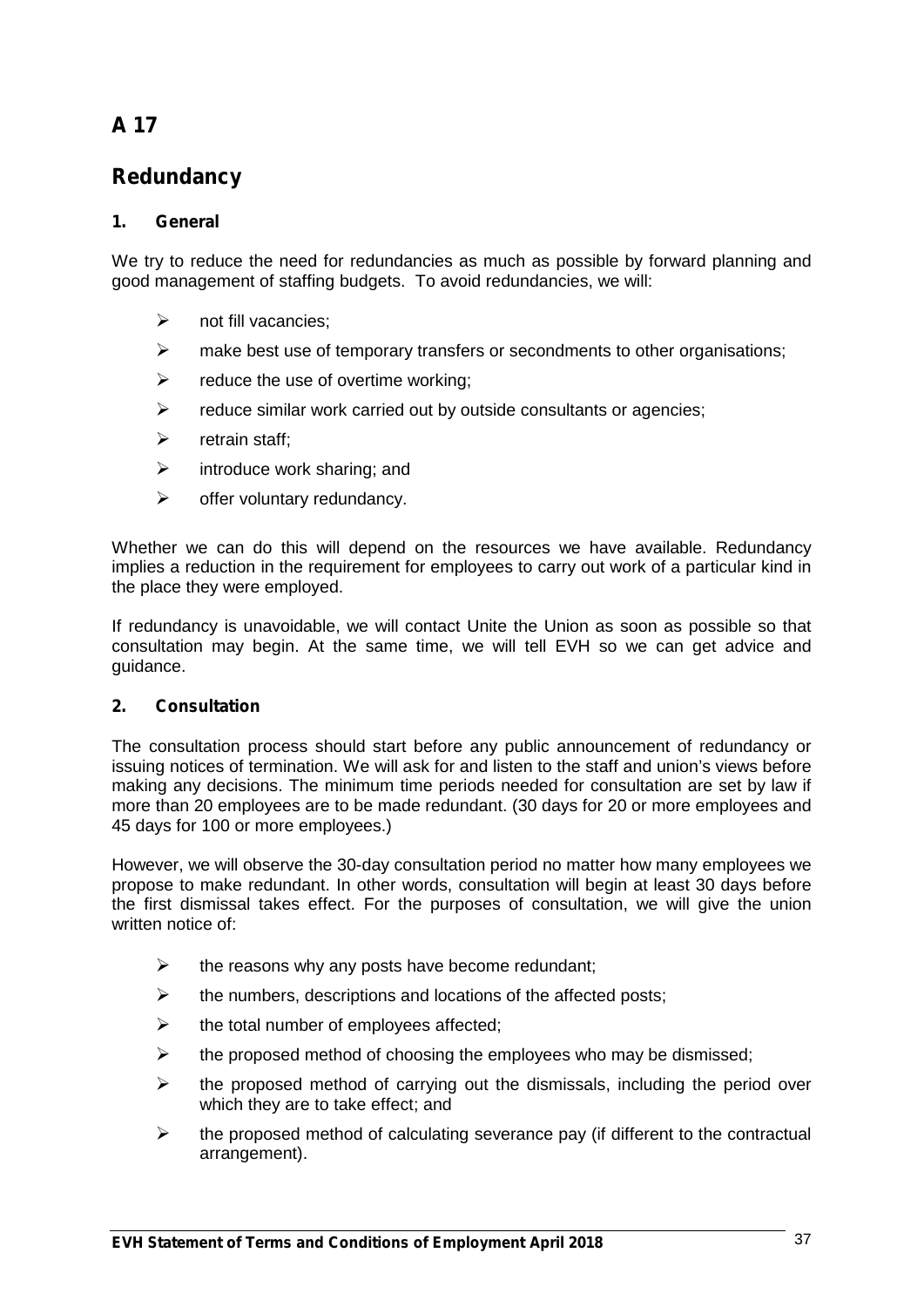We will send this information to the trade union branch convener, the trade union district officer, and the Director of EVH. We will provide any other information which would be of use to the union in the consultation process (such as staff levels and structure), when they ask for it and in line with good industrial relations practice.

We will also consult individual employees who are expected to be affected by redundancies. They will also be allowed to make their comments.

The individual periods of notice for employees will only start once the consultation period has finished. However, we may make a payment in lieu of notice.

### **3. Selection for redundancy**

The first method of selection will be to ask for volunteers for redundancy. If the volunteers come from an area where we have surplus capacity, we will consider this.

The second method will be to use fair and factual criteria we set, in consultation with the union. The main consideration here will be to keep a balanced workforce.

If the above cannot provide the number of candidates we need for redundancy, we will use conditions related to performance, attendance, conduct, and the last–in–first–out method. (Continuous service will include that with any other fully affiliated member organisation of EVH.)

If you want to appeal against redundancy, your rights will be explained at the formal meeting when redundancy notice is given, and again in the letter confirming the decision. (The annex below outlines the general procedure.)

#### **4. Alternative work and trial periods**

We may offer you a suitable alternative employment (if available) to avoid the need for redundancy. We will do this before the end of your original contract and it will apply within four weeks of the end of that contract. We will give you enough information to allow you to decide whether or not to accept the offer, and illustrate the differences between the new position and your original one.

If we offer you employment which involves a different type of work or different terms of employment, you will be entitled to a four-week trial period. If this involves training, we can extend this period by written agreement. The agreement will give the date on which the trial period will end and the terms and conditions that will apply after this. If during the trial period either we or you give notice to end the contract, we will treat you as having been made redundant. Notice should be given to end the trial period as follows.

- (1) You must give four weeks' notice or the rest of the trial period (whichever is shorter).
- (2) We must give four weeks' notice or the period of any outstanding contractual notice (whichever is longer).

If you refuse an offer of alternative employment, or resign during the trial period, you will lose your right to a redundancy payment unless we consider your refusal or resignation as reasonable for example**,** involving significant changes in travelling time, skills needed, or status.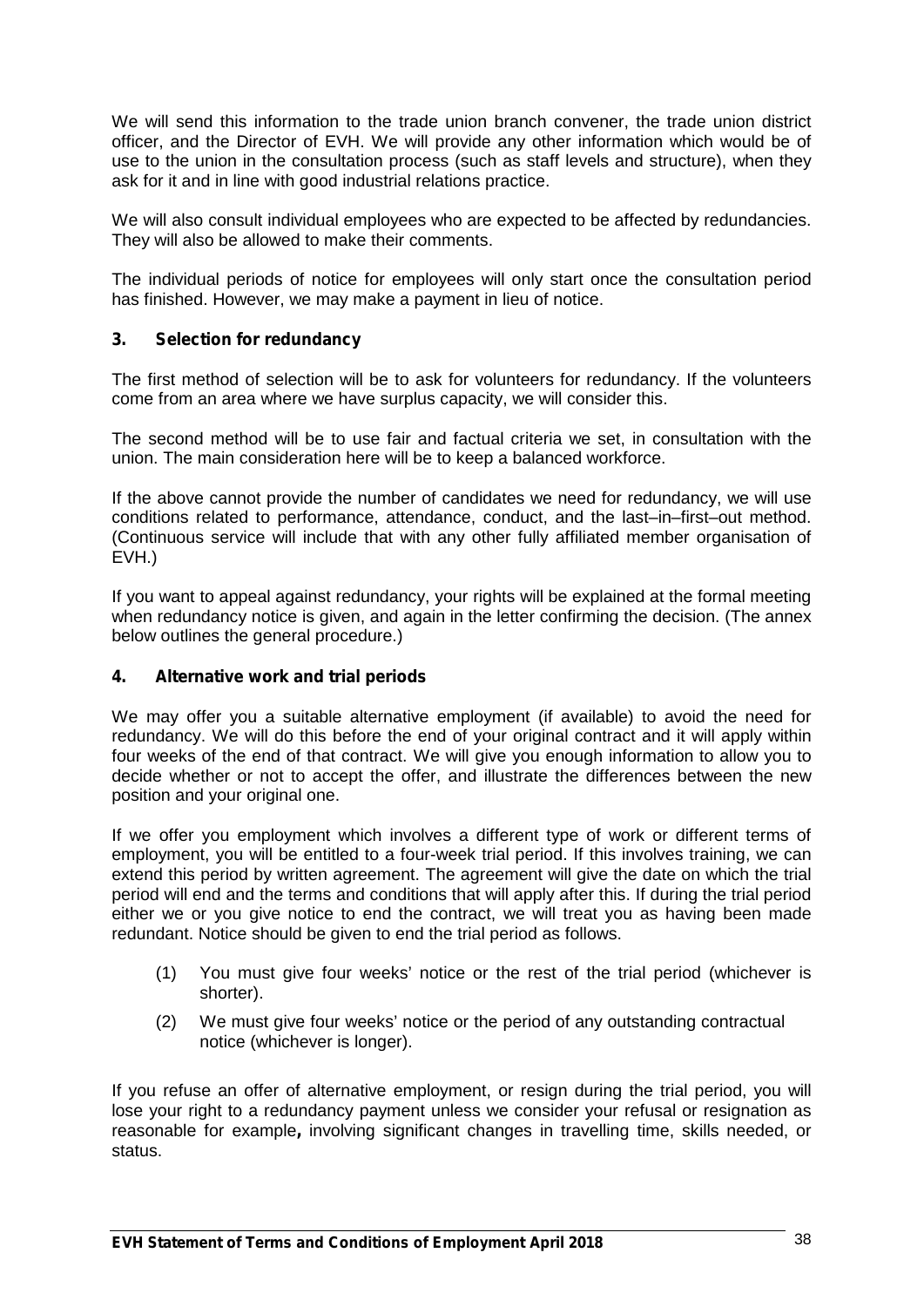If you accept redeployment at a lower grade, your employer will protect your current salary for a period of 3 years.

#### **5. Help for employees**

If you are under a notice of redundancy, we will give you the following help to get training or future employment:

- $\triangleright$  Reasonable paid time off during working hours to go to interviews or to make arrangements for future training or employment.
- $\triangleright$  Access to secretarial and photocopying facilities to help you prepare a CV, application forms and so on.
- $\triangleright$  Written notice to other local employers giving details of your skills.
- $\triangleright$  If you ask, we will give you information on the EVH temporary register and details of how to register for the EVH weekly jobs bulletin.

#### **6. Redundancy payments**

All redundant staff with at least 2 years service will receive redundancy pay. Payments are based on your length of service (in complete years up to 20 years), and age at the date your employment ends. The following table shows the calculation.

| Age         | Number of weeks pay per complete year of service (up to<br>20) |
|-------------|----------------------------------------------------------------|
| Up to $21$  | 1 week                                                         |
| $22 - 40$   | 1.5 weeks                                                      |
| 41 and over | 2 weeks                                                        |

A week's pay for this calculation refers to basic contractual pay.

We will give redundancy pay as well as any payments which may be made to end your contract in–lieu–of–notice. You are entitled to a notice period (as in A16). If we agree that you do not have to work this notice, we may make a payment–in–lieu of notice for all or part of the period.

If you leave voluntarily during your contractual notice period, you will not lose your entitlement to redundancy pay as long as you leave with our permission. We will allow you to take up alternative employment or training during that time.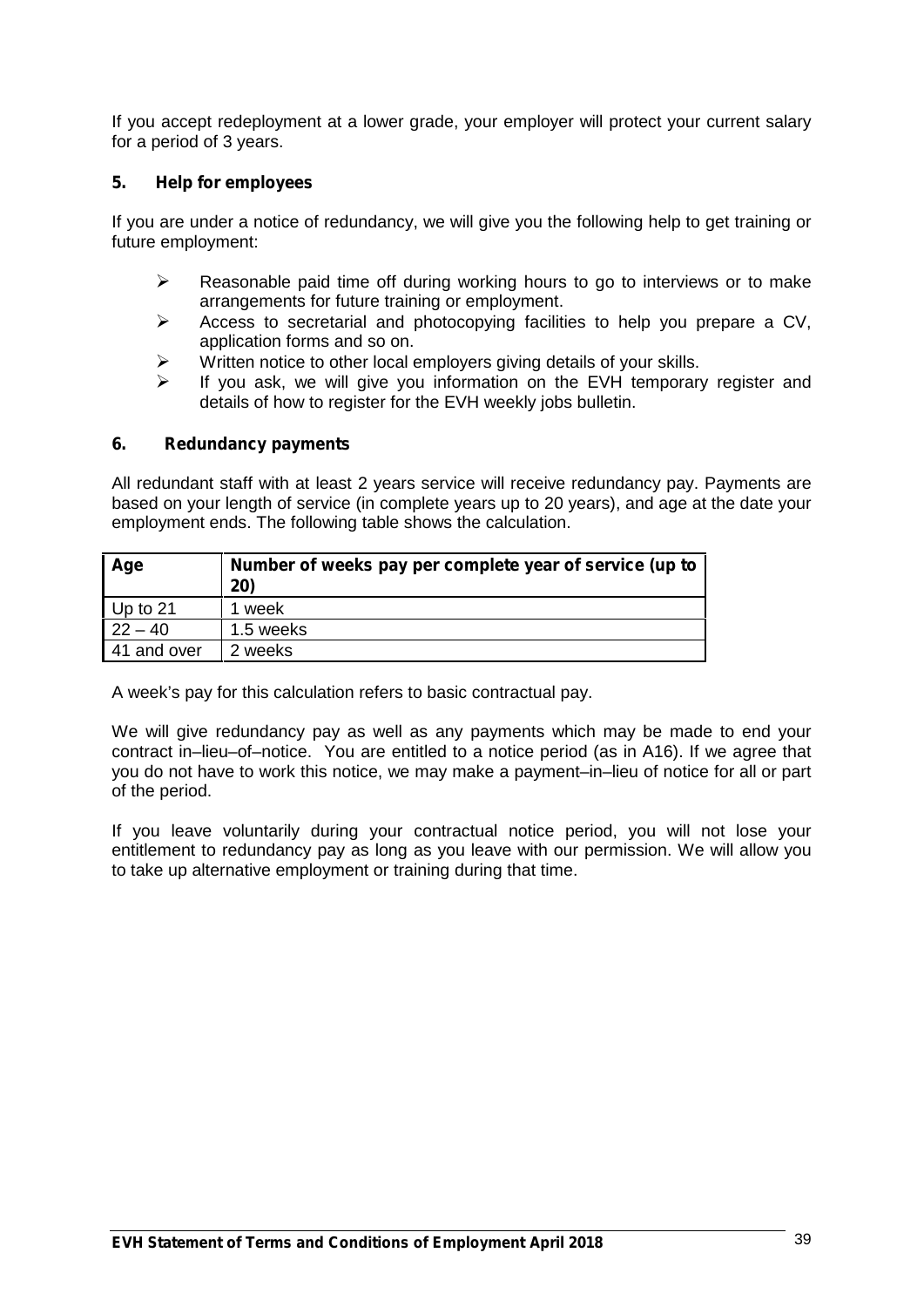# **Annex to the redundancy agreement**

### **Appeals**

If you do not believe you should have been selected for redundancy, you can appeal.

Appeals will be heard by a sub-committee of the management committee, which will not take part in the selection of those to be made redundant.)

#### **Procedures for hearing appeals**

- **1.** We will tell you about your right to appeal at the formal meeting when your redundancy notice is given and in the letter confirming the decision.
- **2.** You must send your appeal in writing to the secretary of the management committee within two working days of your letter of redundancy.
- **3.** The letter of appeal must clearly state why you want to appeal against your selection for redundancy.
- **4.** Appeal hearings will be heard without delay, and no later than five working days after receiving your appeal. We will give you two working days' notice of the time and place, and reasonable time off to meet with your trade-union representative.
- **5.** At the appeal hearing, you have the right to be accompanied by either a union representative, or a workplace colleague or ex-colleague.
- **7.** The Appeal Committee will consider the issue in private and make a decision as soon as possible, and no later than two working days after the hearing. If your appeal is unsuccessful, we will give you and your representative documented reasons for your selection to prove that we followed the agreed criteria.
- **8.** You can make a final appeal to the Joint Secretaries of the Negotiating Committee within three working days of receiving the result of the internal appeal. The procedure will be as in 4, 5, 6 and 7 above. The JNC Chair will make a decision as soon as possible, and no later than two working days after the hearing. This decision will be final.

#### **JNC appeals**

The JNC Appeal Chair is the final stage of the internal disciplinary and grievance procedure available. The Chair's decision is followed by a written report. The Secretary to the JNC Appeal will send you a copy of these guidance notes if you make a valid request for an appeal.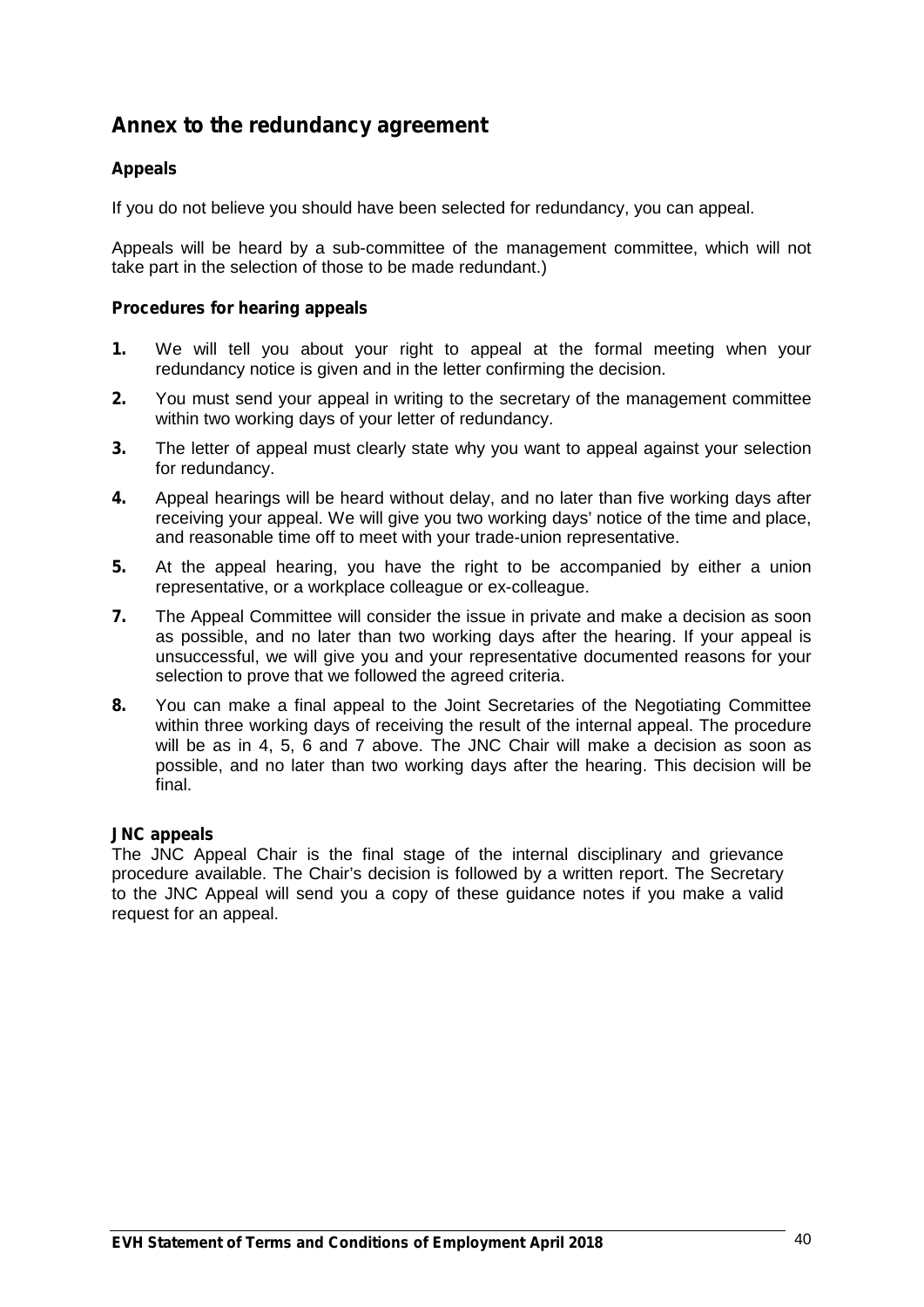# **Health and safety**

Health and safety law imposes duties on both employers and employees. So that we can meet ours, we will make sure that:

- $\triangleright$  we carry out our responsibilities for safety and health at all levels of the organisation;
- $\triangleright$  we take all practical steps to manage the health, safety and welfare of all employees; and
- $\triangleright$  we carry out our business so that we make sure that the health and safety of visitors, to any premises under our control, are not put at risk.

We will give you any instruction, training and supervision as is necessary to make sure your health and safety are protected.

You must read the full policy statement which is displayed on the staff notice board. You can also refer to the Health & Safety Manual which is held in the offices.

#### **Your responsibilities**

You must make sure that:

- $\triangleright$  you take reasonable steps to protect the health and safety of yourself and anyone else who may be affected by your actions or failure to act at work; and
- $\triangleright$  you co–operate with the management committee to the best of your abilities to make sure you comply with any duty or requirement placed on you, or any other person, by law.

If you do not do this, we may take disciplinary action against you, which may include dismissal.

#### **General information**

#### **1. Accidents**

Any accident at work should be reported at once as shown in the procedures in the Health and Safety Manual.

You should report details of any accident to the senior officer if:

- $\triangleright$  you will be off work or your performance is likely to be affected; or
- $\triangleright$  the accident is alleged to be due to the negligence of some other person.

#### **2. Protective clothing**

If we provide protective clothing, you must wear it and are responsible for looking after it and making sure it remains effective.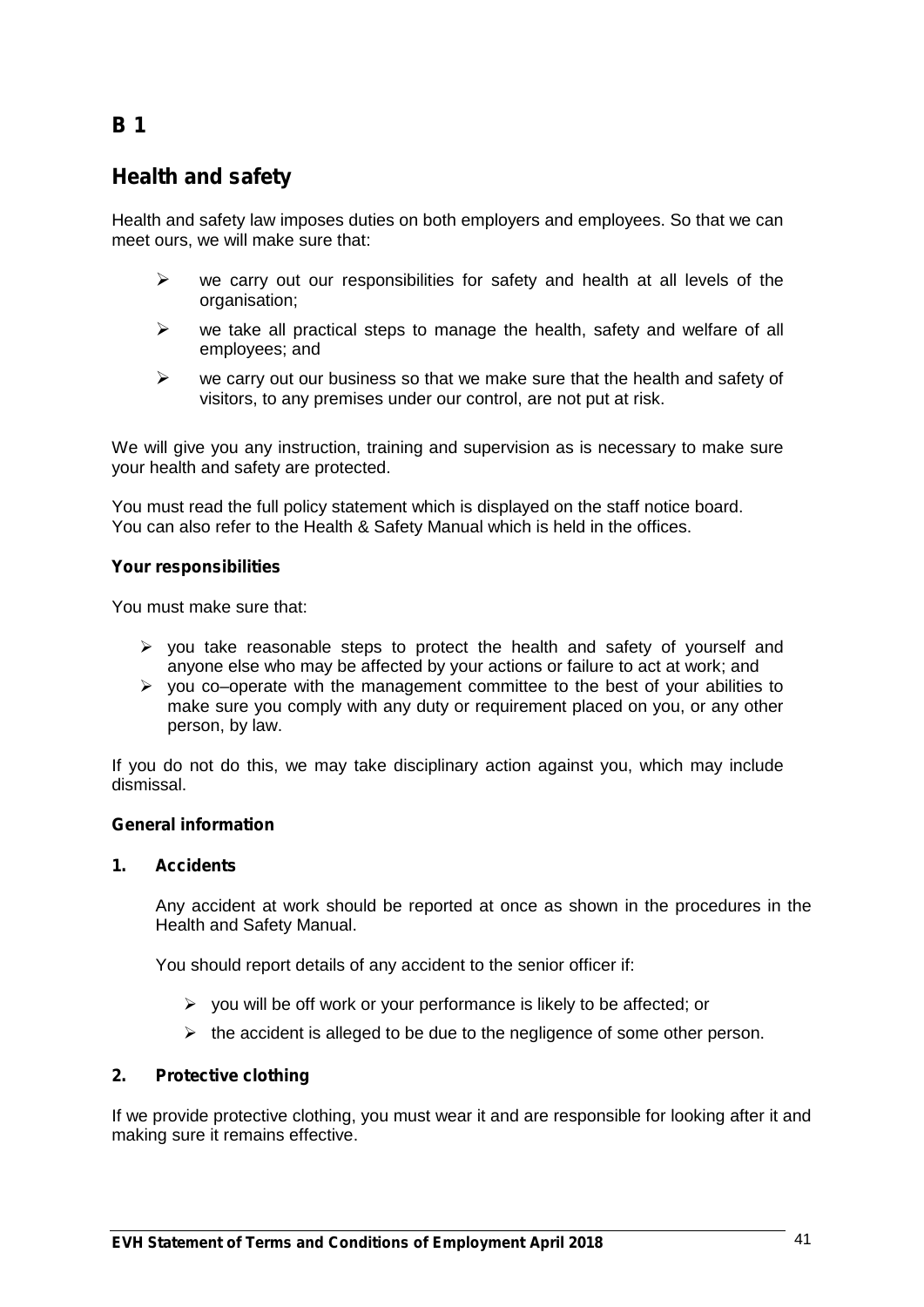#### **3. First-aid allowances**

We will normally have an employee trained to carry out a first-aid role. We will give the name of the first-aider on the notice board alongside the safety policy statement together with a list showing where all the first-aid boxes are. We also aim to have a second employee trained as back up to cover any absence of the first-aider. The employee will need to hold a current approved certificate in first aid and will be paid the appropriate first-aid allowance. This amount will be shown in the current agreement on salaries.

The relevant certificates are those approved by the Health & Safety Executive for the purposes of the Health & Safety (First–Aid) Regulations 1981 (for example, St Andrews Ambulance Association). A refresher course will have to be taken at required intervals.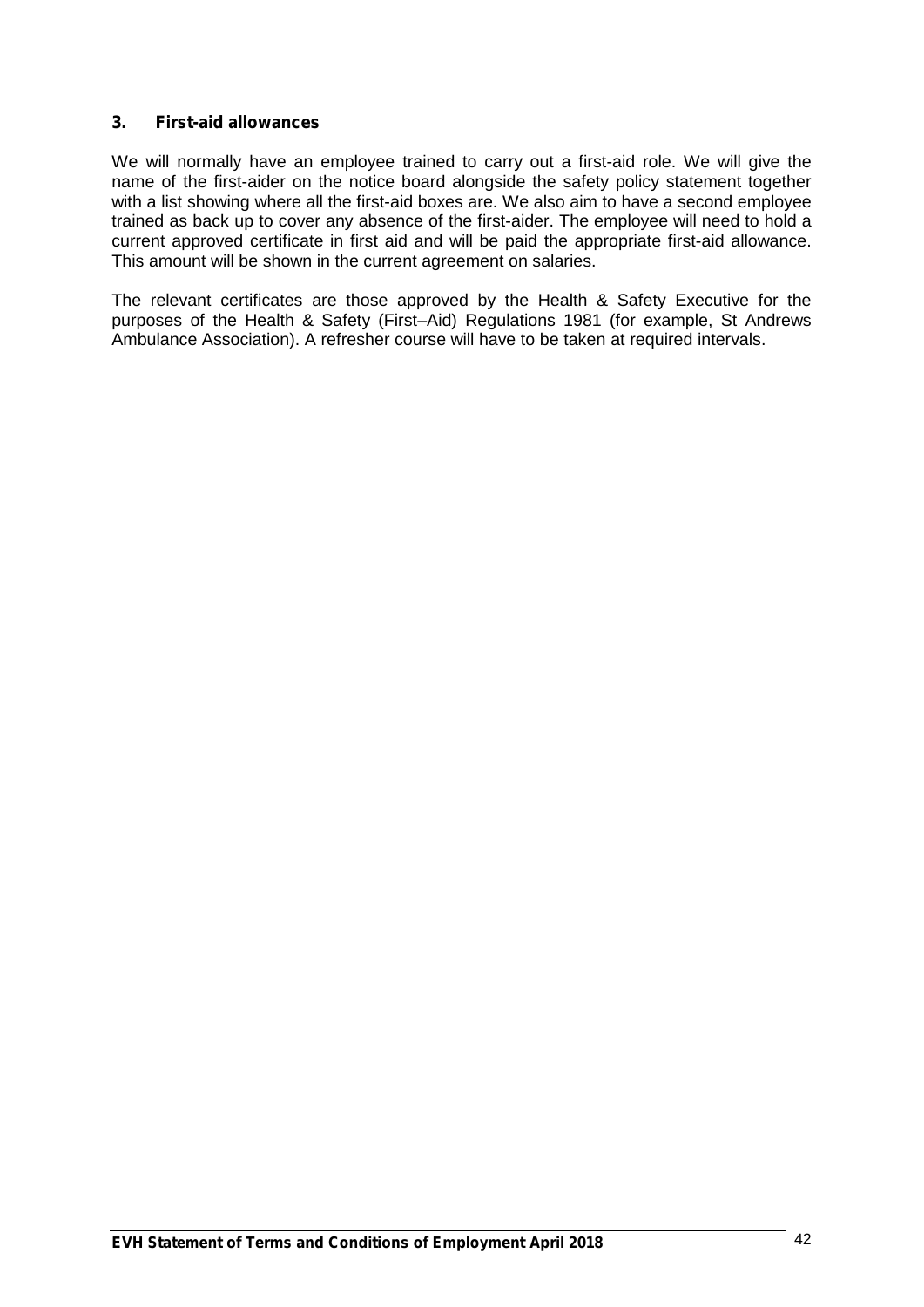# **Equal opportunities**

We are fully committed to the principles of equal opportunities in employment, as stated in the Equality Act 2010.

You should read the full policy statement which is displayed on the staff notice board.

### **Main points**

- $\triangleright$  We will not discriminate against anyone for any reason.
- $\triangleright$  The policy also lists our responsibilities and the procedures we will follow to make sure discrimination does not happen in employment–related decisions.
- $\triangleright$  As far as is reasonably possible we will make sure that we give employees any instruction, training and supervision needed to meet the requirements of our equal opportunities policy.

### **Your responsibilities**

You must accept personal responsibility by law and in relation to the policy for following the principle of equal opportunities.

- **1.** You must:
	- $\triangleright$  not discriminate against anyone connected to your employment in the course of your employment with us;
	- $\triangleright$  tell management about any apparent instances of discrimination; and
	- $\triangleright$  tell management about any perceived problem relating to this policy.
- **2.** If you are guilty of discrimination, we will take disciplinary action against you, which may include dismissal.
- **3.** If you feel you are being discriminated against you should speak to your line manager or use the grievance procedure (or do both).
- **4.** If you feel that you are being harassed, you should raise the issue, in confidence, and in line with our policy on dignity at work (B3).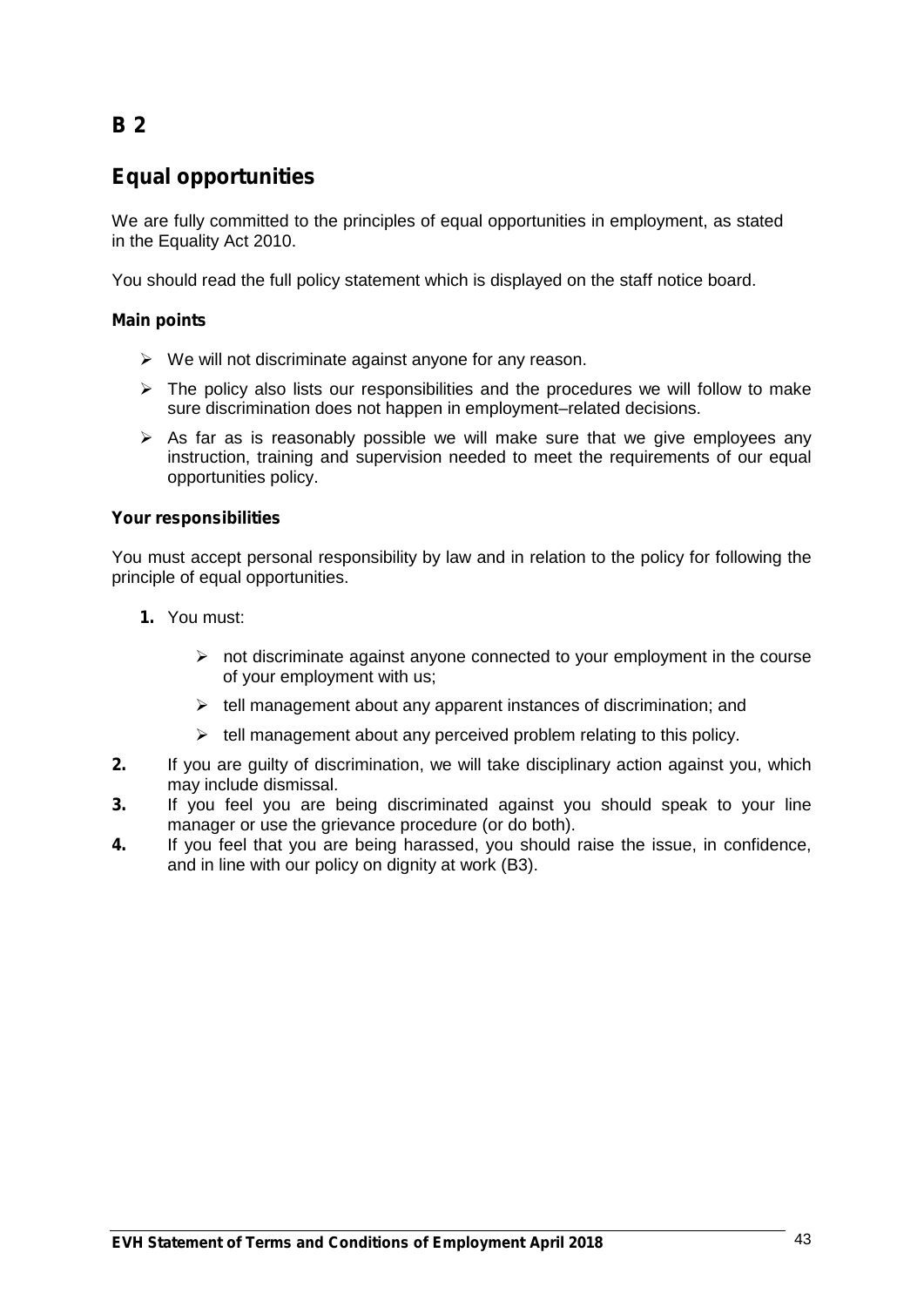# **Dignity at work**

We are committed to providing a working environment where everyone is treated with dignity and respect.

You should read the full dignity at work policy statement.

### **Main points:**

- The policy aims to make sure that all employees are treated with dignity at work.
- > The policy lists our responsibilities and the procedures we will follow to make sure that harassment does not take place.

### **Your responsibilities**

- **1** You:
	- $\triangleright$  must accept personal responsibility by law and in relation to the policy to make sure harassment does not take place;
	- $\triangleright$  must make sure that your behaviour does not cause offence, or discriminate against fellow colleagues, contractors, job applicants, clients or customers in the course of your employment with us;
	- $\triangleright$  must offer support to anyone suffering harassment
	- $\triangleright$  must tell management about any apparent instances of harassment; and
	- $\triangleright$  must not indirectly support the person committing the harassment by ignoring an incident.
- **2.** If you commit discrimination or harassment, we will take disciplinary action, which could lead to dismissal.
- **3.** If you feel you have been harassed, you should raise the issue, in confidence, in line with procedure in our dignity at work policy.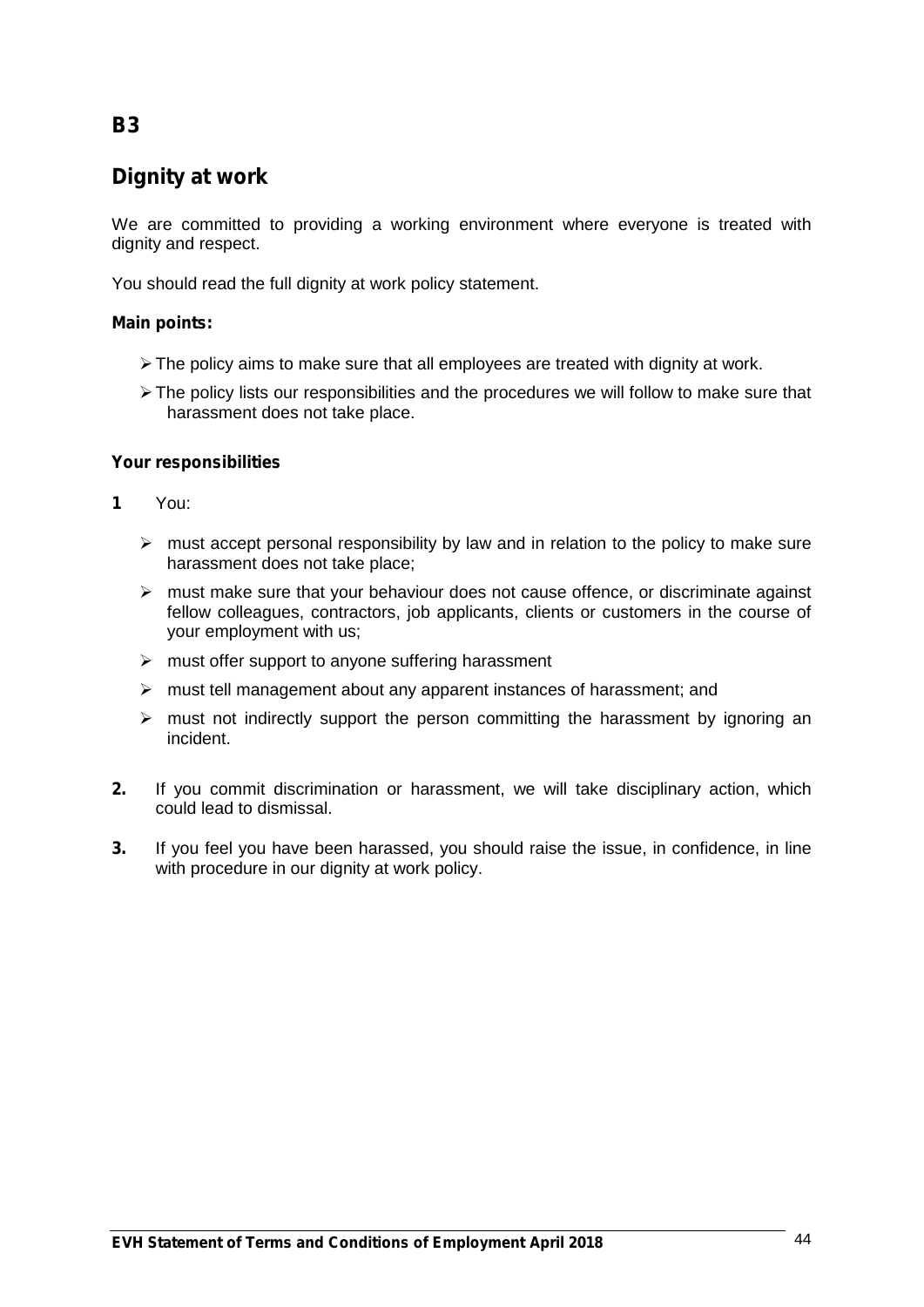# **Training and development**

### **1. General**

We are fully committed to developing all of our employees. Through the regular appraisals, you will be aware of how your work as an individual contributes to the organisation achieving our overall aims. We will encourage you to carry out training which relates directly to your work and career so you can improve your job performance and the service we provide.

You should read the full policy statement displayed on the staff notice board.

### **2. Vocational training and qualifications**

If you want to take part-time vocational courses directly relevant to your career, you can discuss this with your line manager and see what help we can provide.

**2.1** For appropriate courses (such as those leading to technical or professional qualifications), we can provide up to 100% of the cost or fees. We will pay the fees directly to the educational organisation or institution.

Rules which apply to this funding:

We treat the fees paid as a loan. We will write off the loan 12 months after finishing the relevant course or examination**.** We will ask you to refund the full or part of the cost of fees (as outlined in the undertaking attached to this policy) if you voluntarily leave your employment within those 12 months, if you or the training institution prematurely ends your course or if you are dismissed during that period.

If you withdraw from a course, you will have to repay the fees on the basis of 2.1.1 above, unless:

- $\triangleright$  you give us written justification and we agree that you withdraw from the course; and
- you have had to withdraw due to long-term sickness, maternity leave or redundancy.

**2.2** We will give you paid leave to sit examinations for courses approved by the management committee. This leave with pay will include the previous half-day (if the examination lasts half a day) or the previous day (if the examination is over a full day).

If you ask to take annual leave around the time of examinations, we will give this priority and consider your request sympathetically.

#### **3. Professional membership fees**

We may refund annual fees you pay for membership of professional institutions depending on the following conditions.

- Your membership must be directly relevant to your job
- We will only refund one set of fees if you are a member of more than one institution.
- $\triangleright$  You will need to give us receipts for the fees.
- $\triangleright$  We will make payments after tax.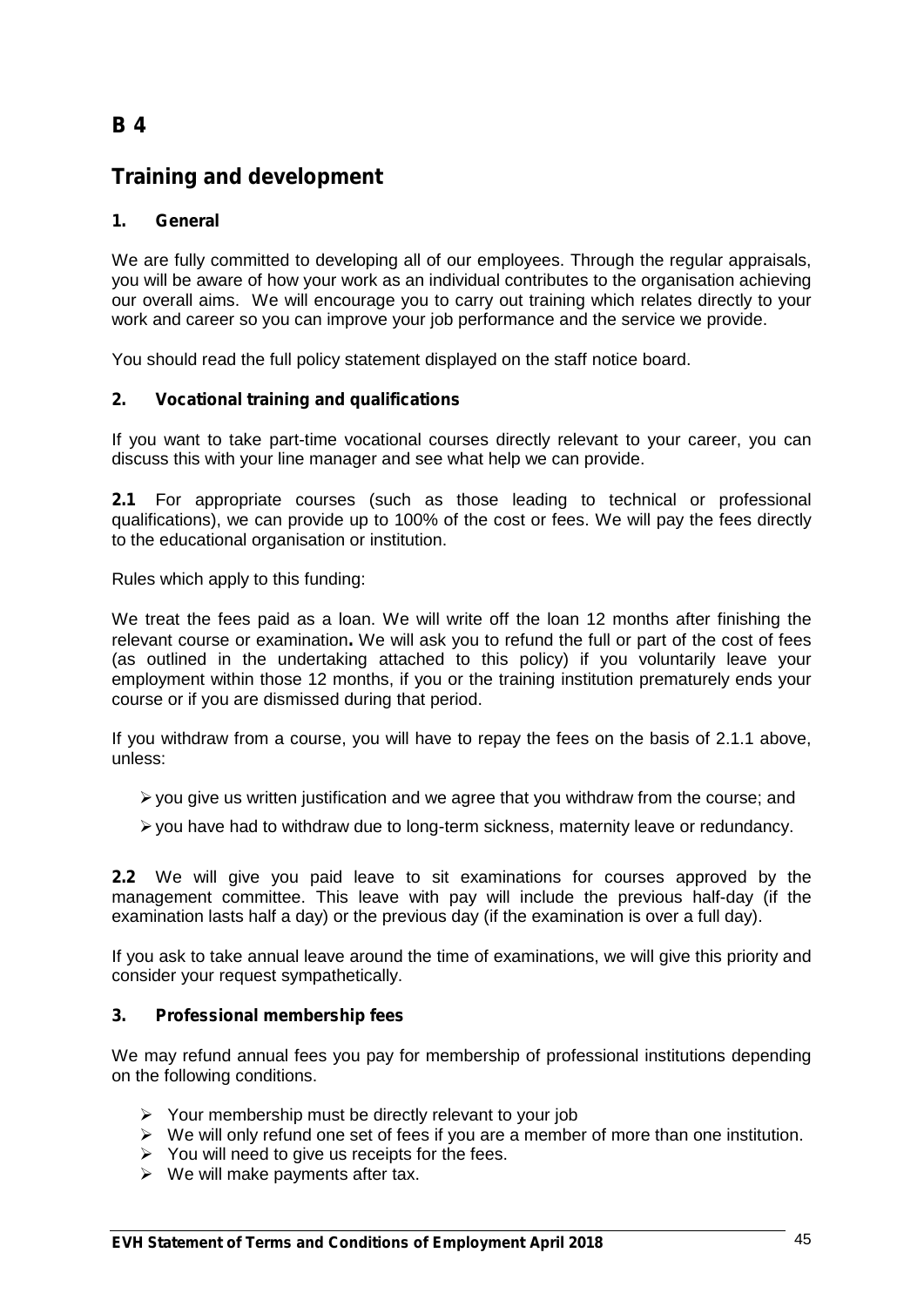## **Undertaking to repay a loan for professional or vocational training fees**

I,........................................... , agree that I will continue working for you,…………., for 12 months after completing any course you have paid the fees for.

If I leave your employment or am dismissed before the end of 12 months after completing the course or if I leave the course (or the institution makes me leave), I will refund you an amount to cover the period of service I would be due to work. This will be worked out using all money loaned to me for the course of studies.

I agree that you may take any amount I owe from my salary or other payments due to me under my contract of employment.

Signed ......................................................... Date ............................................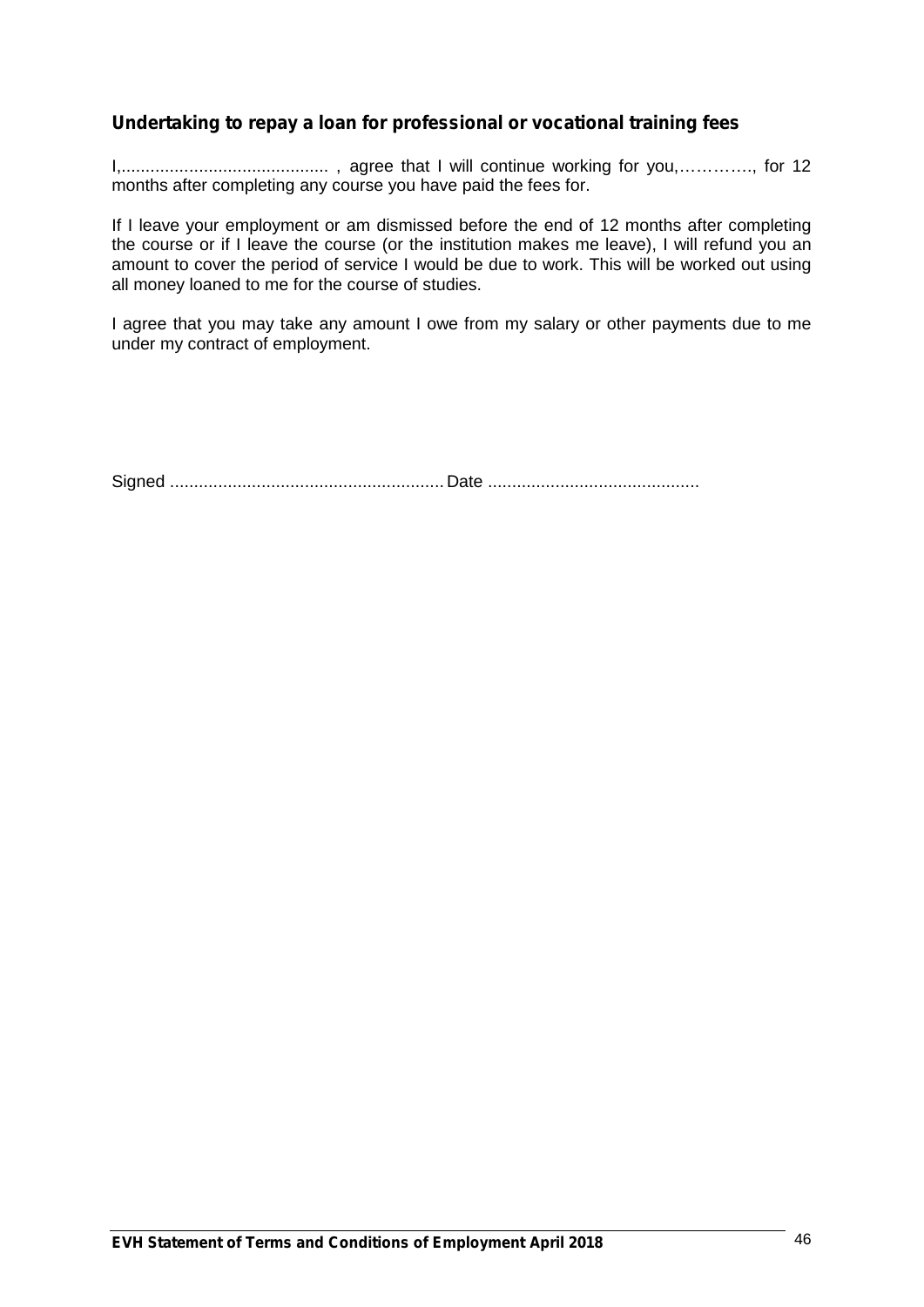# **Travel and subsistence**

### **1. Normal travel to work**

You will travel to and from your normal place of work in your own time and at your own expense. If we need you to make extra travel in connection with your work, we will refund reasonable costs you incur as a result of our request.

### **2. Business travel**

- **2.1** If you are travelling on authorised business for us, you will be entitled to reclaim fares for public transport. We will refund rail travel at second-class rates only.
- **2.2** You should only use taxis in line with our policy.
- **2.3** You may use your private car when travelling on business only when authorised to do so by your line manager.

Before receiving this authorisation, you will need to have your vehicle comprehensively insured for business as well as private purposes. The senior or health & safety officer will also make sure that the car owner has completed a certificate declaring that they have valid insurance and that this has been kept in a designated file. The certificate should state the following.

**I confirm that I have examined the insurance policy for my private car, registration number ........................., and the car is comprehensively insured for business purposes. I will renew the policy while the car is in my possession and insure any future vehicle which I will use for business travel.**

We will not accept responsibility for damage to your car or for injury to the people in it while the car is being used for business purposes.

Authorised car users will be able to claim allowances for business travel authorised by their line managers. The scale of allowances will be in line with the current EVH and Unite agreed rates. These are added to the current set of salary scales, which are reviewed every year.

#### **3. Subsistence allowances**

### **3.1 Eligibility**

The rates of allowance are based on your time away on business so you need to give us details of the start and finish times of these instances when claiming subsistence allowance.

### **3.2 Rates**

The rates are reviewed on 1 April each year as part of annual pay negotiations, and you can find up-to-date amounts by referring to the most recent wage agreement.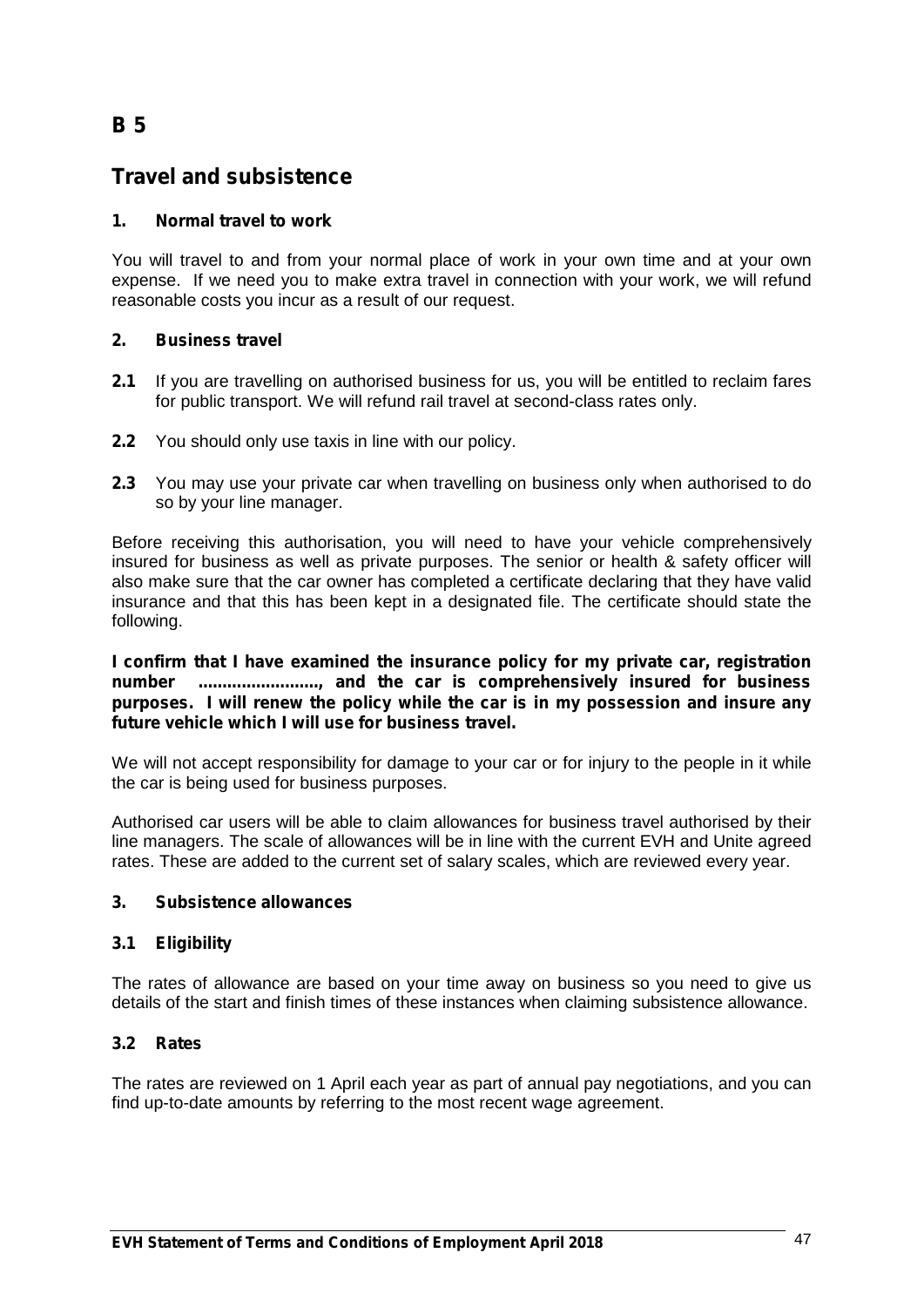We can pay two levels of subsistence rates.

- $\triangleright$  If you need to be on approved or official duty for more than 10 hours, in any one day.
- For official duties of between 5 and 10 hours in any one day outwith our geographical area of activity.

#### **3.3 Overnight**

If you are on official duty and away from home overnight, we will pay reasonable expenses as long as you produce receipts.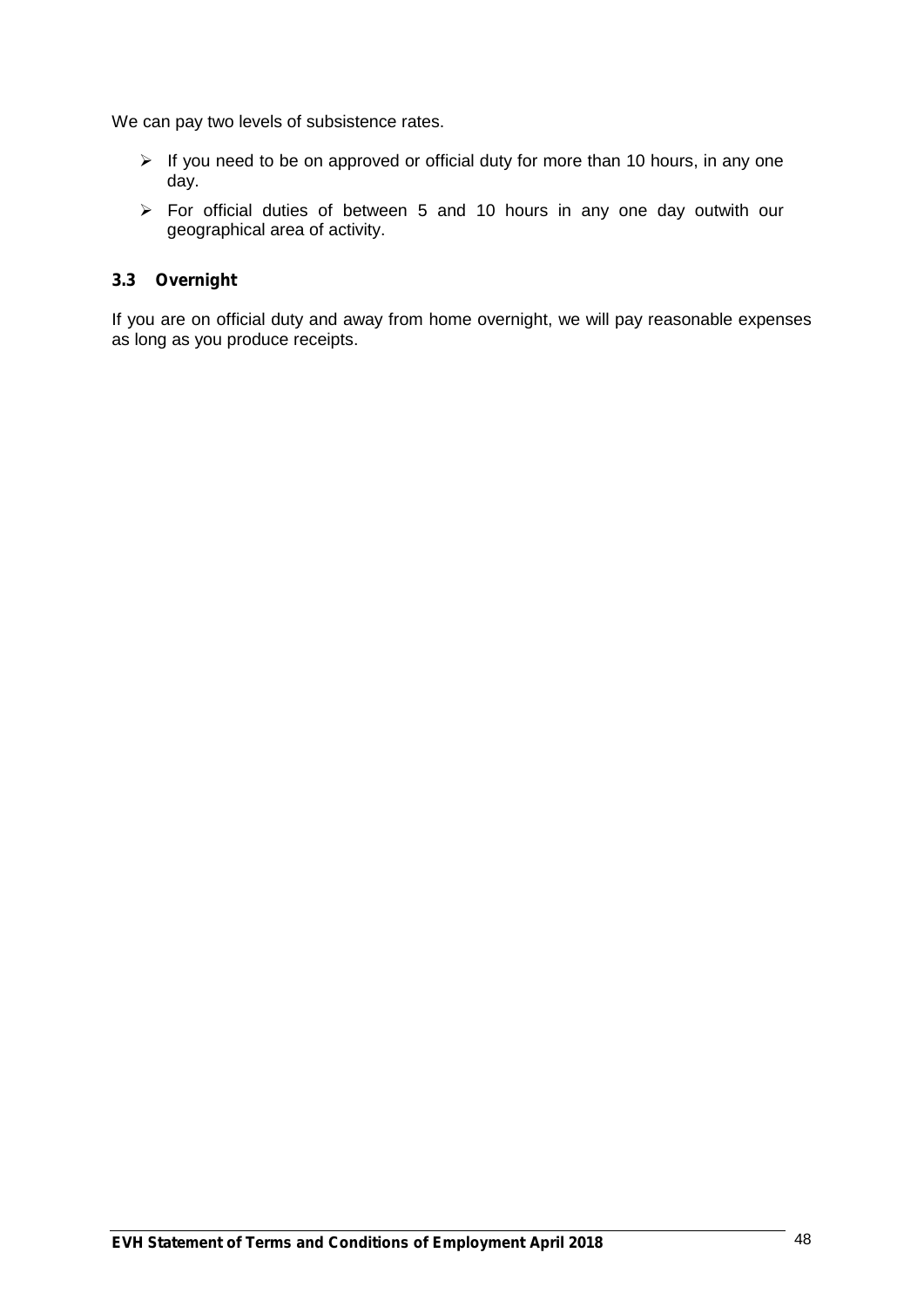# **Trade union membership**

### **1. General**

We believe it is in your best interests to become a member of an appropriate trade union.

You may apply to be elected as a union representative and hold office within that union.

If suitable accommodation is available, we will provide facilities for meetings of trade-union members. Senior officers should be notified of trade union meetings taking place at the workplace.

#### **2. Time off for trade-union activities**

**2.1** Branch meetings (and the travel to and from) should take place outwith normal working hours. However, meetings of union representatives or the Joint Negotiating Committee may be held within working hours.

**2.2** We will give you leave of absence with pay if you are a shop steward so you can go to one meeting each calendar month.

**2.3** If you are a union branch official (e.g. a branch secretary, negotiating secretary, or treasurer), we will allow you time off with pay so you can carry out your duties. We will limit this to up to four hours in any one week. You cannot carry this time forward.

**2.4** If you want to go to an official conference of your trade union or association, you should ask your manager for time off, giving reasonable notice and providing the relevant details (in writing). We will normally give you leave of absence without pay if this is possible.

**2.5** To qualify for paid time off as a union learning representative, you must be trained to carry out duties as a learning representative. Your trade union would need to confirm this to us in writing and it will be valid for six months from the training date.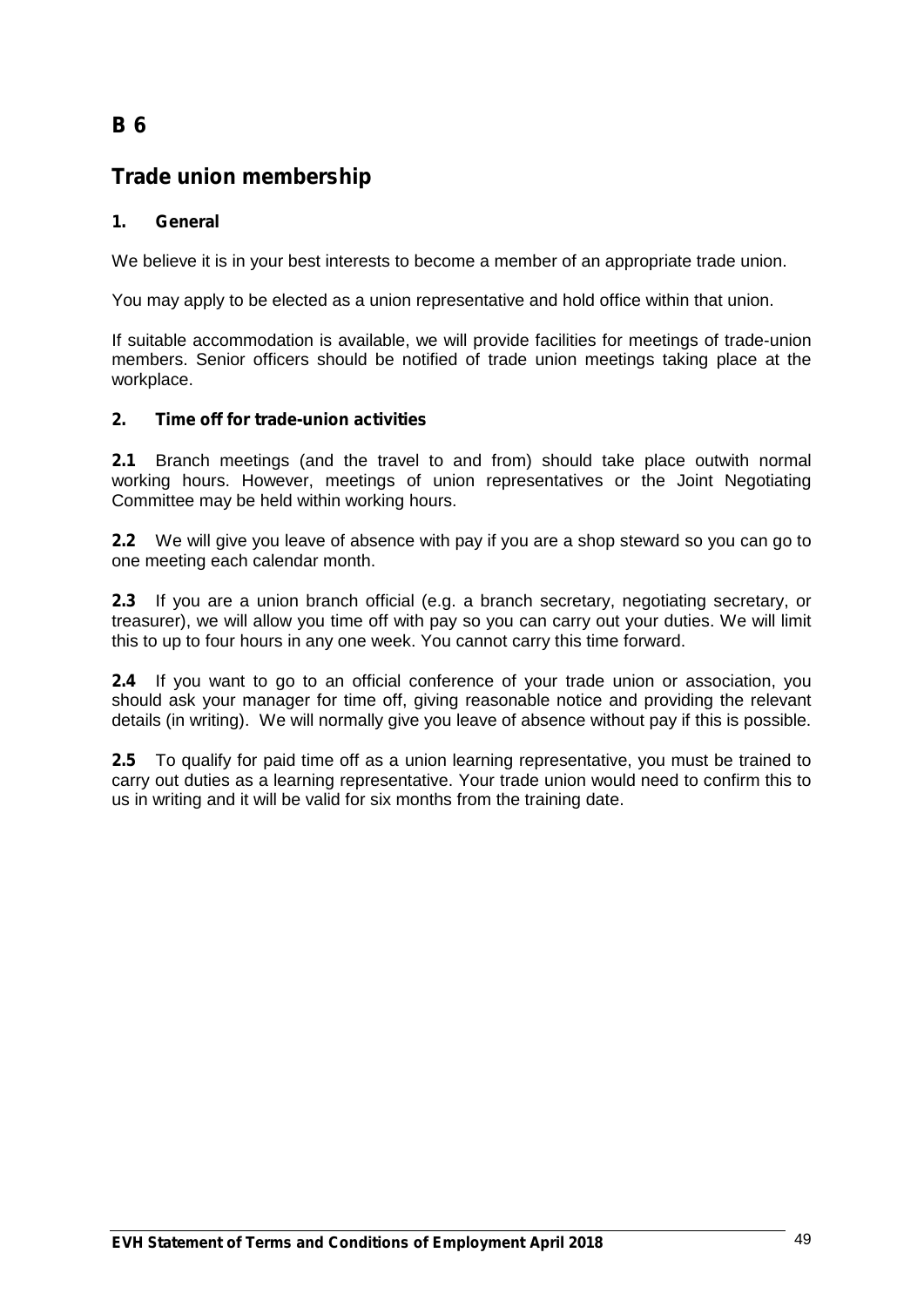# **C 1**

# **Code of conduct**

Please make yourself familiar with the full Code of Conduct policy available from XXX.

You must keep to the following rules during the course of your employment. If you do not, we may take disciplinary action against you.

### **1. Handling information**

In the course of your employment you may have access to confidential information about our organisation, employees, customers, partners and anyone else in relation to our business. You must not reveal this information to anyone unless you are authorised to do so by a senior officer or the management committee.

You also need the permission of the senior officer before you remove confidential correspondence or documents from the work premises. If you are authorised to remove information from the work premises this should be handled in line with the data protection guidelines.

### **2. Social networking**

We respect your right to a private life and that includes joining any social sites you want. However, information posted on these sites is classed as public and not private. As a result, you are not allowed to reveal confidential information relating to us, our customers, partners, suppliers, board members, employees and so on. You are also not allowed to post any comments on people and events connected to us, or make any remarks which could possibly bring us into disrepute. Any actions could result in disciplinary action, including dismissal.

#### **3. Interest in contracts and appointments**

You must, as soon as possible, tell your line manager in writing, if you discover:

- $\triangleright$  we have, or plan to enter into, a contract or an appointment; and
- $\triangleright$  you have a financial or private interest in that contract or appointment. This interest can be direct or indirect (which includes some situations where you are not a party to it but your relatives or friends are).

#### **4. Publications and lectures**

You may not publish any material or deliver any lecture relating specifically to us or our business without getting approval beforehand. You should ask for this approval in writing from the senior manager or management committee.

### **5. Using official premises**

You may not use official premises for unofficial purposes at any time without getting the approval of the senior manager beforehand.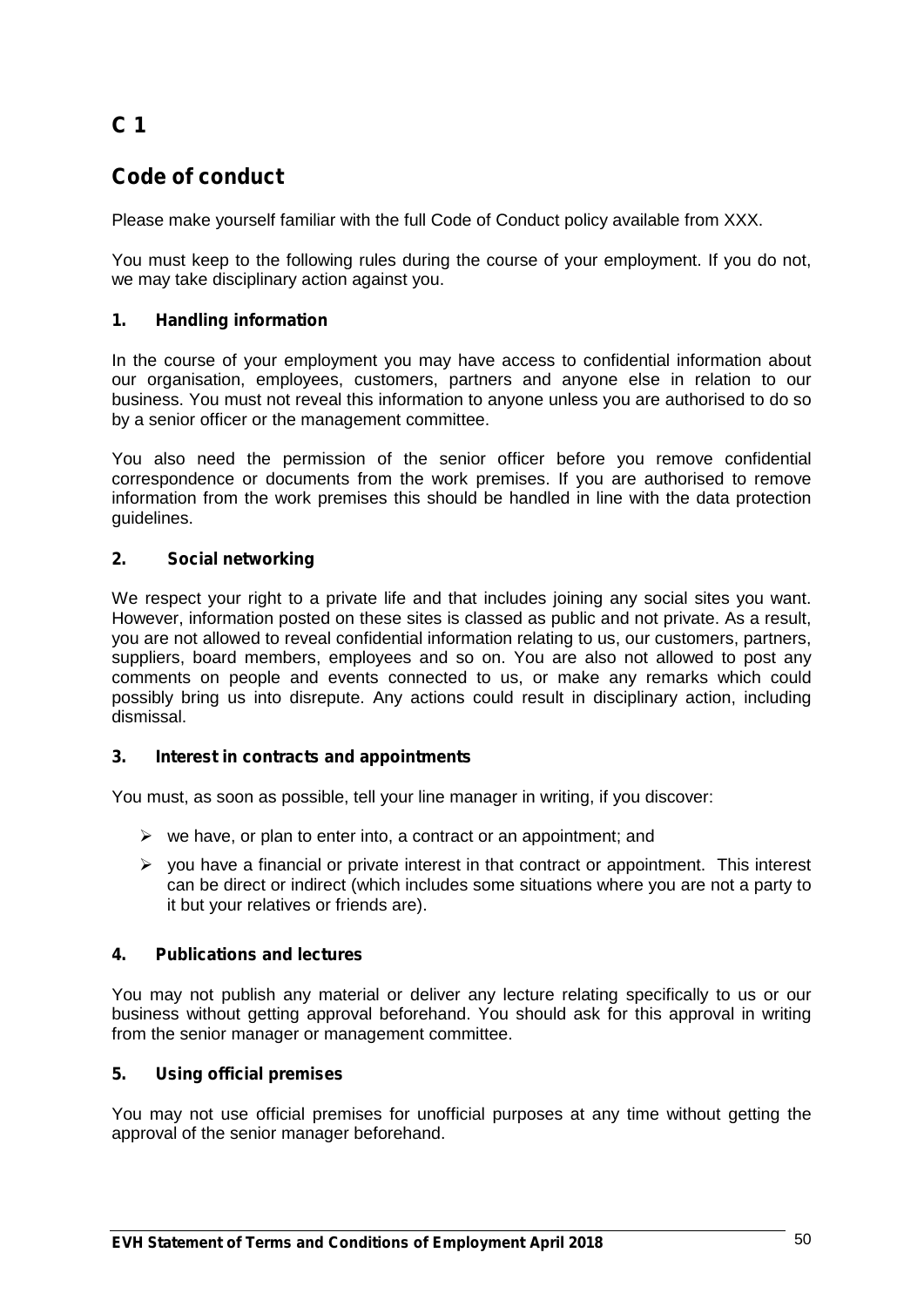### **6. Other employment and volunteering activities**

You may not accept a post or carry out any occupation or activity which would:

- $\triangleright$  mean you need to take time off during your contracted hours; or
- $\triangleright$  affect your performance at work.

In exceptional circumstances, we may grant permission for these extra activities. You should ask for this permission beforehand. If you are in any doubt as to whether this condition would apply, please ask your line manager.

#### **7. Private calls and faxes**

You can use the work phone for private purposes within reason.

You must tell us about all non-local calls beforehand and pay us when we receive an itemised phone bill.

#### **8. Gifts and hospitality.**

You should not accept any gift, favour or hospitality which is intended as, or might be seen by others as an inducement. It is normally clear whether an offer of hospitality and so on might be considered excessive or unreasonable. However, if you are in any doubt, speak to your line manager.

#### **9. Bribery**

We do not allow any form of bribery. You are not allowed to accept or give bribes from or to anyone we do business with. You must also report any instances of suspected bribery within either the organisation or any of our business partners. Accepting or giving bribes will result in disciplinary action including dismissal and can also result in criminal prosecution and imprisonment of up to 10 years for individuals found guilty of these acts. You must immediately report any act of attempted, suspected or detected fraud, theft, bribery and corruption. You can do this in a confidential way to an appropriate person, for example, a senior officer, the chair, a board member, the audit committee or the company solicitor.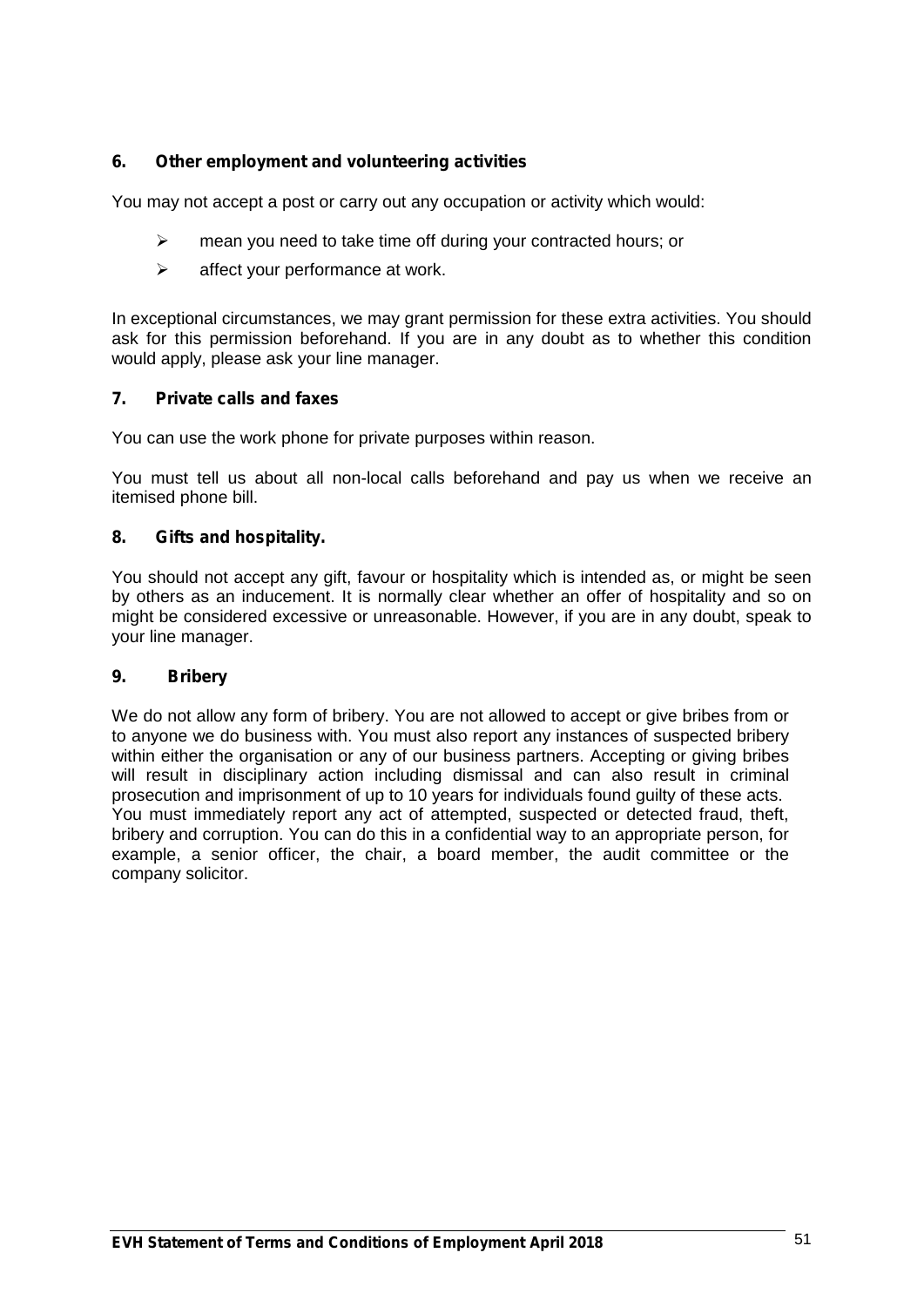# **C 2**

# **Personal information**

### **1. Personal details**

We ask that you give us up-to-date and accurate information relating to:

- $\triangleright$  your home address;
- $\triangleright$  your phone number;
- $\triangleright$  your next of kin;
- $\triangleright$  details of a person to be contacted in an emergency and how this can be done; and
- $\triangleright$  details of any allergies or conditions which may be important in an emergency or which could compromise safety.

We require your personal information to allow us to fulfil our roles as your employer, in particular so that we can take appropriate action in any emergency situations.

### **2. Confidentiality**

At all times we will respect your confidentiality. We will not give your personal information to anyone without your approval.

(This does not apply if we have a legal duty to provide the information.)

Your personal details will be retained in line with the data protection policy.

We will give you access to your own personal file if you ask your line manager.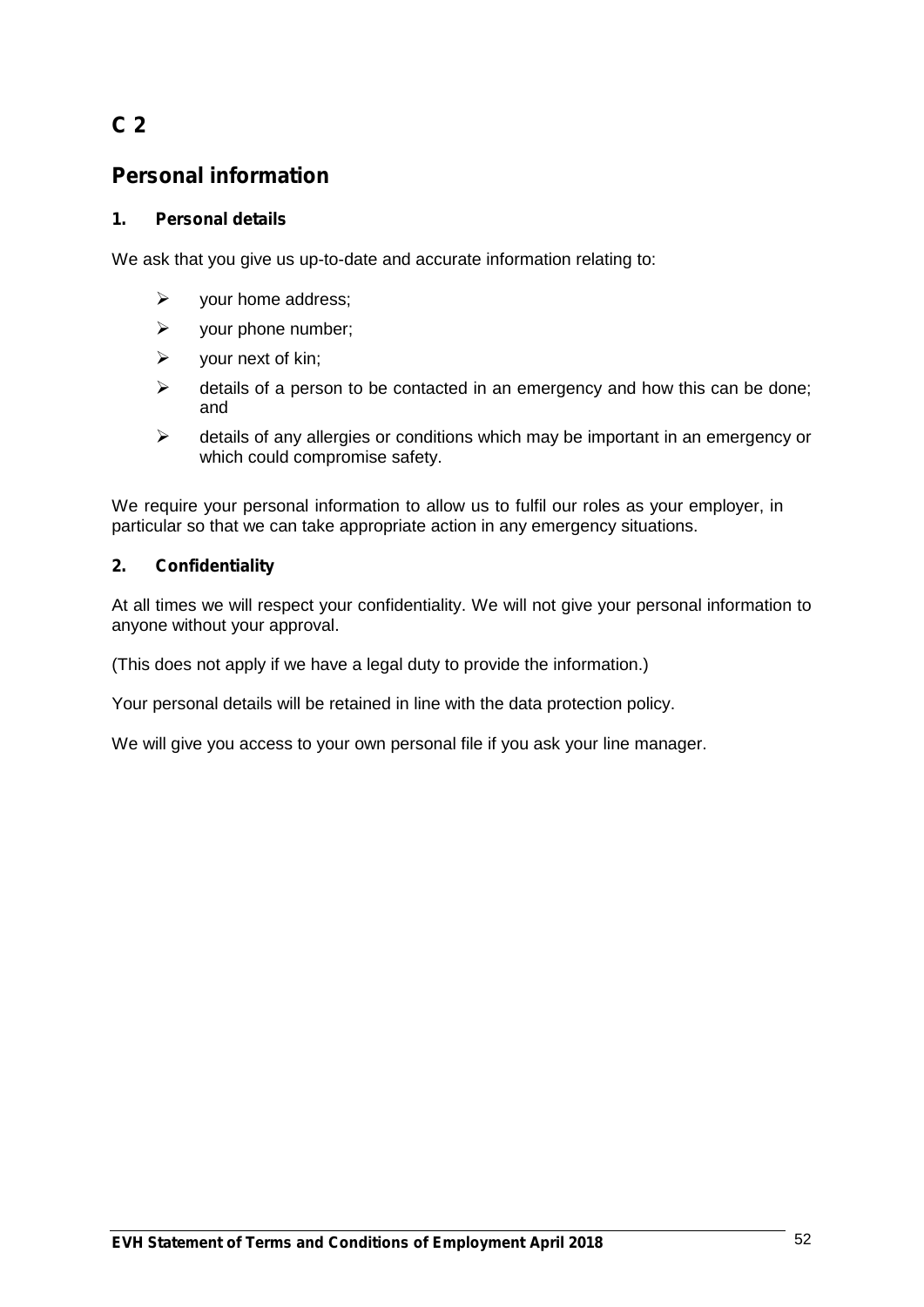# **C 3**

# **Personal property**

We will not accept any responsibility for your personal property while it is on our premises, even if you are using it for official purposes. You should make sure you protect your property at all times. We will give you a lockable drawer if you ask.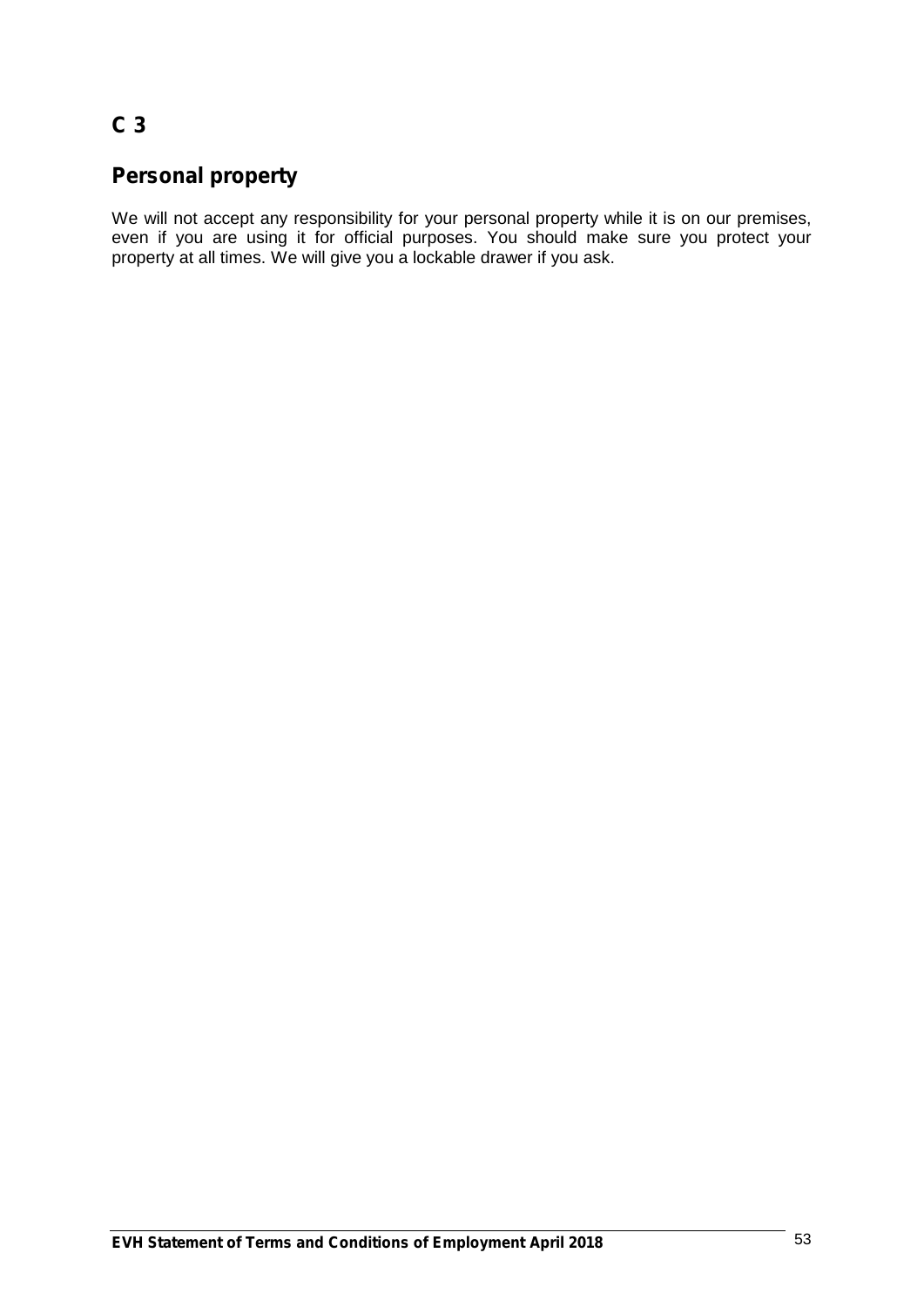### Self-certification form

Please fill this form in as soon as you return to work after all unplanned absences (whether for sickness or any other reason) which have not been planned and authorised (see A4). You must fill in sections A and C in all cases. You should also fill in section B if your absence is due to sickness or injury.

| Reason for absence: [ ] a. Own sickness or illness - fill in sections B and C below<br>[ ] b. Other reason - give brief reason for absence then<br>(tick box) fill in section C below. |                                                                         |  |  |
|----------------------------------------------------------------------------------------------------------------------------------------------------------------------------------------|-------------------------------------------------------------------------|--|--|
|                                                                                                                                                                                        |                                                                         |  |  |
|                                                                                                                                                                                        | <b>Sickness</b>                                                         |  |  |
| 1.                                                                                                                                                                                     | (date)                                                                  |  |  |
|                                                                                                                                                                                        | $\frac{1}{2}$<br>(date)                                                 |  |  |
|                                                                                                                                                                                        | $\frac{1}{2}$<br>(date)                                                 |  |  |
| 2.                                                                                                                                                                                     | Brief description of illness, sickness or reason for not being at work: |  |  |
|                                                                                                                                                                                        | Was a medical certificate supplied? Yes / No                            |  |  |
|                                                                                                                                                                                        |                                                                         |  |  |
|                                                                                                                                                                                        | Name and address of doctor or hospital you visited:                     |  |  |
| 3.                                                                                                                                                                                     | Was the sickness the result of an injury at work? Yes / No              |  |  |
|                                                                                                                                                                                        | If 'yes' was the accident reported? (Give details of when and to whom.) |  |  |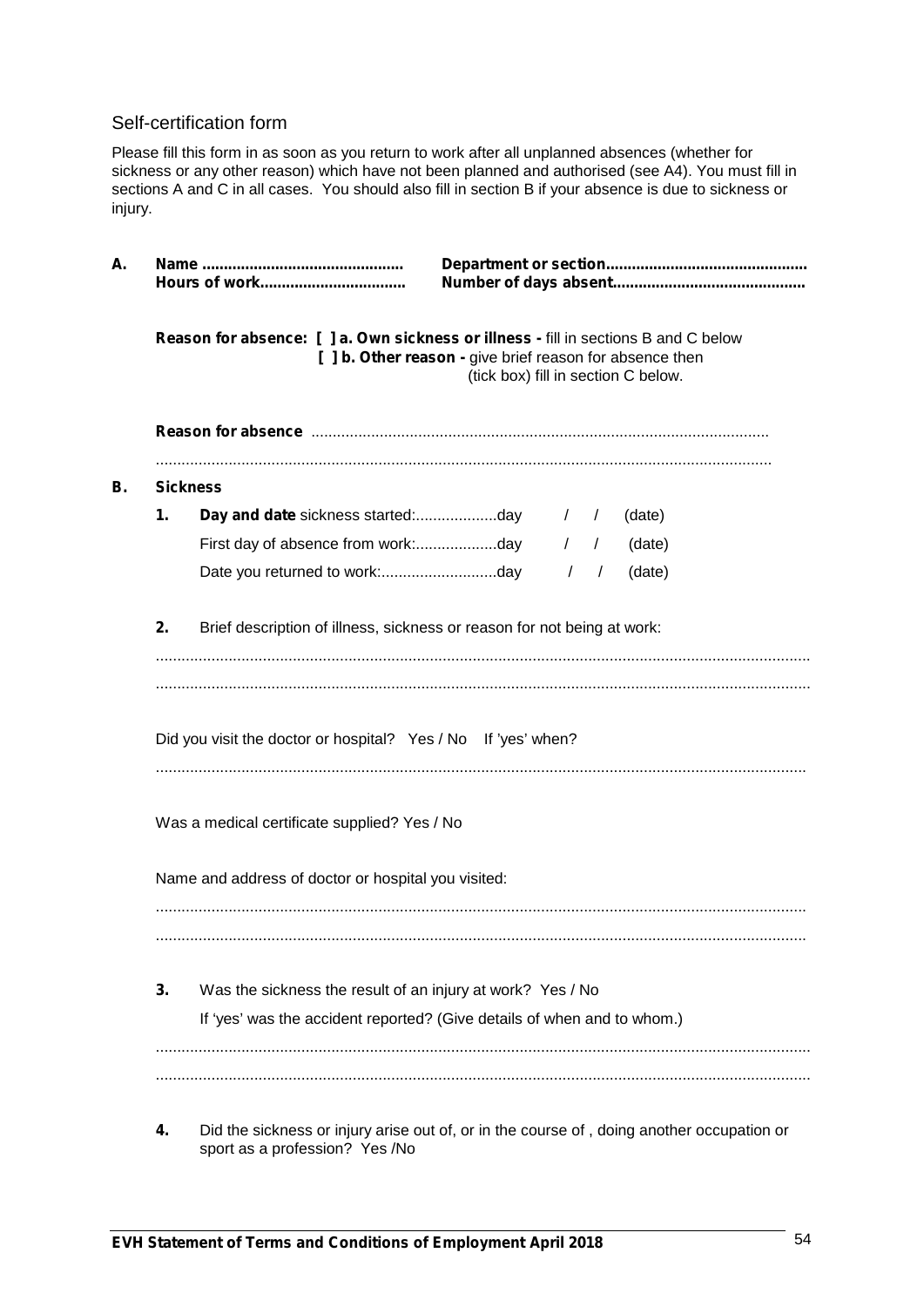Were you carrying out any other paid work during your sickness? Yes / No

#### **C. Declaration**

I declare that, as far as I know, the information on this form is accurate. I understand that providing false or misleading information will be treated as serious misconduct which could result in disciplinary action being taken against me.

| Date |
|------|
|      |